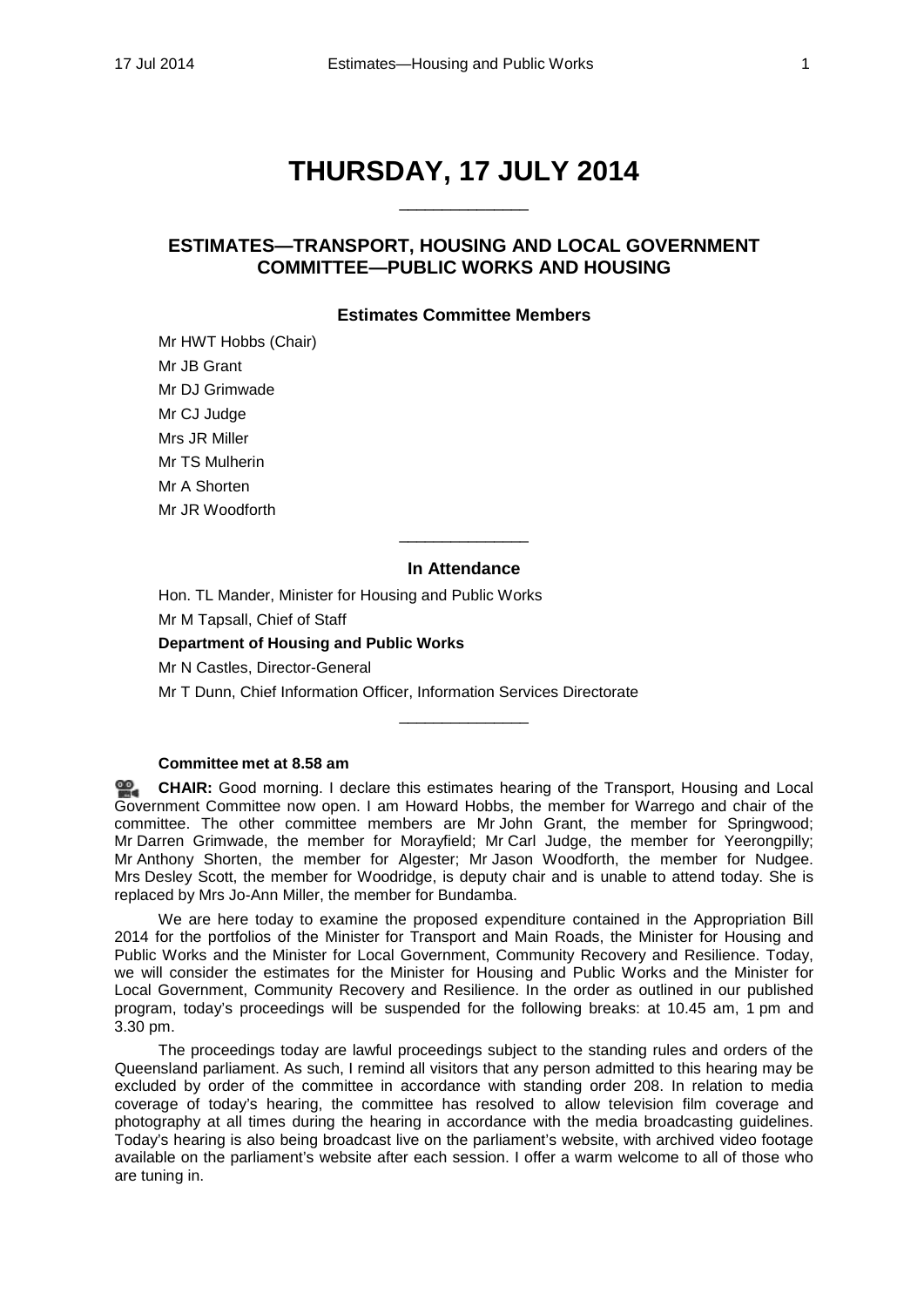Committee members may put questions to the minister, director-general and specified chief executive officers. The minister, director-general or CEO may refer questions to advisers. We expect all departmental officials appearing today to provide full and honest answers to our questions. Anyone who is unwilling or unable to provide an answer should be prepared to state the reason. I remind members, however, that the departmental officials are not here today to give opinions on merit or otherwise of the policies of the government. That is the role of the minister. It is also important that questions and answers remain relevant and succinct. Where necessary, I will remind ministers, directors-general, CEOs and their advisers that their answers to a question should be finalised so that other issues can be examined. For the benefit of Hansard, I ask advisers, if you are called to give an answer, to please state your name and position before speaking. Before we begin, I ask that all mobile phones now be switched off.

The first item for consideration is the estimates of the Minister for Housing and Public Works. We will examine housing services until the break at 10.45 am. We will then examine the areas of building, industry and public works until 1 pm. On behalf of the committee, I welcome to the hearing Minister Mander, officers of the department and entities and members of the public. I now declare the proposed expenditure for the Minister for Housing and Public Works open for examination. The question before the committee is—

#### That the proposed expenditure be agreed to.

Minister, would you care to make a brief opening statement?

**Mr MANDER:** Thank you, Mr Chairman, and thank you for the opportunity to be here today. Let me just introduce as well my director-general, Mr Neil Castles, and my chief of staff, Mr Matt Tapsall. Mr Chairman, as we are speaking about housing services, let me tell you about some of the very exciting things that have happened in housing services over the last 12 months and which will happen in the upcoming 12 months as well. I consider it an absolute privilege to be able to be working in this space. Working with people on the margins of society is something that I have been passionate about for many, many years. It is great to be in a portfolio where we can provide practical help to house people both in a short-term and longer-term fashion to bring some sort of stability to people's lives, because access to safe and affordable housing is a prerequisite for success in life. It is just an absolute foundation that has to be provided. It impacts on people's access to education and their job prospects. It can have an incredibly debilitating effect on people's physical and mental health and affect their relationships and their finances if they do not have stable housing. That is why I feel that it is so important to be able to provide that in this department.

It pays to reflect for a moment on the situation that we inherited two years ago when we came into power. We had from the previous government a record government debt. We had a Housing portfolio that was losing millions and millions of dollars each year. We had a public housing waiting list that had blown out to over 30,000. We had rampant antisocial behaviour that was going unchecked. We had an inconsistent and unfair rent policy that rewarded some at the expense of others. We had houses sitting for months on end while tenants holidayed overseas or served prison terms. We had a stack of old-fashioned housing that did not meet the needs of our tenants.

So what have we done to meet those challenges that were given to us? We introduced the Housing 2020 Strategy—a strategy that has a number of key priorities. We aim by 2020 to build 12,000 new social and affordable homes. We aim over that period to transfer the management of tenancy management and property management over to the community housing sector—the community housing sector that is purpose fit for this particular type of service. We also intend to divert people away from the social housing sector into the private rental market.

We also launched the Homelessness-to-Housing Strategy—one that looked at building new facilities, making sure that we have a bricks-and-mortar solution to some of the homeless situations that we have and, of course, trying to address the root cause of homelessness. The NPARIH scheme—the National Partnership Agreement on Remote Indigenous Housing—is something that we are very committed to in partnership with the federal government. Last year, we delivered 150 homes to Indigenous communities.

We brought in the three-strike policy to tackle antisocial behaviour, reminding people that it is a privilege to be in social housing and that if they do not respect their property, if they do not respect their neighbours, that there are consequences to that. We have tightened up the rules around temporary absences. No longer can houses sits for months on end being vacant while thousands languish on the social housing waiting list. We have now just recently adjusted the rent policy, doing away with ridiculous and unfair exemptions that left some people paying as little as eight per cent of their income in rent while others having to pay the full 25 per cent.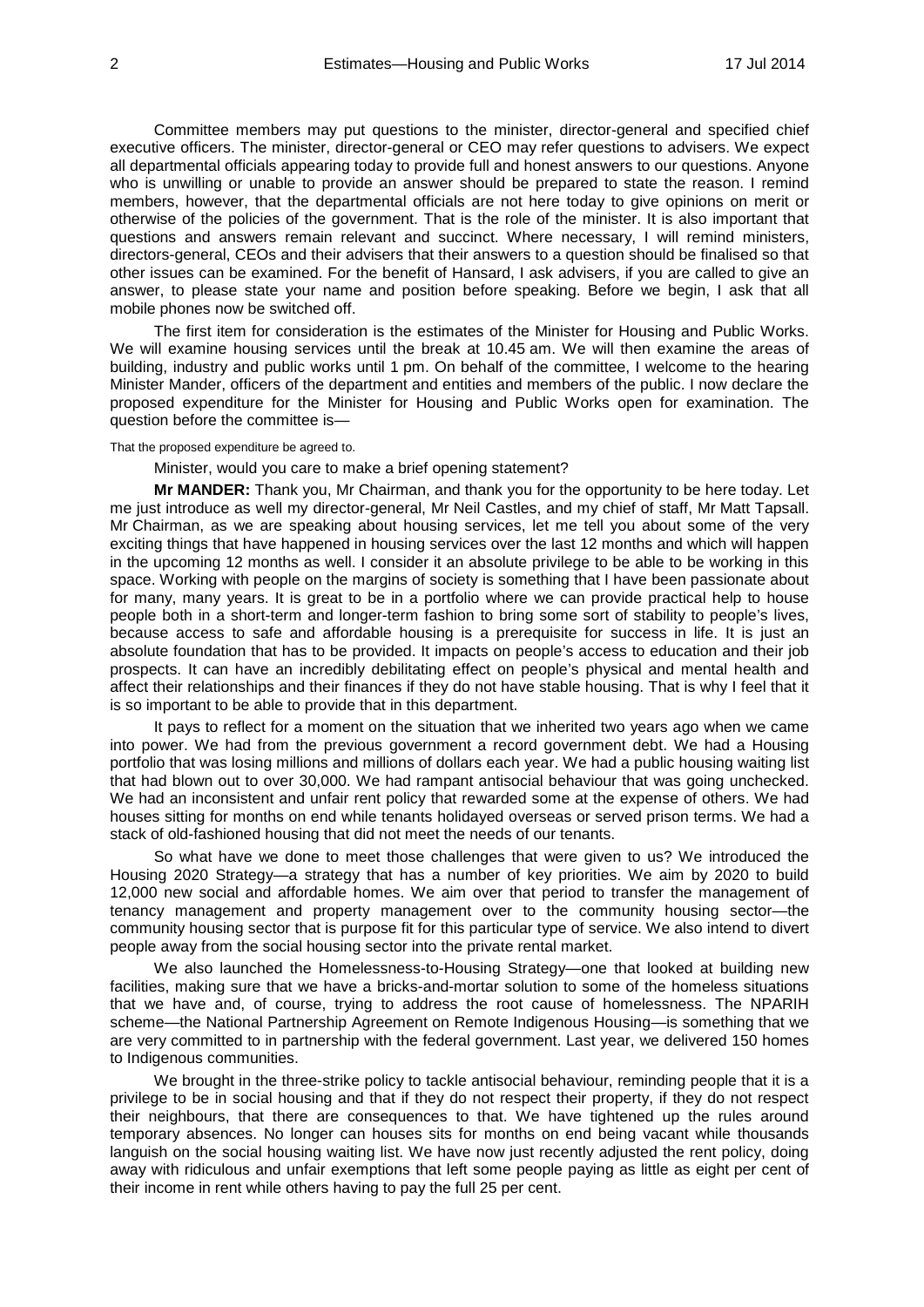We have introduced our Home for Good program, bringing in practical measures to identify the level of homelessness that is in the community and to help us formulate the strategies that will get rid of this scourge that we have in our state. We have reduced the social housing waiting list, which peaked in November 2011 at 31,315. Currently, that figure sits at just over 18½ thousand—an incredible decrease of 39 per cent. We have built new supported accommodation facilities, or we are in the process of building them, in Redcliffe, in Townsville and in Cairns and we are also reviewing the Retirement Villages Act and the manufactured homes act to ensure that our aged citizens—those people who can be quite vulnerable—are given a fair deal in the latter parts of their lives. So there has been an incredible amount of reform that has taken place. No doubt, I will get an opportunity to elaborate on those things throughout the course of this hearing.

**CHAIR:** Thank for you that, Minister. I call the member for Bundamba.

**Mrs MILLER:** Minister, I refer to page 3 of your SDS. Why did you and your department decide to award the tender for the Logan renewal project to Compass Housing Services—a New South Wales organisation—when there were very successful Queensland organisations on the short list? Why did you not support a Queensland housing organisation? Is Compass an LNP donor?

**Mr MANDER:** Thank you for that question, member for Bundamba. Let me say that the Logan Renewal Initiative is one of the most exciting proposals that has ever been thought about in this public housing space. As I mentioned earlier, one of the aims of this government is to transfer 90 per cent of the management of property and tenancy management to the community housing sector. We want to do that because we believe that these groups do it far more efficiently than government can do it. They are more locally based, they are more nimble and, very importantly, they are far able to provide the holistic services—the wraparound services—that are required to help people sustain their tenancies.

The Logan Renewal Initiative was the first opportunity that we have to be a prototype, if you like, for this particular policy. What we are aiming to do there is to transfer the management of nearly 5,000 social housing properties over to the community housing sector. We also plan to renew the social housing portfolio in that area, where a lot of the properties are over 25 and 30 years of age, and therefore costing a lot of money to maintain. We need to change the portfolio mix, where we have lots of three- and four-bedroom homes and we need far more one- and two-bedroom units now that we have 48 per cent of people on the public housing waiting list who are single people. The other thing that we are trying to do there is to reduce the concentration of social housing, which has been a problem that the Logan City Council has notified us about on many occasions.

Getting back more directly to your question, member for Bundamba, we have gone through an open tender process with regard to trying to select a successful proponent. The outcome of that is confidential and has not been announced at this stage. We are coming very close to the end of negotiations with who we believe will be the successful proponent. Let me say that I am very, very excited about what that outcome will be. It will be good news for the people of Logan in general but specifically for the social housing tenants in Logan. They will receive a service in the future that will enable them to have the very best of services. They will have genuine renewal of their properties and, as I said, will have reduced concentration as well of social housing. At this stage I am not in a position to be able to talk about who is the successful proponent. I am not sure where the member for Bundamba got that information from.

**Mrs MILLER:** It is interesting that the opposition announces the contract. Can I just ask the director-general a question, please. Director-general, you just heard the minister speak about 'rampant' antisocial behaviour. Can you please tell me what statistics the department has from the Queensland Police Service that correlates the statistics of so-called antisocial behaviour with the statistics held by the department of housing, if any exists at all?

**Mr Castles:** I will have to put that on notice. What I can say is that the relationship between the police stations or the police officers in each of our housing service centres and the housing service centre staff is very strong. There is a very, very strong relationship. They both work together and both keep each other informed of the behaviour of tenants and so forth so that we can tackle the issue of bad tenant behaviour together.

**Mrs MILLER:** So to your knowledge there are no statistics?

**Mr Castles:** To my knowledge, there is not, but we would have to take that on notice.

**Mrs MILLER:** Okay. So it is defaming public housing tenants, in other words.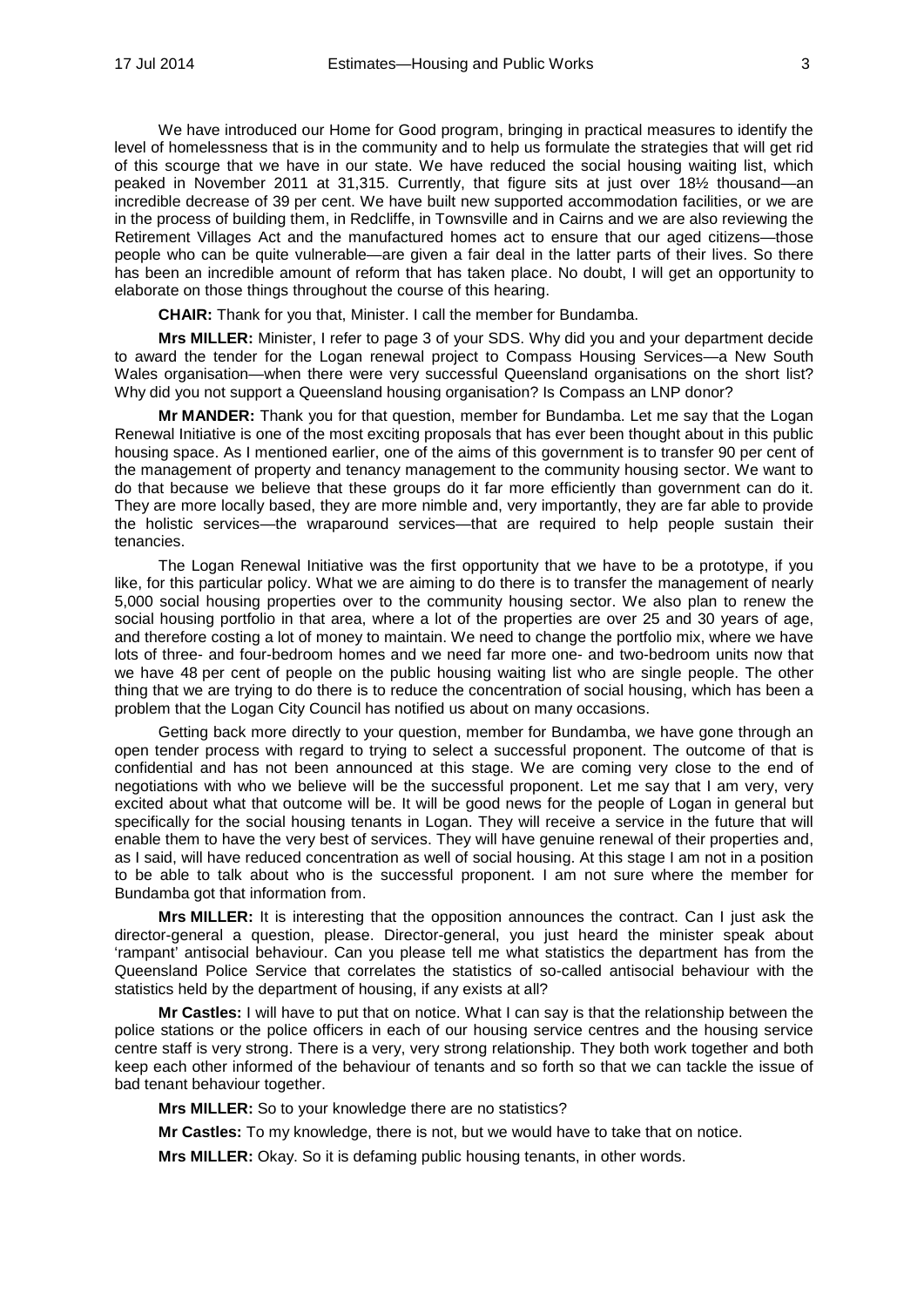**CHAIR:** Member for Bundamba, this is not parliament; this is estimates so we need to be able to get to the questions. I would appreciate that.

**Mrs MILLER:** Thank you. Director-General, I refer to page 3 of the SDS. Has there been any modelling undertaken in regard to outsourcing the public housing system to the community and the private sector? Will you make that modelling public and how much has that modelling cost the people of Queensland?

**Mr Castles:** The modelling was undertaken by Queensland Treasury Corporation, which is a statutory body of the state and also operates very independently of this department. It recognised with respect to the Logan Renewal Initiative that there was a significant net present value benefit associated with the outsourcing. All outsourcings are going to be done on a case-by-case basis and it will depend on the offer when we go out to tender as to what represents the best outcome. In all cases right throughout the state it will be on a value for money basis and it will be on the basis of if there is value for money we will undertake the outsourcing and if there is not value for money it would be inappropriate to outsource.

**Mrs MILLER:** Minister, I refer to page 3 of the SDS and the Housing 2020 document where you state in your message—

... the Government will change from being a direct provider of long-term housing, to being a regulator and purchaser of these services from the community housing sector.

Will you just be providing a lump sum of money to these housing providers to run everything associated with public housing including the rent roll, maintenance and support services that go with it?

**Mr MANDER:** I thank the member for Bundamba for that question. What we are endeavouring to do is to make sure that our social housing tenants have the best services available to them. We are of the very firm opinion that the community housing sector is best positioned to do that which, I might add, I believe was also the opinion of the previous government. I should remind people that, out of the 70,000-odd houses that the government owns, 25 per cent of those are already managed by the community housing sector—a policy that was followed by the previous government. The previous government had also committed to bringing management to 35 per cent of our portfolio at the latest COAG meeting that they attended when they were in government. So this is not a revolutionary new policy. This is actually accelerating a policy that was in place, and that is accepted right across the nation, that this was the best way to move forward.

So there is nothing suspicious occurring here. This is simply sound, good policy, and we will be entering into different contractual arrangements with different providers depending on the circumstances in different regions. It is important to note that this will not be a cookie cutter approach, if you like, across Queensland. We will be making sure that the rent register remains central. There will be one rent register that the community housing organisations will work from. The community housing organisations in the future will be responsible for the payment of maintenance costs. So there is nothing extraordinary here. Each of those arrangements, as I said, will be tailor-made and region specific depending on the capability of the particular organisations that we are dealing with.

**Mrs MILLER:** I have a question for the minister. I refer to the SDS, pages 3 and 9. Minister, I am referring to your appearance on *A Current Affair* last night where you indicated that the average rental for Brisbane is \$420 and the gap between public and private is big and that it needs to be addressed. You also seemed to indicate that there is an inequity with those inside the public housing system and those outside. Minister, should our public housing tenants in Brisbane now prepare for a massive jump in their rents?

**Mr MANDER:** Thank you for that question, member for Bundamba. I must admit I did not see the *A Current Affair* program last night.

### **Mrs MILLER:** It is online.

**Mr MANDER:** Thank you. I will make sure that I have a look at that. Thank you for the opportunity to talk about an anomaly that simply had to be addressed. Most people, I believe, are under the understanding that social housing tenants rent is calculated at 25 per cent of their income. It was always my understanding that it was 25 per cent, which is a figure that I believe is generous but fair. It came to my attention that that is actually not the case. The rent calculation for social housing is actually 25 per cent of assessable income.

Then we found out, after digging a little bit deeper, that the previous government, for whatever reason—it is very hard to fathom why—has made around 100 different types of allowances—some one-off payments, some regular payments that people receive on a weekly and fortnightly basis—and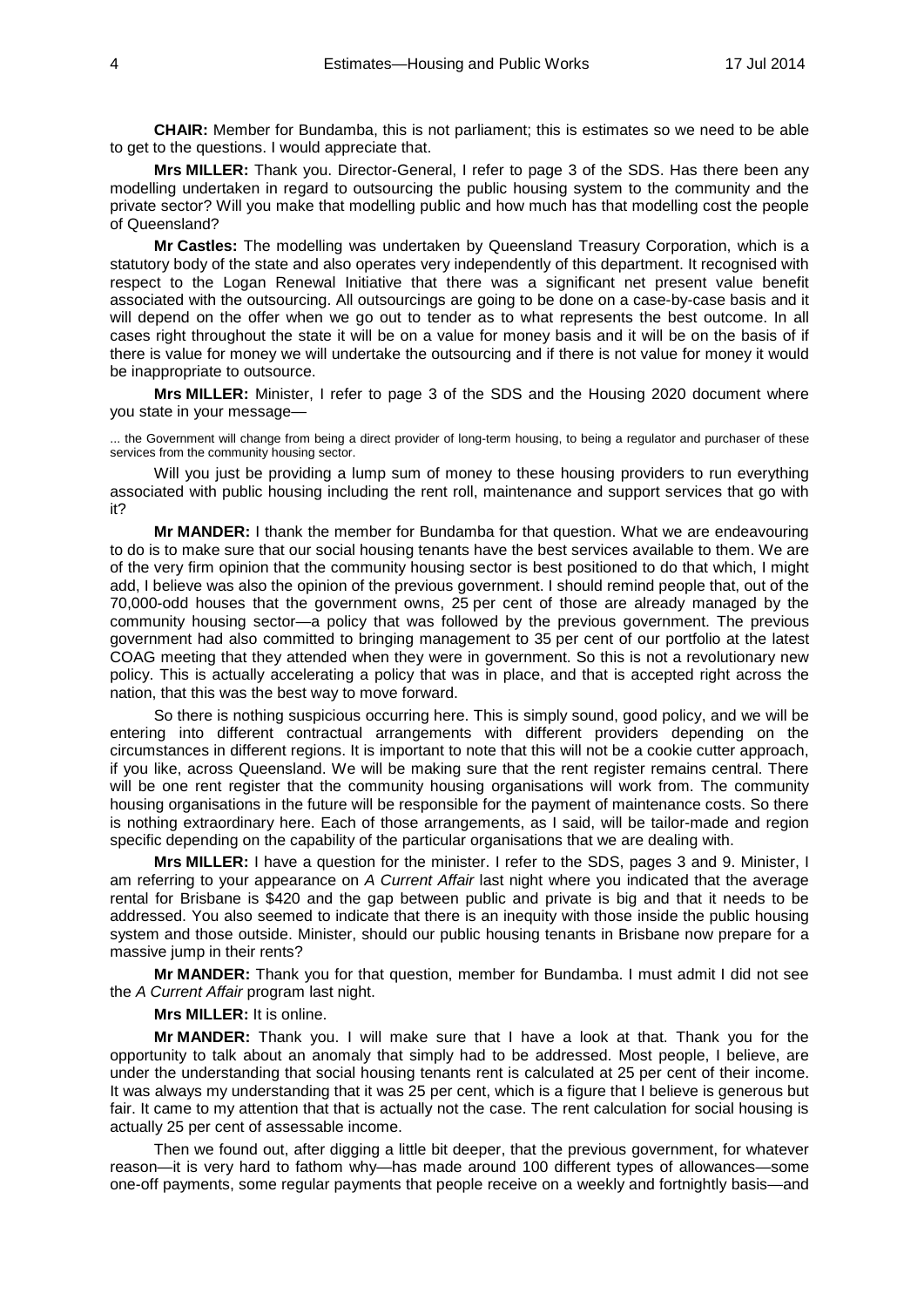they exempted them from assessable income. This was inconsistently applied. Some of those allowances were assessed at a lower rate than 25 per cent. Some of them were assessed at 15 per cent. Some were regarded as being non-assessable. This was inconsistent with what was happening interstate as well. I believe that this was completely unfair and undermined the 25 per cent rent policy, if you like.

What we realised then was that the social housing tenant on average was paying rent of around \$125 or \$126 a week. When you compare that with the median rent across Queensland, which is \$359, there is a huge anomaly between what is being paid in social housing compared to what is being paid in the private rental market. Not only that; it was unfair for people inside the social housing system because, for example, pensioners who did not receive as many allowances of course had fewer exemptions compared to some other people in public housing who received a lot more allowances where there were exemptions for those allowances. That meant that pensioners might have been paying 22 per cent of their income where others were paying as little as eight per cent. This is simply unfair and it undermines, I think, the intent of the 25 per cent policy. So what we are doing is redressing that situation.

So what we have done is we have looked at those allowances and we have made most of those allowances now assessable. We understand that to jump straight to the new rates in a one-off fashion, if you like, would be a burden and would be too much for most of our social housing tenants. So we have brought in a very fair and compassionate policy. So when they do their next rent assessment, which happens on a rolling basis every year, if people are affected by this policy their rent will increase by no more than \$7.50 a week as it relates to this policy, and that will happen every year until they come to the rate that is the rate they should be at. For some people it will take up to 10 years to get to that rate. So I think that is a fair policy. I think that has shown compassion and it also helps when what we are trying to do is help people transition through social housing. It makes it even more difficult to go to the private rental market if the chasm is as big as it is at the moment. So we do not back away from this. This is a policy that is fair, that has been communicated quite clearly to our social housing tenants. I must say we have had very little negative feedback about it because people realise it is a fair policy.

**CHAIR:** Thank you, Minister. Minister, when this government came to office it inherited a serious financial situation. Throughout the SDS, such as on pages 4 and 5, examples are given of the government initiatives that aim to improve the outcome for needy Queenslanders. Can you inform the committee of the reforms that you and your department have been undertaking in a bit more detail?

**Mr MANDER:** Thank you, Mr Chairman, I would be happy to do that. As I mentioned in my introductory statement, we announced the Housing 2020 Strategy over 12 months ago now and our whole aim is to create a flexible, efficient and responsive housing system for our most vulnerable Queenslanders. That will feature a stronger service delivery role for community housing providers and also provide low-income householders with opportunities to secure appropriate and affordable housing in the private housing market. There have been a number of initiatives to enable this to take place.

There have been quite significant reforms to the Housing Act 2003. That commenced on 1 January this year. The amendments that we made there underpin the major reforms to the way that social housing is funded, regulated and delivered in Queensland and significantly changes the way the department relates to providers. The implementation of the National Regulatory System for Community Housing, the NRSCH, from 1 January this year is supporting the growth and the development of the community housing sector. It will register and monitor and regulate community housing providers. It will improve investment in the sector. It will reduce the regulatory barriers for providers who want to operate in different jurisdictions, and it will strengthen and change the department's relationship with these providers.

As we have just mentioned, we have already gone through a quite detailed process in reviewing the way that public housing rent is calculated. I will not go through that again other than to emphasise the fact that we understand that this would be a bridge too far for some people if we went straight to the rates that they should be paying under the new policy, and we have made sure that we have compassionately had a policy that makes sure that the rent as it applies to this policy does not increase by more than \$7.50 per week per year.

We have brought in our antisocial behaviour policy that I am sure I will get an opportunity to elaborate a little bit more later on. Again, it is reminding people in public housing that it is a privilege to be in heavily subsidised housing. Let me state we are talking about a small minority of people who do the wrong thing. They need to know that there are consequences to their actions.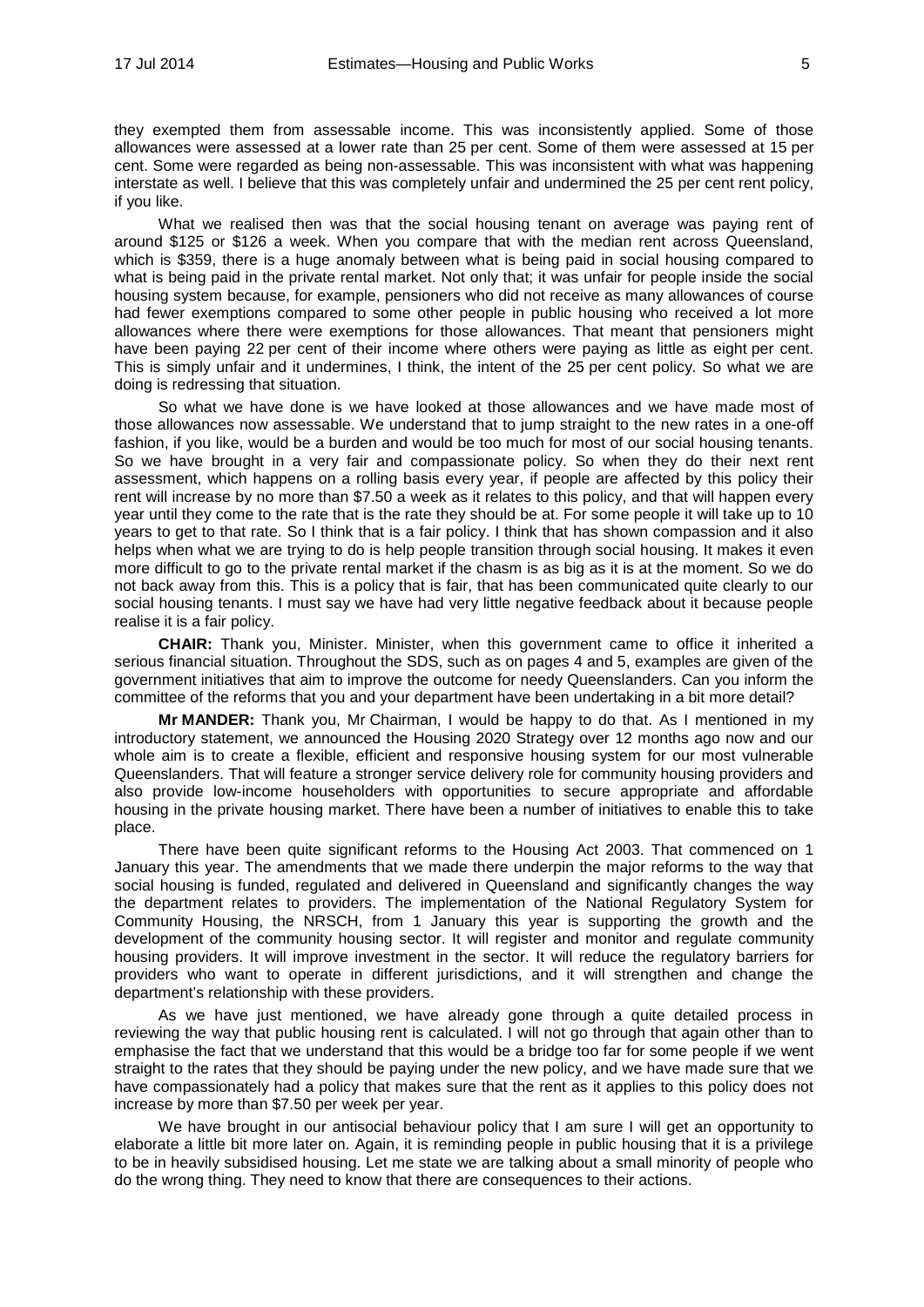We have also set the target, which I mentioned earlier, of 90 per cent of our tenancy and property management to be transferred to the community housing sector. I have been travelling around the state talking to community housing providers who are very excited about the opportunity. Many of them operate in the space at the moment and the challenge for them is to build their capability, to build their capacity, so that they can take on the extra houses that will be heading their way over the next few years. They are very, very excited about that particular prospect. As has been already mentioned, the Logan Renewal Initiative is the prototype, if you like. That has been a very long process as we have negotiated with the different proponents. It is important that we get this right. This is a significant policy development. Nowhere else in Australia is anybody being as ambitious as this. It is important that we get this first one right so that we can roll out the rest of the program over the next six years.

We have, through our Housing 2020 Strategy, committed to increasing the number of social and affordable housing dwellings by 12,000. Approximately 3,000 of these dwellings have been already built. There will be more of those rolling out in the ensuing years. In 2013-14 we continued with the National Partnership Agreement on Remote and Indigenous Housing, the NPARIH scheme. We delivered 175 new constructions. We refurbished 308 houses and 305 service lots for use were provided as part of the new construction program. So there has been some great things happen in NPARIH where we are providing housing for those Indigenous communities to reduce overcrowding. We have also been at the forefront of leading the whole-of-government effort to help our Indigenous brothers and sisters be involved in homeownership. We have been removing the barriers that have been there in the past with land tenure issues. We are getting some great expressions of interest from individuals in Indigenous communities, and we are very hopeful that there will be some very positive news about that in the very near future.

Under the homelessness space, where we announced our Homelessness-to-Housing Strategy 2020, we really are about providing a bricks and mortar solution to make sure that we have more facilities for the most vulnerable in our state. So we are redeveloping Douglas House in Cairns at the moment. That will be finished by the end of the year, where we are providing additional supported accommodation for 22 people. We are in the middle of building a 20-bed supported accommodation facility in Redcliffe, and that is going along very, very well. We will be delivering another 20 beds in Cairns and another 40 beds in Townsville, and we will be making those announcements very, very shortly. These developments will have 24-hour on-site local support services providing a holistic response, not just providing shelter but also trying to get to the core issues of why people found themselves homeless in the first place.

One of the other great challenges we have is an underoccupancy rate in Queensland's social housing properties that currently stands at 14.4 per cent. That means we have houses with usually single people with two or more spare bedrooms. That, of course, is not a good use of those properties. We are endeavouring to provide far more one- and two-bedroom units so we can move people out of those houses and put them into more modern accommodation—usually these people are elderly—that is far easier for them to maintain and then of course put a family into the house. That is something that is occurring. In 2013-14 over 660 underoccupied dwellings were vacated, allowing for allocation to tenants in need of larger dwellings and better utilisation of the stock within the portfolio.

Finally, I mention the Housing Assistance Triage System that we are introducing to particularly help people in the homeless space. We are trialling this on the Gold Coast at the moment. The whole aim of the triage system is that, no matter where a person enters into the system looking for housing assistance—whether they are homeless and looking for immediate or crisis accommodation or whether they are looking for longer term accommodation, whether it is in social housing or the private rental market—they will be assessed consistently no matter what government agency they go to, no matter what community housing organisation they go to, and they will also be case managed. This is a far more strategic and coordinated approach than has ever been attempted before. They are just some of the things that we have been involved with over the past 12 months.

**CHAIR:** Thank you, Minister. That is very comprehensive. Minister, page 3 of the SDS mentions growing and renewing the social and affordable housing portfolio through construction and redevelopment projects. Can you outline what types of projects have been considered to maximise the value for the Queensland taxpayer?

**Mr MANDER:** Absolutely I can. Thank you for that question. In the last financial year we continued to grow the social and affordable housing portfolio to better align with client needs and local priorities. As I touched on briefly earlier, we have a real challenge with regard to our portfolio mix. The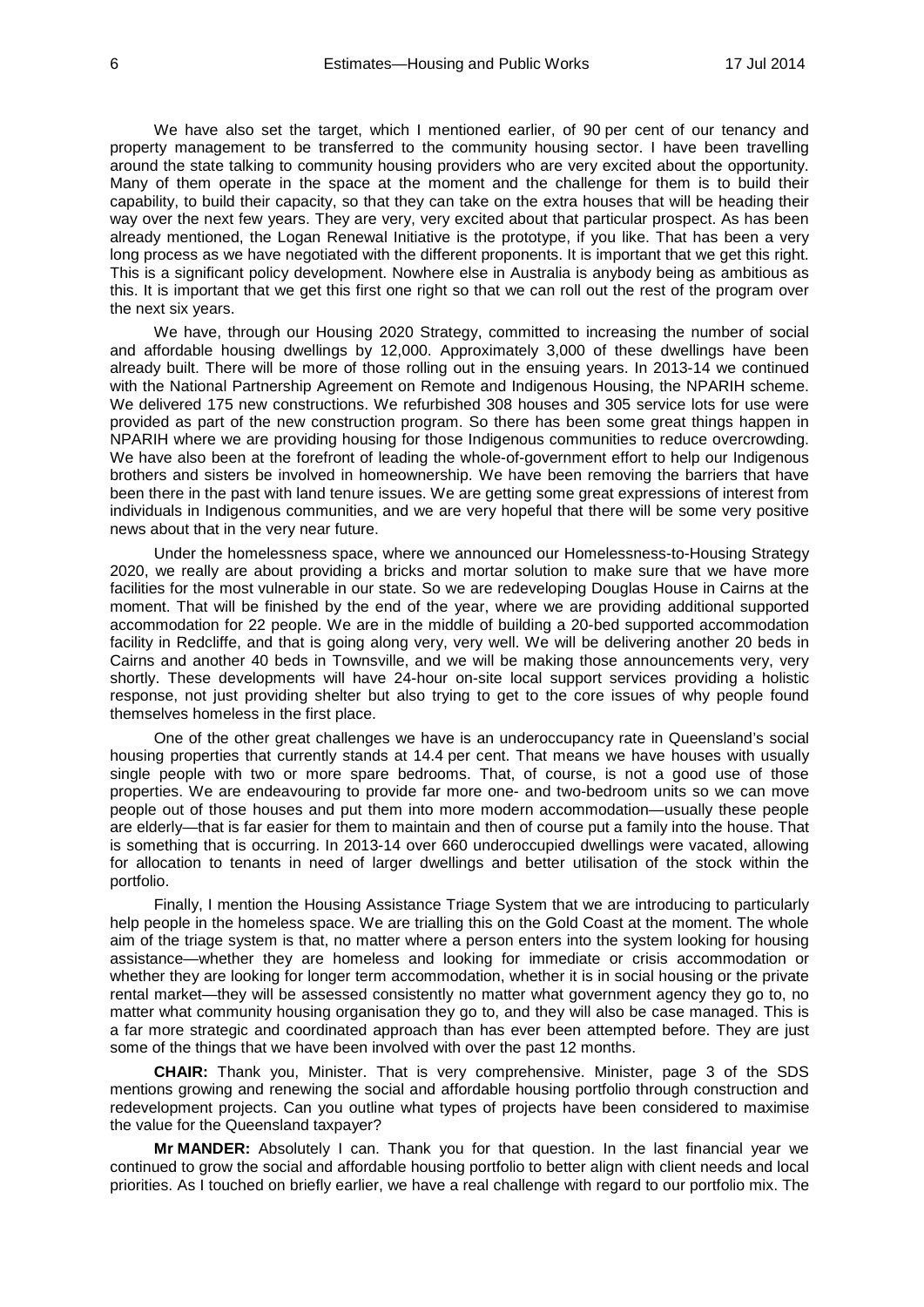properties we own at the moment were really designed for the demand that we had 30 years ago. That was a family—mum and dad and a couple of kids. Today the challenge is that, as I mentioned, 48 per cent of people on the social housing waiting list are actually single people. Of course, now that we prioritise people's entry into the social housing sector by need, it is those with very high needs that come into the social housing sector. So we have to make sure we have appropriate housing for them as well.

As at 31 May this year, 2,409 new affordable housing dwellings have been delivered through the National Rental Affordability Scheme, NRAS. That scheme was a partnership between the state and federal governments whereby incentives were given for investors to build properties on the proviso that they would rent those properties back at no more than 80 per cent of market rate. So it is an affordable housing measure that has been very successful in this state. An additional 218 new social housing dwellings were completed. Also, an additional 168 were commenced through the department's funded capital program. Dwelling numbers in Indigenous communities increased by 181, as I mentioned previously, through the National Partnership Agreement on Remote Indigenous Housing.

So we are continuing to pursue innovative opportunities within the current portfolio to renew and redevelop state owned property through a range of initiatives. We are entering into partnerships with different groups as well. Some of those examples are that we have some new one-bedroom apartments being delivered at Fitzgibbon in partnership with Economic Development Queensland and at Mount Gravatt East we have a partnership with the Brisbane Housing Co. where we are delivering around 57 new units that will be designed for older people. These will help to accommodate seniors.

Another time that I appeared on *A Current Affair* we highlighted the fact that there was an elderly couple that had been in a social housing property for 48 years. They had raised their family there and they realised that the property now was too much for them to maintain—and of course they had spare bedrooms. They felt guilty about that. So they were delighted when I took them to this new development to show them that this is where their new unit would be. To use their words, they felt like they had won the lotto, to be in this beautifully placed unit. These people had been impeccable social housing tenants over those years. This is what we are trying to do, in partnership, by getting people out of those underoccupied houses and putting them into units where they are going to be far more comfortable.

There were other partnership opportunities to help us renew the portfolio. We have partnership agreements with Defence Housing Australia, with Youngcare and with Churches of Christ. In particular, I know that we have given Youngcare some land under the GLASS program so they can develop appropriate housing for those who have physical health issues. There are some very exciting developments happening there.

They are some of the things that are happening in making sure we deliver more accommodation for our most vulnerable. I am very excited about those prospects.

**Mrs MILLER:** Chair, just a procedural matter. Earlier the director-general said that he would take a question on notice. I think the minister has to give approval for that. Minister, is that okay—the question on notice?

**Mr MANDER:** I am at the discretion of the chair.

**CHAIR:** I just thought it was going to happen anyway.

**Mr MANDER:** I give my approval.

**Mrs MILLER:** Thank you.

**CHAIR:** Thank you, Minister.

**Mrs MILLER:** Minister, I refer to page 3 of the SDS. Is it not the case that you have not actually reduced the public housing waiting list by 30 per cent, as you claimed in a press release on 4 December 2013? All you have done is simply cleansed that list and kicked worthy people off the list and not housed many new tenants at all?

**Mr SHORTEN:** I note that the member for Bundamba has referenced page 3 of the SDS. Where on that is she getting her facts?

**Mrs MILLER:** It says 'ensuring that our most vulnerable Queenslanders have access to housing and homelessness solutions that best suit their needs'.

**Mr SHORTEN:** Thank you, member for Bundamba, for clarifying that.

**CHAIR:** Minister?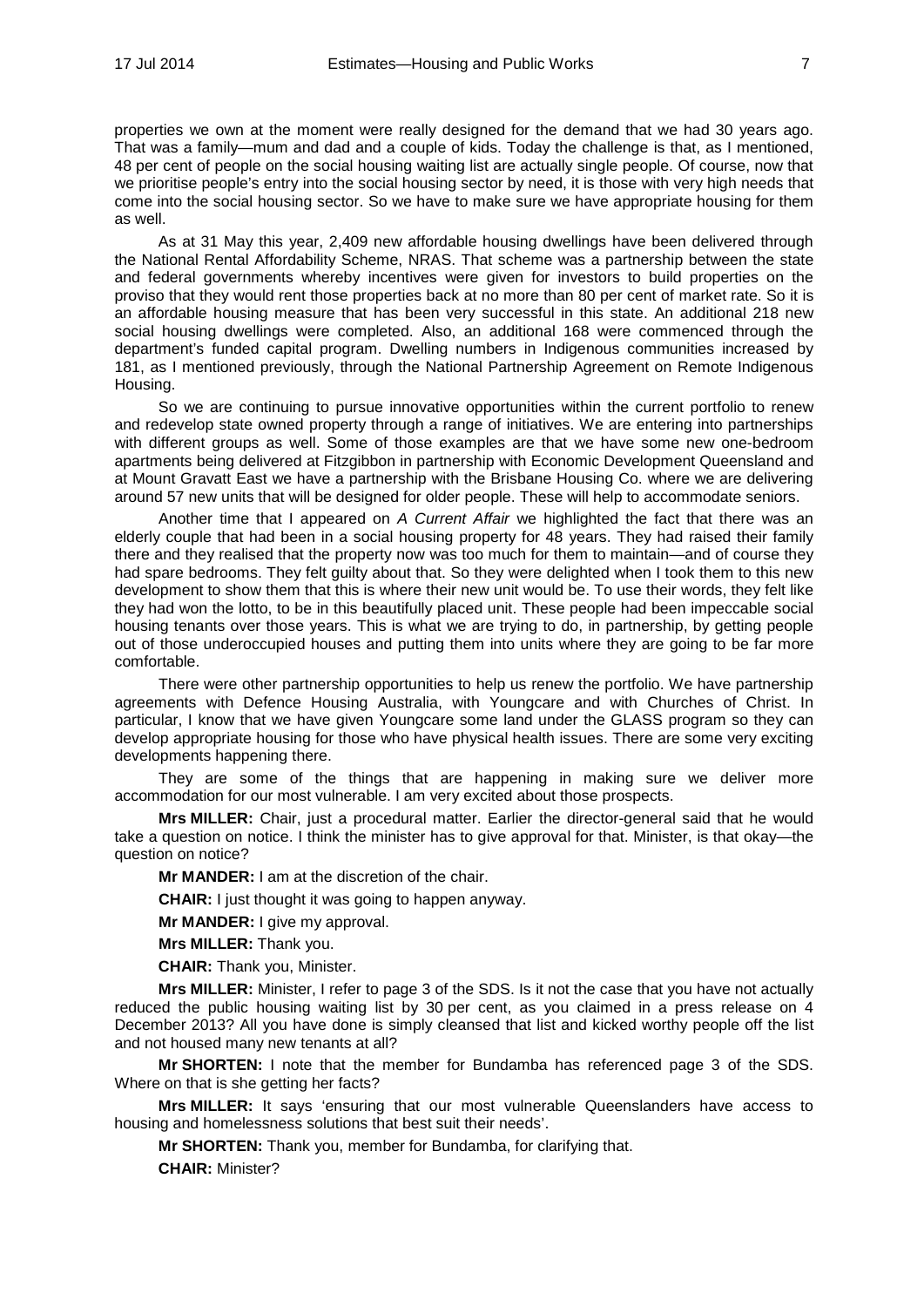**Mr MANDER:** Thank you for that question. You are right, member for Bundamba: the figure is not 30 per cent; it is actually a reduction of 39 per cent. It is a remarkable figure because we have really applied ourselves to making sure we reduce this figure and make sure that those with the highest needs are actually given accommodation. There is no trickery involved with these figures. This is real. I will explain how that has actually taken place.

Over the past two years we have actually put 14,800 people into houses and we have issued over 50,000 bond loans. This is a really important thing to understand. Many people who come into a housing service centre are not aware of any options other than social housing and, in fact, had not been used to dealing with the private rental market. What we find, after they have shown the income that they earn, is that it is determined by those local officers, in cooperation, of course, with the applicants, that they actually could be in the private rental market. But one of the barriers is having a bond—having that four weeks rent upfront. So we have removed that barrier and issued 50,500 bond loans. These are real figures. That means that, where you have paid for a bond, people have actually gone into a private rental property. That has been a fantastic initiative that we have really emphasised far more and put more resources into.

We also have the RentConnect program. As I mentioned, before people receive that bond we actually connect them with the rental market. We have made 9,000 RentConnect engagements over that period of time.

Another important issue has been the National Rental Affordability Scheme. There have been over 5,000 people go into NRAS properties. Thirty per cent of those people have come off the public housing waiting list. So that has been another great way of bringing that down.

The other thing that has taken place is that we have managed the social housing waiting list far better than it has been managed in the past. It is not right that people are left on the social housing waiting list for years when in fact they are in the private rental market and just have not gone about the process of advising people and nobody has ever checked up on them. So we have managed the list far better than it has been managed in the past.

It is quite easy mathematics, if you think about it. We are putting people into houses. There are fewer people coming into the sector because of the other incentives we are providing for people to go into the private rental market. And then when you have the normal turnover of people who go through social housing, with those factors, it means that the waiting list will come down. That is exactly what has happened. We are very, very proud of the fact that the figure now is at 18,597, which is an astonishing 39 per cent less than it was when we first came into government.

**Mrs MILLER:** My question is now to the director-general in relation to page 3 of the SDS. Director-General, is it not the case that the minister and you have instructed the departmental regional officers that they should send out letters to people on the waiting list and that if they do not respond to those letters—they might not have received the correspondence, they might have moved to another property or the correspondence simply did not get there—you simply cut them off the list? I would like you to confirm that that is the process and that is the reason there has been, as the minister just said, an astonishing reduction in the list—because the applicants have not responded to the letter, probably because they have moved somewhere else or perhaps because some people cannot read English.

**CHAIR:** Member for Bundamba, I cannot find anywhere on page 3—

**Mrs MILLER:** It is page 3 of the SDS where it says 'ensuring that our most vulnerable Queenslanders have access to housing and homelessness solutions that best suit their needs'. This is a matter of detail as to how the waiting lists are actually managed.

**Mr SHORTEN:** It is an awfully long bow.

**Mrs MILLER:** No, no. I know how it is managed. I want the director-general to confirm it.

**CHAIR:** You really need to look to a better reference. I will allow the question, but I think you really need to have some credibility in the reference that you give in the future. I call the director-general.

**Mr Castles:** Thank you for the question. It has always been standard operating procedure over a very, very long period of time—before this government came into power—that there would be 28 days notice given for potential tenants to respond or they would go off the waiting list. One of the other issues is: yes, if they have moved address we need to know where they have moved to. There is an obligation also on the part of those prospective tenants to actually respond to that.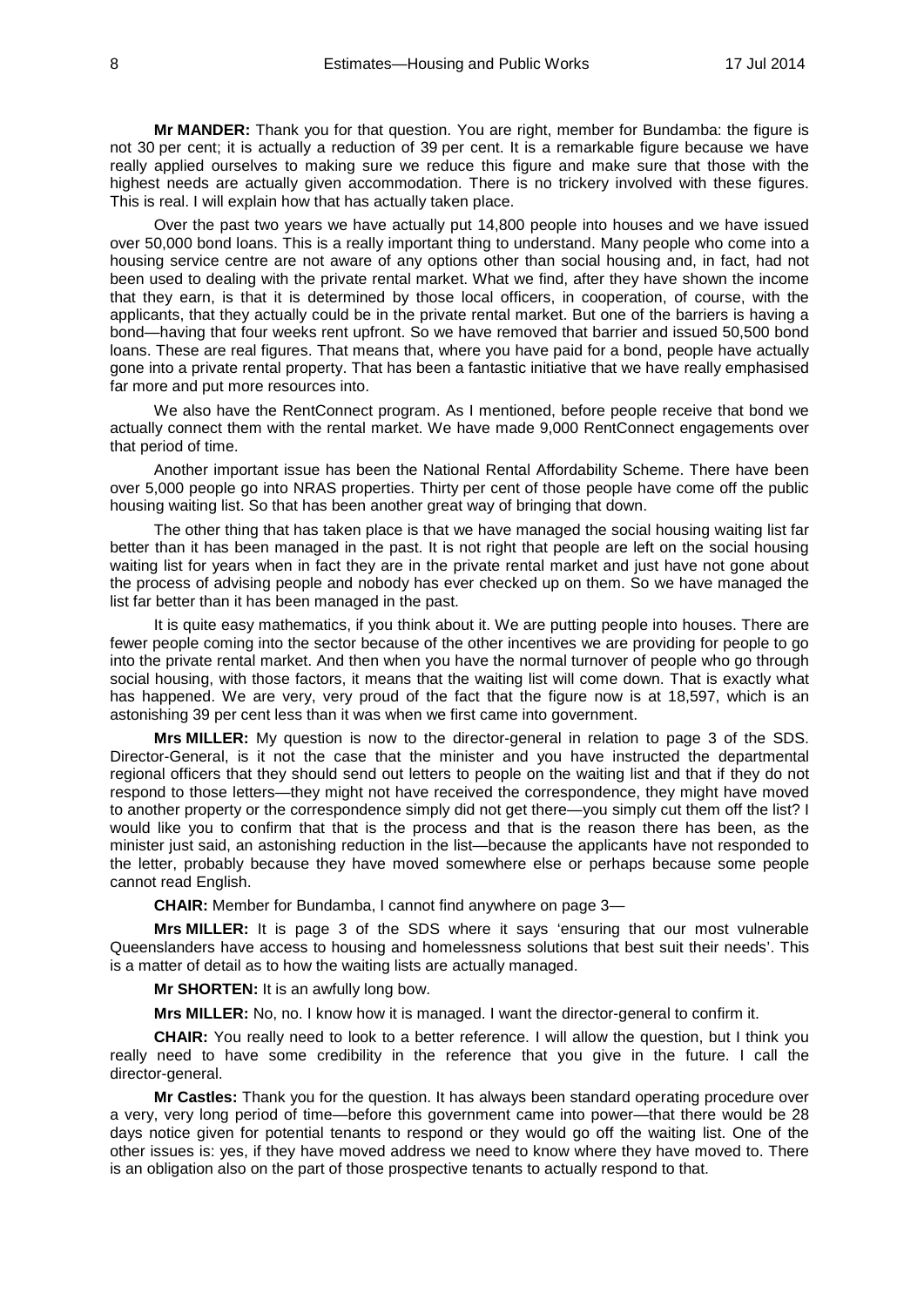**Mrs MILLER:** I have a follow-up question, Mr Chair.

**CHAIR:** Yes.

**Mrs MILLER:** Do your departmental officers try to ring the tenants? My understanding is that under the previous government we never took them off the list; we actually followed them up to see where they were or phoned them.

**Mr Castles:** Thanks for the question. Again, as with the previous government's program, we also ring or email all tenants on the waiting list.

**Mrs MILLER:** So what happens if they have not received the letter and you phone them and a lot of public housing tenants do not have credit on their phone so you cannot get through to them? My understanding is that the regional officers just go 'delete' and that is how they get off the list. Is that in practical terms what happens?

**Mr Castles:** I will have to take that—

**Mrs MILLER:** Minister, are you happy for that—

**Mr MANDER:** It sounds like to me there is no change in the process.

**Mrs MILLER:** There is.

**Mr MANDER:** It has happened for many, many years, and let me go back to the point I made. We do not back away from the fact that we are managing this far better than it has ever been managed in the past. No longer do people languish on the waiting list when in fact they do not need housing—when they have actually got a housing option some other way. This is just an example of the difference between the previous Labor administration and the current government—that is, we manage projects and processes far better.

**Mrs MILLER:** The difference is, Minister, that this government is arrogant and is a government of punishment.

**Mr GRIMWADE:** I have a point of order, Mr Chair. I do not know how long we can go on with these meetings with her venomous tongue. I will say that she is making hypotheticals like situations of a tenant dropping their phone over the side of a boat or something.

**Mrs MILLER:** Really? That is what happens if you are in the LNP because you can afford a boat.

**CHAIR:** That is enough. Member for Bundamba, I believe it is appropriate to give a preamble to a question but in future can you please make a genuine reference. A preamble is okay. The questions you are asking are in a lot of ways okay, so can we just carry on in a civilised manner and hopefully you will get a civilised answer.

**Mrs MILLER:** Hopefully, Chair, thank you. My next question is to the director-general and it refers to page 3 of the SDS where it says, 'ensuring that our most vulnerable Queenslanders have access to housing and homelessness solutions that best suit their needs,' and also page 9 of the SDS where it says, 'Housing Services coordinates and delivers a broad range of integrated housing and homelessness supports and services to Queenslanders most in need.' Director-General, regarding your department's facilitation of housing services in this state and a new temporary absences form in relation to properties, is this being enforced rigorously by your department? What consultation programs were undertaken with tenants prior to the drafting, approval and implementation of this policy? And when did this policy come into force?

**Mr Castles:** The policy came into force earlier this year. The department saw it as appropriate that there was greater control over the absences from tenancies and them being away from home. In many cases when tenants were away from home, they paid a reduced rent. We are here to provide housing for the most needy in our community, and sometimes people go away on holidays for three, four or five months at a time and it is very inappropriate that they can maintain their housing without any real reason, while there are many, many in our community who actually need those houses.

**Mrs MILLER:** Do you have any statistics in relation to those tenants who are on holidays for three, four or five months at a time? I do not think you do.

**Mr Castles:** Between 17 February and 31 May, 551 public housing properties reported a temporary absence—501 were approved up to three months, 48 were approved up to six months and two were approved up to 12 months. Of the 48 approved for up to six months, 29 were for health and rehabilitation reasons, seven were for incarceration awaiting conviction, five were for up to 12 months, one was for rehabilitation and one was for incarceration.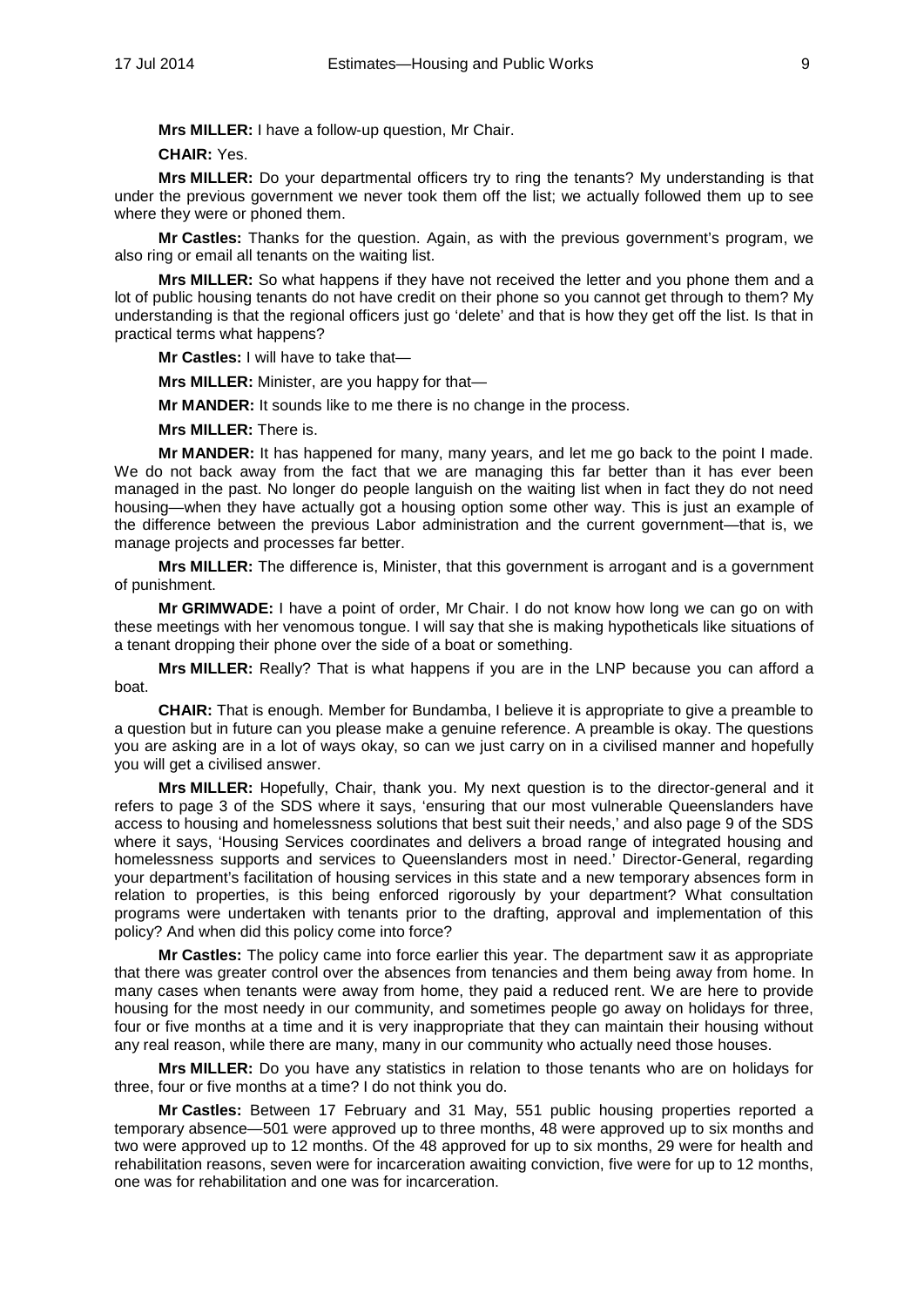**Mrs MILLER:** Just as a follow-up, Mr Chair, just prior to the development of this policy, could you tell us once more what statistical evidence you had in relation to your statement that public housing tenants were going on holidays for three, four or five months at a time? What was the statistical basis for this policy?

**Mr Castles:** Again, it was feedback from the housing service centres around what was happening. Because of that, we believed that we had to put in place an arrangement in terms of people who were going on overseas travel—and very much with respect to people who had tickets booked for overseas travel and so forth, we allowed those to continue where they had passage that was for a required period of time.

**Mr MANDER:** Mr Chair, am I permitted to make a comment?

**CHAIR:** Yes.

**Mrs MILLER:** I just wanted to ask another question.

**Mr MANDER:** It is related to this.

**Mrs MILLER:** Okay.

**Mr MANDER:** The statistics are that there are over 30,000 people on the public housing waiting list. Any reasonable Queenslander would have seen the previous policy where people were allowed to vacate their house for up to 12 months. We had people in prison and their property was kept for them for 12 months and they were paying \$11 a week or thereabouts for rent and they were allowed a caretaker to come and look after the house for them. That was a ridiculous policy that had to be changed.

As well as that, when you have got more than 30,000 people on the public housing waiting list, people with high needs, and we have houses vacant for that period of time, it is totally unacceptable. This is heavily subsidised rent, and people need to understand that when you are in these situations there are limitations on what you can do in public housing. The policy now is that you can have up to four weeks, which is I think again a reasonable privilege. If you want to go more than four weeks for very good reason—whether it is for health reasons, for training purposes or for some other compassionate grounds—you can go to your local HSC and they will hear your case and if it is appropriate they will approve that. Again, it is a fair policy. It is a policy that I think most Queenslanders would say is reasonable.

**CHAIR:** Thank you, Minister. I call the member for Nudgee.

**Mr WOODFORTH:** Good morning, Minister. It has been great to hear your answers this morning. They seem to me to be very practical and logical so congratulations to you and your department. Minister, on page 5 of the SDS, it mentions that the government 'reformed tenancy management and introduced a new anti-social behaviour policy'. What has been the impact of the three-strikes policy across the state? Does the policy appear to have had the desired effect for the staff in housing service centres and neighbours in the community?

**Mr MANDER:** Thank you very much, member for Nudgee, for your question. This three-strike policy has been in my opinion an outstanding success. As I mentioned earlier, previously antisocial behaviour basically went unchecked when people realised that there were no consequences for their actions. Yes, they might have received a breach notice but if they behaved themselves for 30 days then that breach notice no longer had any consequence. As I was travelling around the state or receiving letters from different people from all over Queensland or going to community cabinet meetings, I was constantly hearing from people who lived next door to the neighbours from hell. Let me say again that this is a very small minority of people in public housing but that small minority have given many other great tenants a bad name. It was important for them to understand that there are consequences to their actions.

We implemented the three-strike policy on 1 July last year and the first 12 months has just rolled through. As at 31 May 2014, 1,249 households had received a strike. Let me just give you a break-up of that. That was a total of 1,562 strikes. There were 1,186 first strikes, so that is 76 per cent of those strikes. There were 252 second strikes, which is 16 per cent. Then there were 42 third strikes, which is three per cent. There were also an additional 82 first and final strikes where the behaviour was so bad that they did not deserve to go through the three-strike process.

Member for Nudgee, I have said from the very beginning that the success of this policy will not be judged by the number of people that we evict. That is not what we are trying to do. What we are trying to do is modify people's behaviour. I have travelled and visited all 22 of our housing service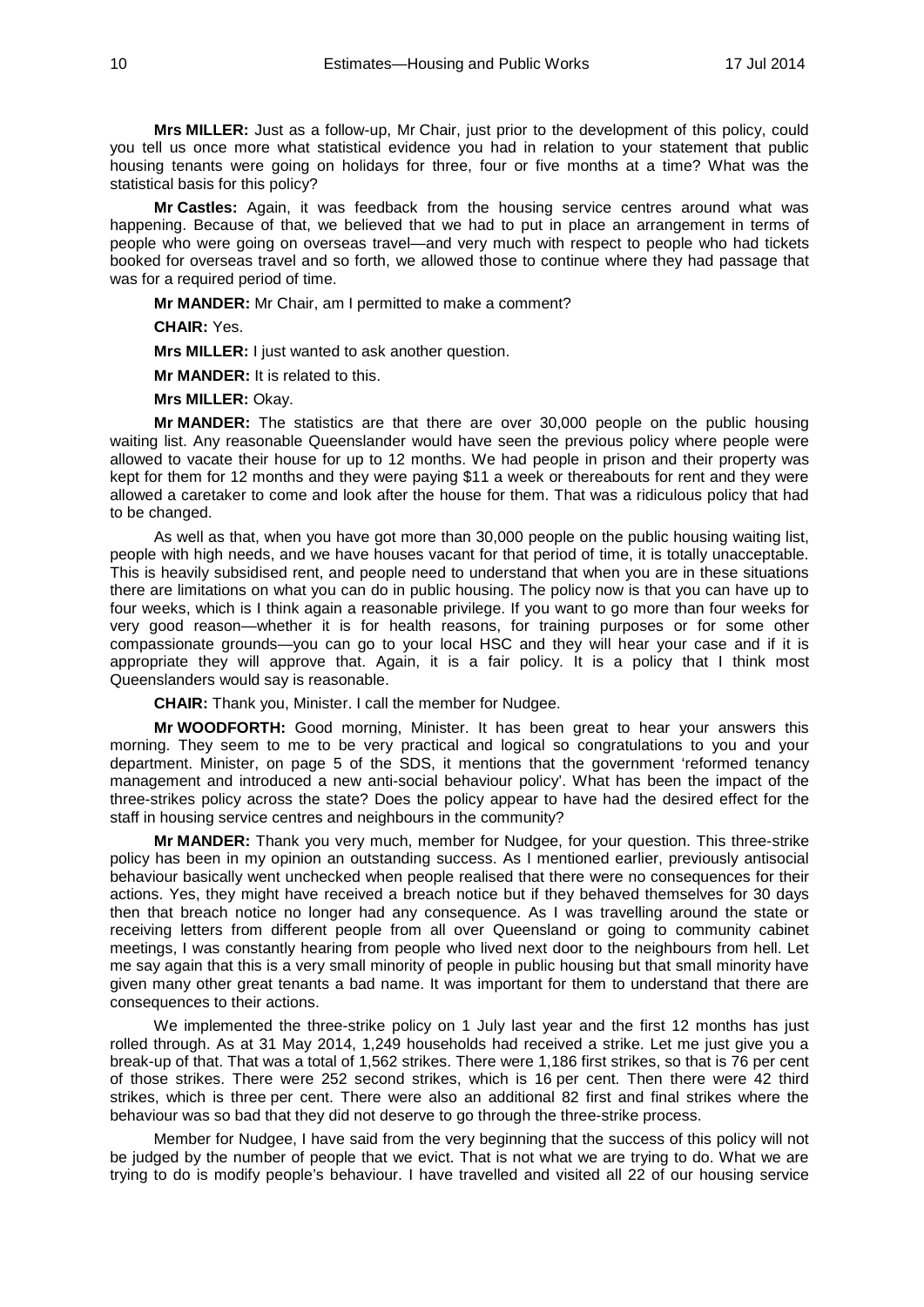centres where we have some wonderful staff. These are people who work on the front line every day who have both passion for their work and compassion for the people they are dealing with. They have welcomed this policy with open arms. They say, 'Finally, we've got something with some teeth,' because they had this small minority of people who continued to transgress without any consequences.

By looking at these figures and seeing that only 16 per cent of people received a second strike, that says to me that they have heeded the warning and that they realise we are fair dinkum about this. What we are also able to do after a second strike is help people work through the issues that they have. We do not just leave them on their own; we bring in the support services that might be necessary to sustain their tenancy. It is in everybody's best interest that they stay in the property and they become good tenants. That is what our aim is and I believe that this policy has enabled us to do that. It has also given peace of mind to normal, law-abiding Queenslanders who happen to be unlucky enough to live next door to this occasional neighbour from hell.

**Mr WOODFORTH:** Chair, could I comment on that. Could I say from an electorate point of view that we have had fewer complaints coming in from those living next door to public housing, so it is certainly changing behaviour and I congratulate you on the policy. Minister, on page 3 of the SDS at dot point 11, it mentions conducting regional planning. What will this mean for my electorate?

**Mr MANDER:** Thank you for the question. What we are doing is that we are trying to assess the needs for housing and housing support services right across the state. Again, let me say that Logan is in some ways the prototype, but Logan was a bit more complex because there was a bit more redevelopment involved in that particular contract. We are moving across the state, region by region, and we will be developing regional plans. Rather than having an ad hoc cookie cutter approach, we will be going to each region, which includes your electorate of Nudgee, and we will be assessing what the needs are in those areas for social housing, for affordable housing, for specialised homelessness services, for other special services like DV and for any other housing assistance that is required. We will also be assessing the capability in the area for the community housing providers and the other service organisations. We will then be engaging with those people, so there will be a formal consultation process as we talk to them about the need and give them an opportunity to tell us how they think that need can be met. They will then come back to us and the department officials will formulate if you like a document that will go back out to the community to say, 'These are the services that are required here. Here is your chance to bid for that and tender for that.'

This will be a systematic process. It will be done region by region. It will be tailor-made for the needs of that region. The area of Mount Isa is totally different from the area of the Gold Coast, which is totally different from what happens out at Longreach. So it is important that we listen to the local providers in those areas, and I am very confident that in the end we will be able to provide housing services that really capture everything that we are trying to do in this space, which is provide renewal, reduce the concentration of social housing and change that portfolio mix, which is so necessary.

**Mr GRANT:** Following on from that, Minister, we have heard over many years that it is so complex and people miss services because they just do not know where to plug in. During that regional planning process what will be done to simplify it from the consumers' perspective, you know, one system and not 100 different services?

**Mr MANDER:** Thank you, member for Springwood. I know that this is an area of great passion for you, and I appreciate your support and advice to my portfolio over the time that I have been here. You are right: it is important that we have a coordinated, strategic approach to housing, making sure that housing and the homelessness spaces are engaged with each other and integrated well and to make sure that, as you say, potential clients have a clear pathway to have their housing needs provided for.

We are going to work within the current health department regional boundaries so it makes sense to be consistent with some government operations already. As I said before, we are going out and engaging with the community housing providers. In the homelessness space we are going to be running what are called 'registry weeks'. We did this recently in Brisbane. One of the challenges at the moment is that we are dealing with figures in the homelessness space which are outdated from the last census, and of course this is an area where it is very transitional and people are running in and out of that space.

So we actually went out and did a registry week, and Micah Challenge headed up that particular task. From memory I think we had around 400 people involved, which included many volunteers who literally hit the streets. I did that one morning as well out here in Brisbane. It is quite a confronting experience when you come across people who are sleeping out in the open or sleeping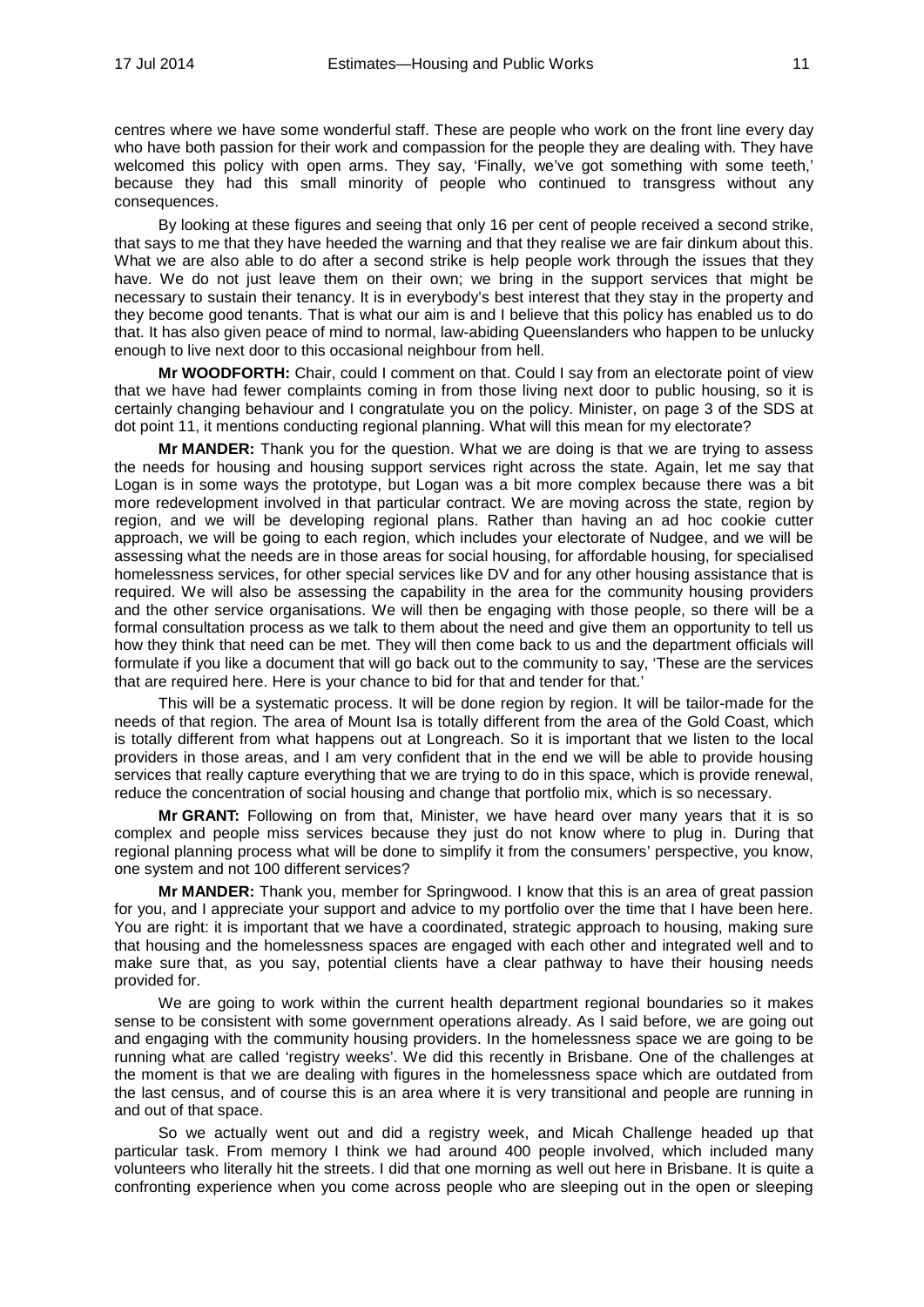under a little tent that they have made up, and you can see that there are very complex reasons why people are homeless. One of the reasons for doing this is actually to find out the true number. What is the true number of rough sleepers in Queensland? What is the true number of people sleeping on couches or in crowded accommodation? It is not until we know those figures that we can really formulate appropriate strategies to make sure that we are addressing the real need rather than the perceived need.

So that provided some quite confronting statistics, and we will be doing that in every region as we go about this regional planning process to make sure that we have got good information right from the very start. That will, as I said, help us formulate the appropriate strategies to address these issues.

**Mr GRANT:** Minister, on page 4 of the SDS it states that programs will assist over 38,000 low-income households to remain in or move to the private housing market. I ask: what will this mean for people on the waiting list, and does this enable the state to do more with less money?

**Mr MANDER:** I thank the member for Springwood for the question. This is referring to what I mentioned before when I was talking about the reduction of the social housing waiting lists. We have managed to do that by giving people an opportunity to be in the private rental market where they do have the freedom to go away on six months leave, or 12 months leave, or do whatever they want to do once they have the freedom that is associated with being in the private rental market. There have been a number of different products and policies that we have promoted and increased which includes: RentConnect; bond loans; rental grants; housing loans; and of course the National Rental Affordability Scheme also played a major role in helping people get into the private rental market.

As I mentioned earlier, the RentConnect program—I often call it a matchmaking program—is where people come into the housing service centre looking for accommodation because they maybe have not had experience in dealing with the private rental market and it is a little bit daunting for them or they may have had some problems in the private rental market in the past. What we have are some great RentConnect officers whose job it is to do exactly that: connect them to the private rental market and real estate agents. We have had some great success in doing that. I mentioned the National Rental Affordability Scheme earlier which provides affordable dwellings for low-income earners. Thirty per cent of people who have gone into NRAS programs came off the social housing waiting list, which has been fantastic.

We also mentioned bond loans. For the 11 months to 31 May 2014, nearly 21,000 households received a bond loan and just under 11,500 received information and advice on finding and securing a private tenancy through RentConnect. So these are real numbers and real people going into the private rental market who just need that little bit of assistance at the beginning. It is our hope that once they are in the private rental market they can sustain that. It takes pressure off the social housing sector, and of course it enables those with very high needs to be the ones that are housed as a priority in social housing.

**CHAIR:** Thank you, Minister. I call the member for Algester.

**Mr SHORTEN:** Thank you, Chair. Also on page 4, Minister, of the SDS it refers to the increase that you have provided for the Street to Home program. I know you have just spoken briefly about that, but can I just ask how this program has assisted needy Queenslanders?

**Mr MANDER:** Thank you, member for Algester. Yes, I spoke about premises in general but this is a specific program, Street to Home. It is incredibly important, as I mentioned, that we get people under a roof. Of course if you are sleeping rough your whole life is normally in disarray and it is very difficult to get a proper education; very, very difficult to get a job or hold a job; and very difficult to get any financial stability or just general social cohesion. So it is important that those people who are sleeping rough out in the streets are given some sort of shelter. Street to Home is one of our key initiatives and that is doing exactly as it says: getting people off the street into a house. During 2012-13, 1,075 people were actually assisted by Street to Home services in Mareeba, Cairns, Townsville, Brisbane and the Gold Coast. Of course the whole aim is to get people stabilised, to actually find out what some of their issues are, and to help them to make some long-term lifestyle changes and to get them into longer-term housing. It is really that short-term crisis accommodation to stabilise them and find out the root causes of their homelessness and then hopefully to move them into longer-term housing.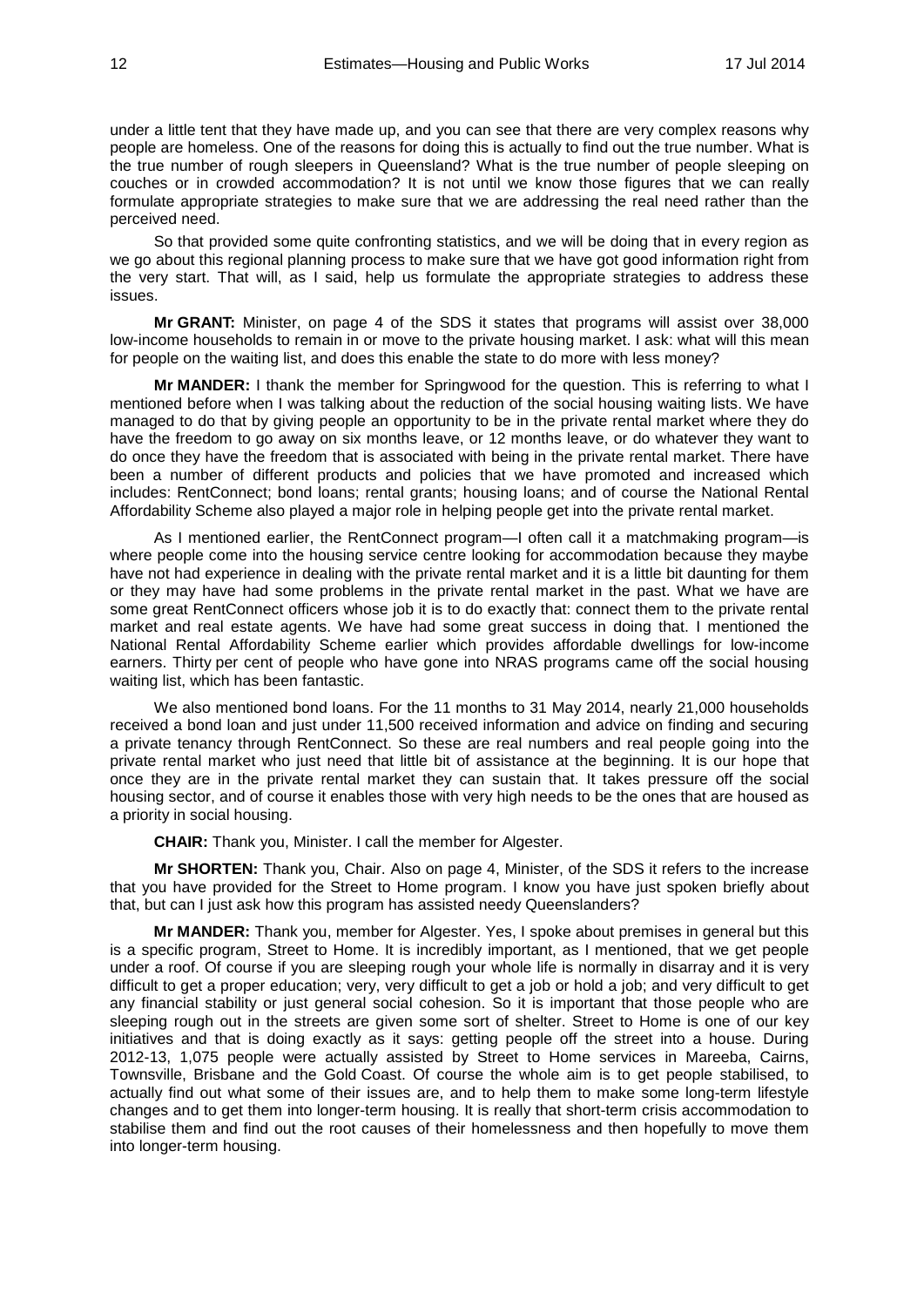We have had two projects contributing to the commitment that we made in the Homelessness-to-Housing strategy. We are committed to providing additional dwellings and we have completed some work at Holland Park, where we are giving up to 14 families and individuals who have fallen on hard times on Brisbane's south side a brighter future by putting them in a house.

**Mr SHORTEN:** So you are actually building more units for accommodation to be utilised in this program?

**Mr MANDER:** That is correct, we are. Let me just give you a few more details about that. There are two projects contributing to this commitment that have been completed at Holland Park and, as I mentioned, giving up to 14 families and individuals an opportunity to be housed. A further project is scheduled for completion at the end of this month that will provide up to 10 families and individuals with an opportunity to get their lives back on track. The department, in partnership with the Australian government, will be delivering a total of 61 dwellings in six developments across the state to again provide accommodation for vulnerable Queenslanders, and of course as we go through our regional planning process we will again be able to assess the needs that we have, not forgetting our supported accommodation facilities in Redcliffe, where there are 20 beds being constructed right at this moment. There are a further 22 beds being constructed in Douglas House in Cairns; there will be another 20-bed facility provided in Cairns; and of course another 40 beds in Townsville. We will be making an announcement about that very, very shortly.

**CHAIR:** Thank you, Minister. I call the member for Morayfield.

**Mr GRIMWADE:** Thank you, Chair. Minister, on page 3, dot point 1 of the SDS, it states that one of the key government policy objectives is to 'ensure that our most vulnerable Queenslanders have access to housing and homelessness solutions that best suit their needs.' I ask the Minister: can you please outline what the Home for Good Program adds to this objective and why it is necessary before more detailed planning can be done?

**Mr MANDER:** Thank you very much, member for Morayfield, for your question. As I referred to earlier, we did launch our Homelessness-to-Housing strategy last year. Our whole aim is to reduce the homeless rate by 50 per cent by 2020, and it is important that of course we provide real solutions to this and we also continue to highlight the plight of people in this situation. It is incredibly easy to stereotype homeless people. I think one of the most confronting things that occurred to me at our Home for Good launch—which I will explain a little bit more about in a moment—is when I came across a very well dressed mature lady who was a qualified teacher. She said that she found herself homeless when, quite shockingly, her son tricked her into signing her house over to him. Once she did that he literally kicked her out and she was out in the street, and of course that was just a humiliating experience for her. That really helped to smash the stereotype that I know it is easy to feel or perceive of people who are homeless. So it is important that we educate people about this and let people know that it can happen to anybody. Home for Good is a media and promotional campaign to raise the awareness of homelessness and to generate volunteer community participation in some of the registry weeks. I mentioned that one in Brisbane before. We plan to do that right across the state so that we get a genuine figure for those people who are homeless and make sure that we put the right solutions into place.

Just going back to that Brisbane Registry Week, we came across 961 homeless individuals and families who were surveyed. From that cohort of 961, 235 people were aged under 25, and 267 families were involved with 537 children. It was quite confronting when we realised that. These people were not necessarily on the streets, but they regarded themselves as homeless. In fact that is one of the reasons that we have to have good initiatives in place so that we can make sure that families who are looking for some sort of stability are actually given a roof over their heads. We will be doing more of those registry weeks right across the state which will help inform our regional plans. I am looking forward to getting the community involved with this, because it is important that people know that this is not just a government challenge; it is a challenge for the whole community.

One of the great things about that registry week that we did in Brisbane a few months ago was the number of people that volunteered. We had all of our community organisations that are in the homelessness space involved, but there are many other volunteers as well. It is very encouraging to know that there are people who are willing to put themselves out there at four o'clock in the morning to find those who are homeless.

**CHAIR:** Thank you, Minister. I call the member for Yeerongpilly.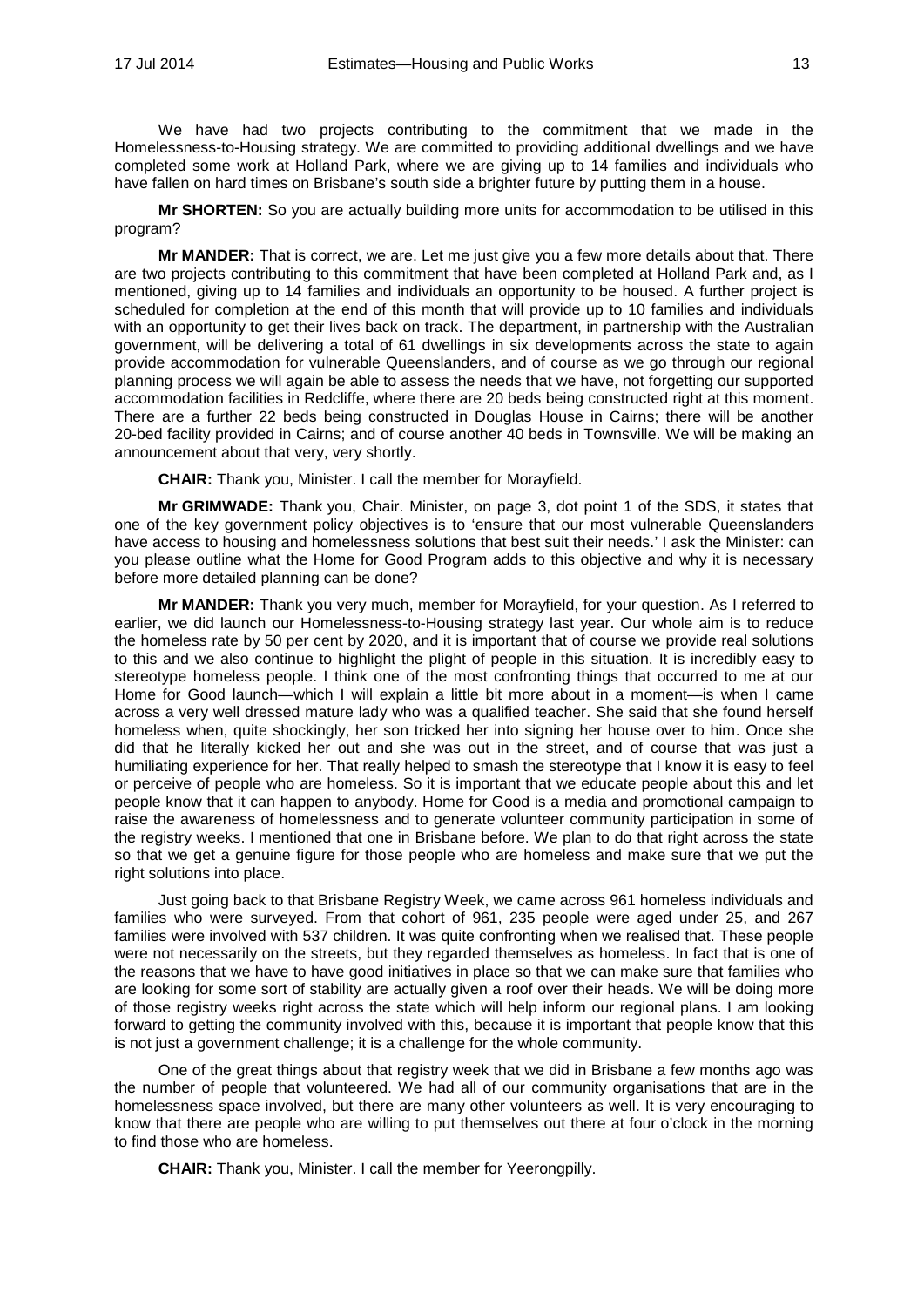**Mr JUDGE:** Minister, youth unemployment is a major issue in Australia. There are increasing trends in youth unemployment. There are changes at the federal level about youth access to support payments. The indexation of payments for senior citizens and their pensions is another issue. Part-time employment is increasing, as opposed to full-time employment. Housing affordability is becoming increasingly challenging. Those are major issues for your department into the future. It would indicate that there is going to be increasing strain on homelessness. What is the department's vision in tackling those important issues?

**Mr MANDER:** I thank the member for his question. It takes me back again to the Homelessness-to-Housing Strategy that we delivered last year. We are really trying to tackle this problem head-on. As I have already mentioned, we have under construction at Redcliffe a 20-bed supported accommodation facility, which will be very welcomed by the local providers down there. They were very excited when I spoke to them and they talked about the great need at Redcliffe. You might remember about a year ago there was a story in the local press about people staying under the bridge there near the Hornibrook Highway. There was a little community of people that were obviously in distress. The facility that will be built in Redcliffe will be very well received. That will not take too long to be finished. We have a facility being built at the moment in Cairns, Douglas House. It was sitting there not being used. I think it was the former headquarters of the Red Cross. It is a great facility that just needs some refurbishment. I am hoping that in the next couple of months that will be finished. I will announce another 20-bed supported accommodation facility in Townsville. I visited Cairns a couple of weeks ago to see a block of land there that I believe can be developed, which will provide another 20-bed supported accommodation facility. That is half of what we have promised in Cairns. We will deliver another 20 beds there as well. Those things have happened.

I mentioned earlier that we have extended the Street to Home Program to make sure there is additional accommodation for those who are literally living rough on the streets. One of the important developments that is taking place is the triage system. I mentioned this briefly before. We have quite a few homeless community organisations that do a really good job. Most of them are quite small. Most of them have started because they saw a little niche in their area and they responded to that need. We deliver, I think, approximately 230 programs through around 145 organisations. Those figures might not be exactly right, but it is thereabouts. One of the issues that we have is that we do not really have a coordinated strategic approach. Yes, there are some good partnerships that take place amongst those organisations. Some of them are a bit more isolated than others.

My aim is to make sure that we can get a far better coordinated and strategic approach, not to reduce the level of expenditure or reduce the level of money that we invest in this area but to make sure that we get better value for what we have at the moment. The sector recognises that. They are actually all for it. We are seeing some good partnerships happen already. I am confident that once the triage system has been trialled and worked through, we will have a far better coordinated approach to address some of those homelessness issues that we have across the state. I encourage the member to have a read of this document. There are some good things in there and we are busily trying to implement the policies that we announced around 12 months ago.

**CHAIR:** I call the member for Bundamba.

**Mrs MILLER:** Thank you very much, Chair. I refer to SDS pages 3 and 9 and my question is to the director-general. This is in relation to the new absentee policy. The opposition has been contacted by Yvonne, who had to have her garage door fixed by your department. She was not told, I understand, when that was to occur. Yvonne was away visiting her family for a few days when the repair person came to fix her garage door. On her return, officers of your department demanded to know where she had been and what she was doing, and they have instructed her that she has to fill in a form every single time she goes away. Yvonne, like many public housing tenants, is very concerned that your department is setting up like a special branch or departmental peeping Tom. Can you advise me how your department intends to enforce this new policy? For example, will you have officers going around knocking on doors to see if people are home or if they are not, and if they are not home that you will take the houses from them?

**Mr Castles:** The clear policy is that tenants are only required to notify a department if they plan to be absent from 14 days to three months.

**Mrs MILLER:** So in the situation of Yvonne, where she was not away for 14 days, she need not have filled out that form in any case, because she was not away for 14 days; is that right?

**Mr SHORTEN:** Why don't you provide Yvonne's address to the department?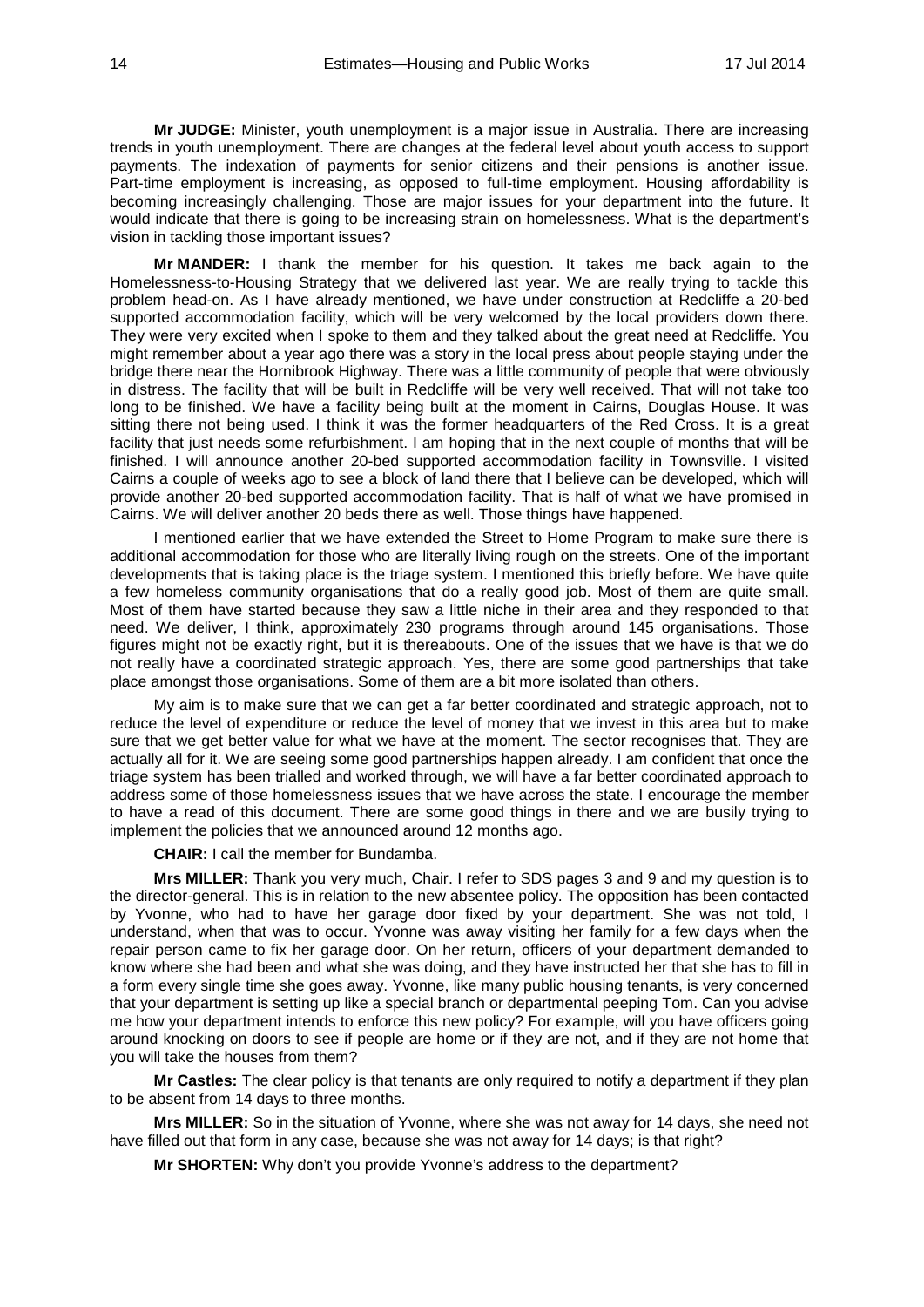**Mrs MILLER:** Don't you tell me what to do.

**CHAIR:** Order, please! Let the DG and the minister answer the question.

**Mr Castles:** We would need to get the specifics of Yvonne—

**Mrs MILLER:** I am happy to provide it.

**Mr Castles:**—to address that issue.

**Mrs MILLER:** That is an important issue.

**CHAIR:** Member for Bundamba, the matter has been taken up and they will come back to you. Next question.

**Mrs MILLER:** SDS pages 3 and 9: I have been contacted by many elderly residents in public housing and a lot of those elderly residents have looked after the housing department homes very well, over decades for some of them. We have a situation where Barbara from Bundaberg has contacted us to say that she had to look after her grandchildren for two weeks, but unfortunately that blew out to four weeks. She understands this new policy. She goes out to Longreach every Christmastime to visit her sister. She has now been told that she cannot go to Longreach to visit her sister at Christmastime. Her view is that this new policy is like Campbell Newman's Christmas Grinch policy. I am wondering whether there is any leeway for families to visit their friends and relatives during Christmastime? After all, director-general—

**CHAIR:** You have made the point. I call either the director-general or the minister.

**Mr Castles:** I have to correct a previous thing I said. With respect to leave of less than four weeks, people have to notify—

**Mrs MILLER:** That is right.

**Mr Castles:**—rather than apply. That is one thing. Clearly, the other issue you may have, officers of the Housing Service Centre do have discretion if there is very good reasons for the discretion and if it does go over.

**Mrs MILLER:** Just as a follow-up in relation to Christmastime, it is normal in Australia, Director-General, for people to go home for Christmas. My understanding is that even though the Public Service shuts down during the Christmas/New Year break, which has been normal for many years, is there any situation whereby public housing tenants are not able to go home for that Christmas break? It might only be two or three days. In other words, is there going to be any leeway in the policy? I know that you said that it is up to the regional manager, et cetera. Are you going to give guidelines in relation to Christmastime, which is so special to families?

**Mr MANDER:** I will answer that question. The policy is quite clear: it has been mentioned already, and this is the message that public housing tenants have received, that they can have up to four weeks away per year. If they are going away at Christmastime, they plan that they are going away at Christmastime. That is part of the four weeks. If there are compassionate grounds for somebody to exceed that period, the policy allows discretion for the local Housing Service Centre manager, or wherever the delegation lies, to make that particular decision. It is a policy that will be used appropriately and compassionately where it is required, but the clear message that we are telling people in social housing is that four weeks leave is what the norm is and for anything over that you will need to receive approval and you need to have good reason to receive that. If you want—

**Mrs MILLER:** Can I just ask a follow-up, Chair?

**Mr MANDER:** If I can continue?

**CHAIR:** Yes, Minister.

**Mr MANDER:** If you want to have more flexibility with regards to your leave and that type of thing, you are more than welcome to go out into the private rental market and do whatever you want. But when you are in heavily subsidised public housing and when we have 18,500 people on the waiting list, it is important that those who are in houses are those who have the highest needs. That is the driver behind this policy.

**CHAIR:** Thank you, Minister. Member for Bundamba?

**Mrs MILLER:** Chair, just as a follow-up to that, in practical terms it seems as though the department is treating tenants like they are employees, but in relation to Christmastime it seems to me that now families or tenants in public housing properties will need to get their families to come to them. Is that the practical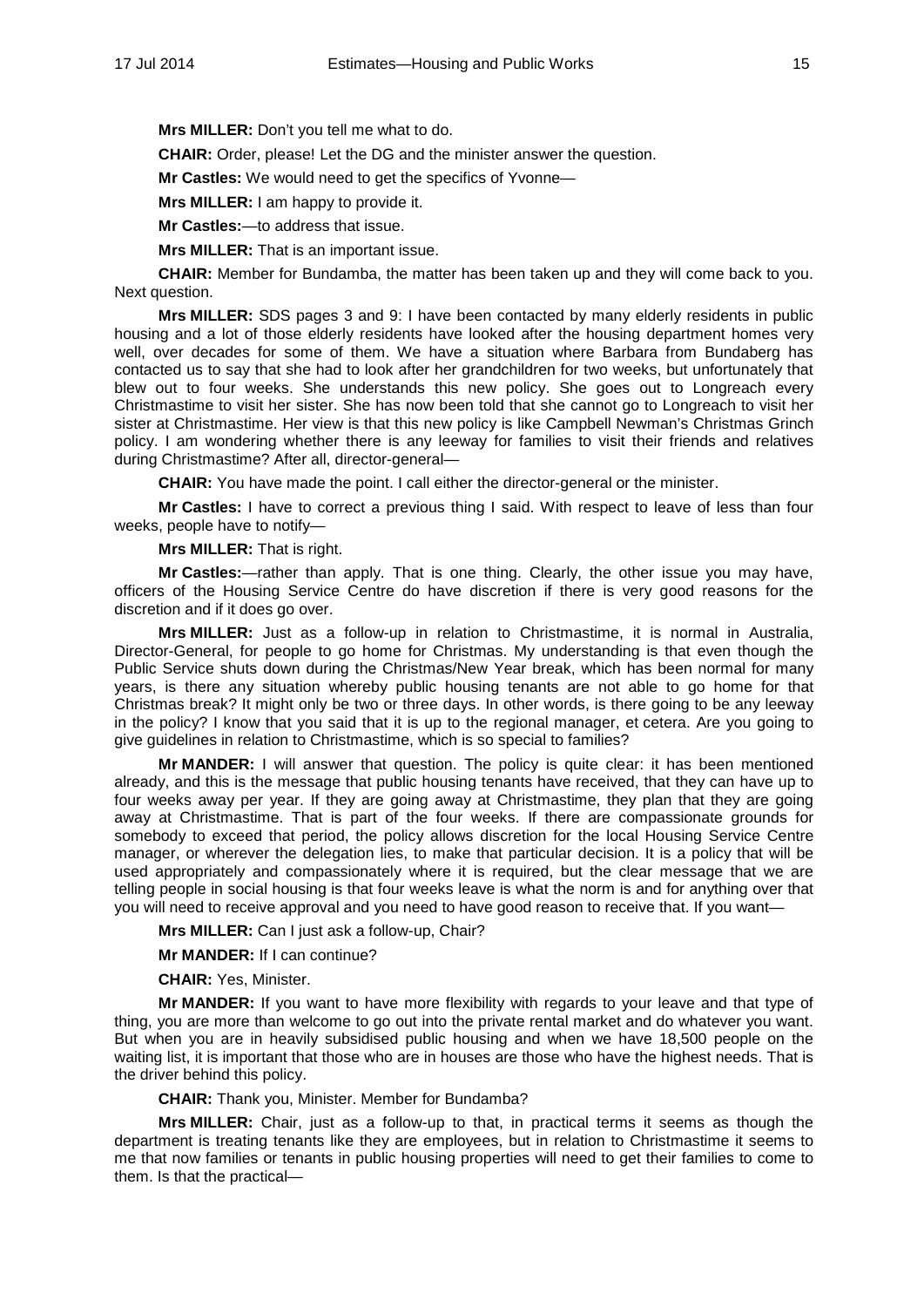**CHAIR:** Member for Bundamba, that is incorrect. That is a ridiculous—

**Mrs MILLER:** No, that is the practical intent of the policy.

**CHAIR:** For heaven's sake, we need to have a bit of—

**Mrs MILLER:** I will ask the director-general.

**Mr MANDER:** I will take that as a comment.

**CHAIR:** That is a credible process—

**Mrs MILLER:** So is this.

**CHAIR:**—and if you want to keep on making up things like that—

**Mrs MILLER:** No.

**CHAIR:**—it is ridiculous. Next question.

**Mrs MILLER:** Director-General, I would like to ask you a question in relation to a situation whereby, for example—Chair, can I go back to Christmas?

### **CHAIR:** No.

**Mr MANDER:** Is this a hypothetical, Mr Chairman?

**CHAIR:** Next question, Mrs Miller.

**Mrs MILLER:** Thank you, Mr Chair. Minister, I refer to SDS pages 11 and 24, which for the benefit of my colleagues on this committee relate to user charges and fees. Minister, earlier today you stated that any increase for rents will be capped at \$7.50 a week, but you do not say whether this cap will remain indefinitely or whether there is a cut-off. My question to you is this: if the LNP is re-elected, will this cap miraculously disappear or is there another cut-off time?

**Mr MANDER:** I thank the member for the question. It is quite clear what we are doing at the moment. The next time that somebody's rent is assessed, which will happen over the ensuing 12 months, we will be looking at their income, as always is the case, seeing what circumstances have changed and now looking at some of the allowances that they have received in the past that were previously non-assessable to see which ones of those will become assessable. Once that calculation is made, if you like, there will be a notional rent that they should be paying. If that exceeds a \$7.50 increase as it relates to the new policy of assessing new allowances, their increase will not be more than \$7.50 for that particular policy and that will increase every year by an additional \$7.50 if it is necessary to bring them up to the rate that they should be paying until they get to that stage. As I mentioned, for some people it will take 10 years to get to that particular figure. That will just continue until they do get to the notional figure they should be at.

**CHAIR:** Thank you. Member for Bundamba?

**Mrs MILLER:** I refer again to SDS pages 11 and 24, user charges and fees. I am concerned about how the department is going to actually look at what is income and what is not income. We have been contacted by a public housing tenant named Keith who is a Vietnam War veteran. He receives a Department of Veterans' Affairs special rate of disability payment and he also receives a service pension. Keith recently received a letter from the department indicating that his rent will increase. He understands that his rent is currently calculated on his service pension but he does not believe it should include the DVA special rate of disability payment, which is, in fact, compensation and is not a social security payment. This brings about the issue of workers compensation payments as well as personal injuries payments. Can you please rule out compensation payments of returned soldiers being viewed as income when calculating the rent payable to the housing department?

**Mr MANDER:** Yes, the disability pension, the DVA, will not be assessable.

**CHAIR:** The time has expired. I now call the member for Morayfield.

**Mr GRIMWADE:** Minister, on page 4 of the SDS it mentions a Housing Assistance Triage Pilot Program, which you have mentioned a few times here today, and I ask: will this program be used across the state and what advantage will it have in my electorate of Morayfield?

**Mr MANDER:** Thanks for the question. You are right, I have mentioned this a little bit. Let me give you some more detail. It is actually being trialled down the Gold Coast at the moment. The Gold Coast has had a very good history of community housing organisations and homelessness organisations working together. We felt that this was a natural place then to conduct a new trial of the triage system. One of the things I have not mentioned is that there is a new IT platform that we will be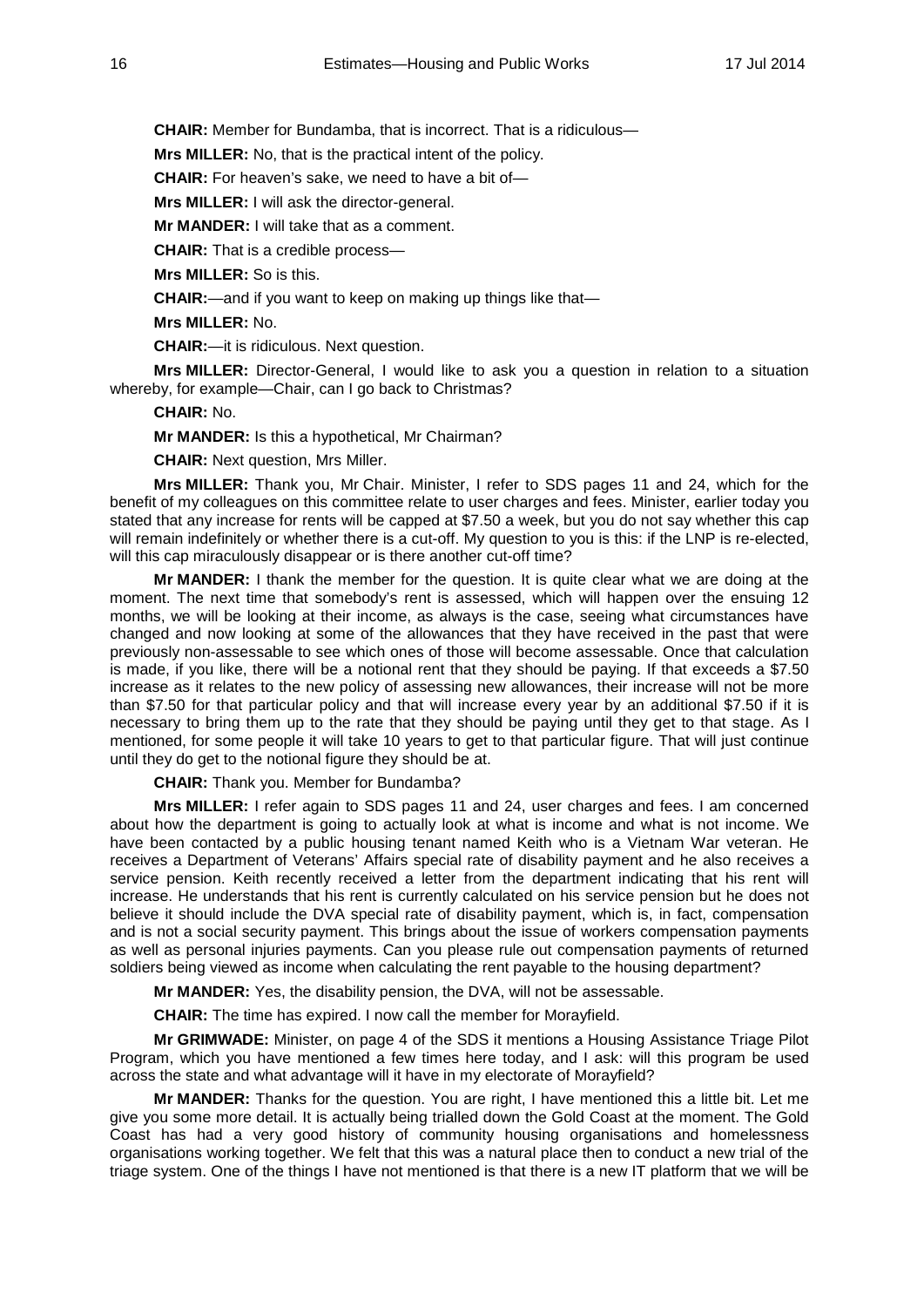using which is called SPDAT. At the moment what that stands for escapes me, but I am sure somebody will give me that in a few moments. The SPDAT program helps us assess people's vulnerability and find out what their real issues are and why they are homeless. This is important because we find that sometimes people seeking housing assistance come to a community housing organisation or a housing service centre and if there is not good analysis done early, they can be either overserviced or, alternatively, underserviced. So we could provide more services than actually required. Sometimes somebody just needs help for a couple of days. Some people just need help to get a bond loan, rather than being put in accommodation which in the past has been an overservicing option.

SPDAT, which is the service prioritisation decision assessment tool—easy for some to say—is the IT platform that we are using that helps us assess consistently right across the sector. The whole idea is that this tool will be used by housing service centres, homelessness centres and community housing organisations. They will get this consistent common assessment and then very, very importantly we will be able to track people through the system. Often what happens in this space is that people go into one organisation, they receive their services for a period of time and then they leave the system. Then they come back in a month's time and go somewhere else. No history is recorded anywhere. They have to go through the frustrating experience of going through their life story again. This service will enable us to have good records and consistency in assessment. We will also be able to case manage far better in the future when we have all this information. Yes, it will be trialled at the Gold Coast. The early reports are very encouraging. We will be implementing this across the state as part of our regional planning process.

**CHAIR:** On page 4, dot point one, it mentions assessing 200 providers. Can I ask what are the benefits of the NRS and how does it complement the Housing 2020 Strategy?

**Mr MANDER:** The national regulatory scheme is something that has been in effect since 1 January. As its name implies, it is a national scheme that has been put into place to make sure that community housing providers have the capability to take on the challenge that I mentioned earlier in our state of taking on 90 per cent of management of tenancy and property management. It is a national scheme. This is not just happening in Queensland; it is happening across the nation. Approximately two years ago, a little bit before we came into government, the states made a commitment at COAG that they would all aspire to reach the point where 35 per cent of their properties are managed by the community housing sector by the end of 2014. We currently stand at 25 per cent. When Logan takes place and the Gold Coast will take place not long after that, from memory that will be an extra 15 per cent, which will take us up to 39 per cent. So we will be exceeding that target. I do not believe any other state is anywhere near that as they have not been as ambitious as we have been.

The national regulatory scheme ensures that interstate providers will have the opportunity to cross borders. That means that Queensland organisations will also be able to operate interstate. So it provides good opportunities for them. It also provides some comfort that the governance structures and the financial systems are appropriate for the level of management that they want to be involved with. Our registrar at the moment is currently going through 200 applications to enable these people to be, for want of a better word, qualified to be involved in the management of property. It is a good thing. It gives comfort to government as well that the organisations have met those benchmarks. It has been great for the community housing organisations. Many of them have come to me to say, 'This is what we have needed to ensure that we increase our capability and capacity.' So it has been welcomed by the community housing sector as well.

**CHAIR:** I want to ask a question about the manufactured homes act. SDS page 4 talks about stakeholder groups being consulted to fully consider the options and impacts prior to the release of a regulatory impact statement. Could you give some details on that?

**Mr MANDER:** Thank you for that question. It is really important that we look at this space, both the retirement village space and the manufactured homes. There are thousands of older people who are now taking up this option of being in a manufactured home as not only an affordable way to live out their retirement, but also quite a pleasant way considering some of the communities that are about. We have gone out and consulted with stakeholders as we look at reviewing the manufactured homes act. It is an act that has some contentious components to it. It is also an act that arguably has not kept up with the changing nature of manufactured homes. I think most of us think of manufactured homes as those rectangular box homes that you see in some of the manufactured home parks that, of course, are very transportable; they can literally be taken away. Let me tell you that this space has developed dramatically in recent years. There are some manufactured homes now that are worth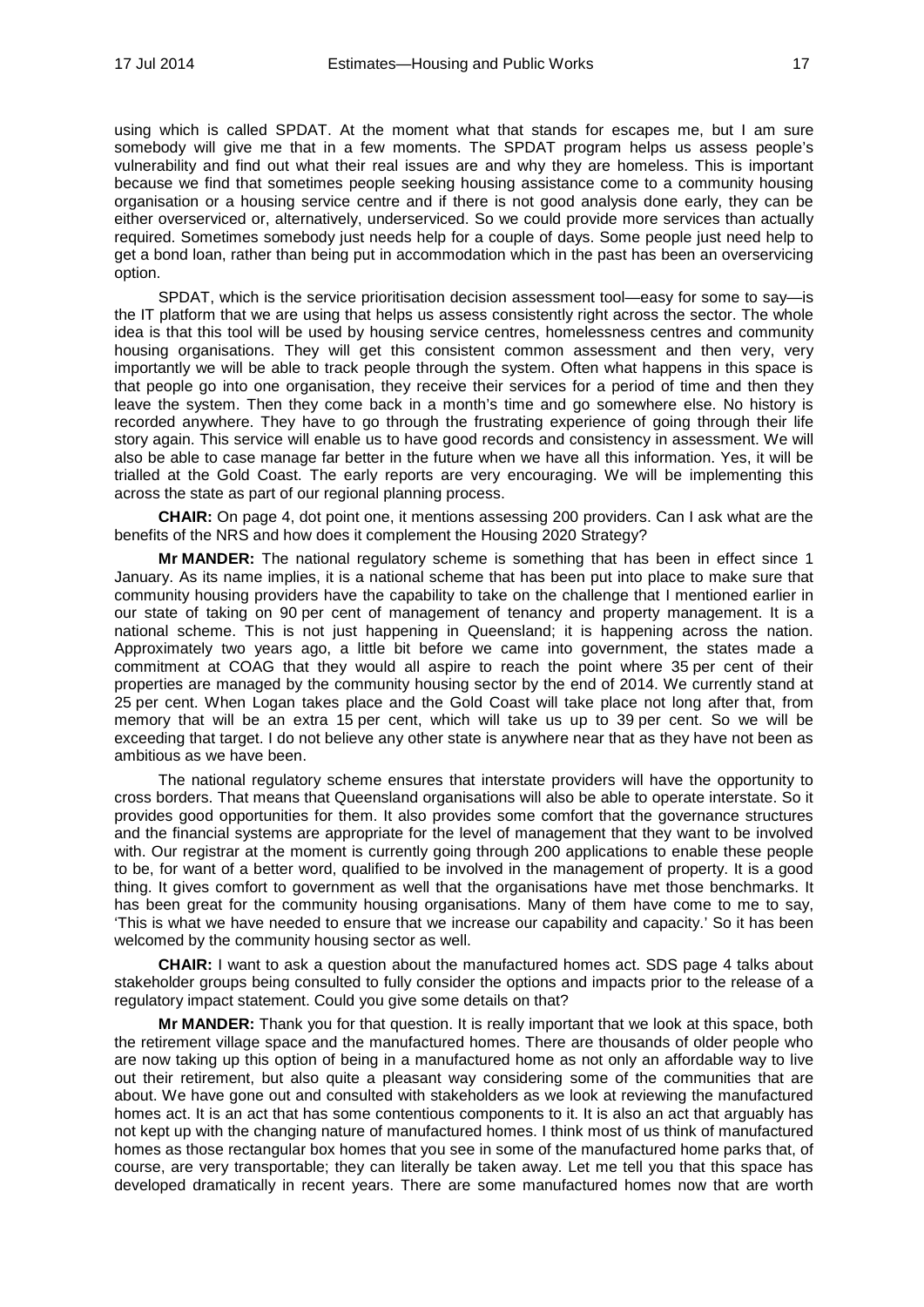\$750,000 or \$800,000. Quite cleverly, the owners and operators of these parks have managed to keep those within the specifications of manufactured homes. When you go there, it is like going to some sort of oasis—and I have visited many of these. The residents there are incredibly happy with this. You have quite a diverse breadth of different styles of homes and it is important that the act reflects that. If you own a property that is worth \$80,000, you will face different issues compared to someone who owns a property that is worth \$800,000.

We have gone out—and I personally have gone and visited many manufactured home parks across the state—and had forums with residents. It has been a great experience to hear directly from people about some of their frustrations with regard to the way that electricity is charged. They all lament the changes that were taken by the previous government. In that case, a clause was put into the act with no notification or consultation that has caused absolute havoc to the way electricity charges are levied. It has caused a lot of friction between operators and residents. It is important that we address that issue and many other issues as well.

We put out some survey forms. The department received 1,100 responses containing 7,000 comments. As you can imagine, people are very passionate about where they live and they are very forthright in their comments. Of those respondents, 88 per cent were 65 years of age or over. It is important to note that there has been a substantial increase in the number of manufactured home owners, from an estimated 15,000 in 2007 to approximately 24,000 in 2013. So I do not want to rush into these decisions. I want to make sure that we reform this legislation in a manner that is proper, and we are doing it at the moment.

I put together a little working group of representatives from manufactured home residents and also from village operators. I have put a little group together and I have a representative from the Manufactured Home Owners Alliance, the Manufactured Home Owners Association, the Associated Residential Parks Queensland and also representatives from the legal profession in the Law Society, Minter Ellison and Park and Village Information Link. I should mention—and I have not mentioned it at today's hearing—that we have introduced a new service to those in manufactured homes in retirement villages called Park and Village Information Link, PAVIL. People who are a little bit uncertain about their rights, how the act actually operates or what are some of the responsibilities of villages now have this one-stop shop of going to PAVIL to get this advice. Most people have welcomed that because it is an area in which people need some reassurance.

My working party is currently looking at all these information sheets that have come back with the discussion paper that went out. They will be coming together with some recommendations to me. We will make sure that we go back out to the relevant community again and ensure that people get an opportunity to talk about the things that affect their everyday lives.

**Mr WOODFORTH:** Minister, I note on page 4 of the department's Service Delivery Statements the government's commitment to the delivery of new housing in remote Indigenous communities as part of the National Partnership Agreement on Remote Indigenous Housing. Can the minister inform the committee of the government's achievements in 2013-14 in this area?

**Mr MANDER:** Thank you for the question. I have mentioned the NPARIH scheme a couple of times in this examination. This is an area that brings about great satisfaction to me and to the departmental officials in my department as well. We are really committed to helping reduce overcrowding in Indigenous communities. I have been to many Indigenous communities in my role as the minister. It has been great to see the relief that people have been getting after they have received a new house. I still remember when I delivered some keys to a family in Aurukun. The family consisted of three children, a mum and a dad. The mum was in tears when she received the keys. She had never had her own property before. She was living in the house next door, eagerly watching the construction of her house. There were 18 people living in that house. She talked about the pressure that brought about, the difficulty for children to be educated properly in those crowded conditions, the difficult health situations that emerged and just general social cohesion and the absence of an opportunity to just have some space to yourself. She was very excited by that. I hear story after story after story along a similar line as I go to these communities.

Last year we met the target of 175 new construction completions. I want to congratulate the department on doing what some people felt was impossible because of the weather conditions and some of the delays through no fault of their own—trying to get some of these houses on barges in rough conditions. They did a fantastic job in delivering this. That was a great result. We have also met the target of 308 refurbishments in this area as well.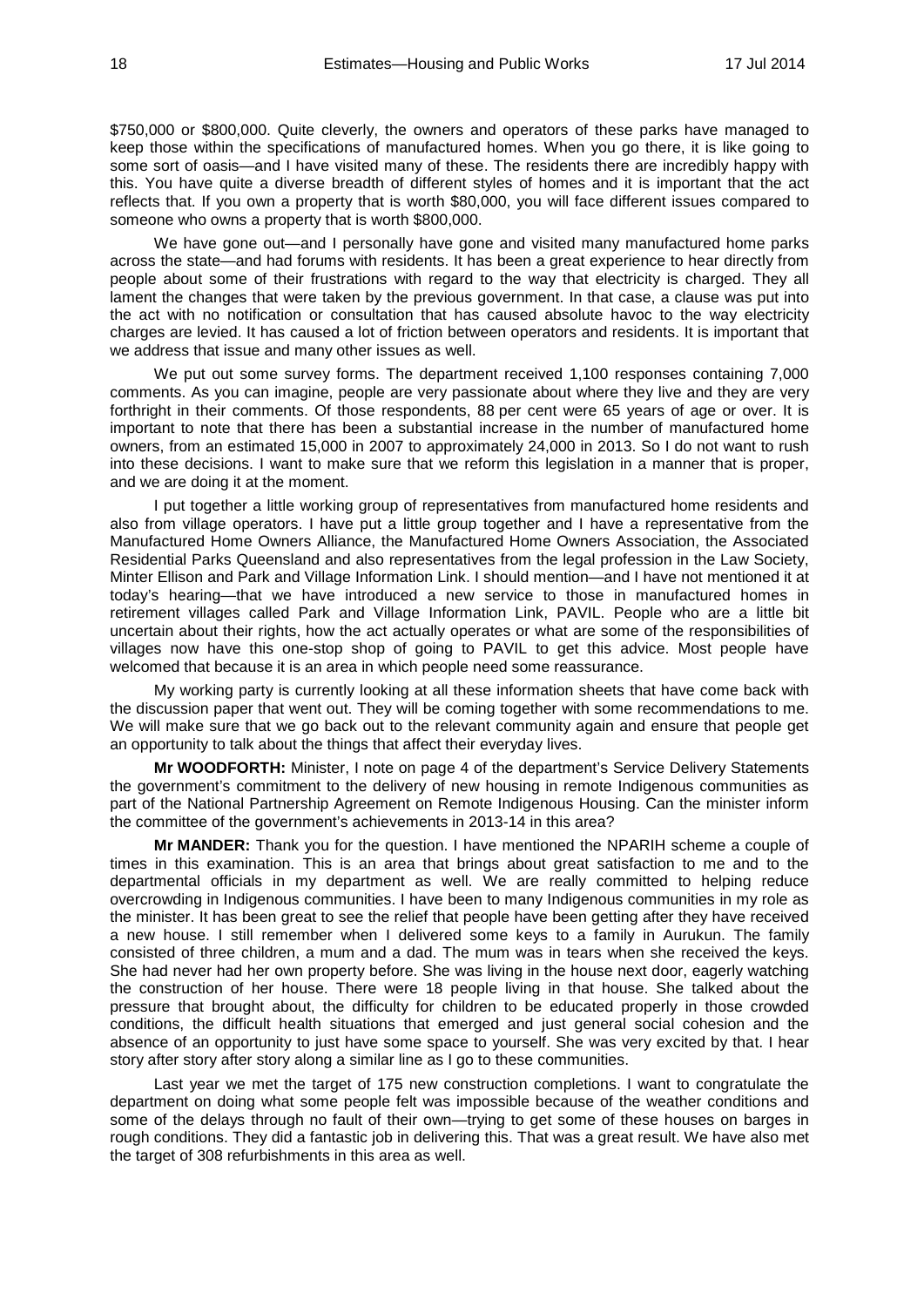It has been a great program. The program continues. We still have many more houses to deliver. Our hope in the future is that we will continue to involve the local Indigenous councils more in the delivery of these houses so that we can also provide some employment opportunities for locals in those communities.

**CHAIR:** Thank you, Minister. The committee will now adjourn for 30 minutes. The hearing will resume this examination of the estimates for the Minister for Housing and Public Works at 11.16 am.

### **Proceedings suspended from 10.46 am to 11.16 am**

≌. **[CHAIR:](http://www.parliament.qld.gov.au/docs/find.aspx?id=0MbaTHLGC20140717_111547)** The estimates hearing of the Transport, Housing and Local Government Committee will now resume. We will continue with the examination of the estimates for the Minister for Housing and Public Works.

**Mrs MILLER:** I refer to page 44 of the SDS, and this question is to the minister. Minister, I note from the figures on page 44 that you or your department will be sacking another 237 staff from Building and Asset Services which will take the total number of staff lost from QBuild and Project Services to 1,995 since your government came to office two years ago. Can you seriously say that sacking nearly two-thirds of the workforce has not had a serious negative impact on the agency's ability to conduct its core business?

**Mr MANDER:** I thank the member for the question, but again I think this question needs to have some context put around it. Mr Chairman, you will remember the financial mess that this government inherited when we came into government—a financial mess that involved increased government spending of eight per cent and nine per cent per year over the previous eight or nine years before we came into government, spending that was out of control that contributed to this \$80 billion debt that we have today. That meant that this government had to make some very hard and tough decisions and, as the member knows, one of those decisions was to reduce the size of the Public Service, and my department was part of that process. I can say quite confidently that over the last two years, even with reduced staffing levels, this department is operating more efficiently than it has ever operated. We have had some wonderful results of late because of a far more effective way of operating, a far more efficient way of implementing policies and a far better way of engaging with the business sector. We have now outsourced a lot of work that is done by our department—and I will give more detail about that later; I am sure I will get an opportunity to do that—and that has built capability and capacity, particularly in regional areas, which has been lacking for many years. So the short answer to the member's question is that, yes, I do have confidence that, even with the reduced staffing, we are not only matching what was done in the past but we are exceeding that with regard to efficiency and effectiveness.

**Mrs MILLER:** I refer again to page 44 of the SDS and also to comments made by the Premier in December 2012, which I will table in a minute, when he said that there would absolutely be no more job cuts. It was about 18 months ago that the Premier said that. Someone is telling porkies here, because the Premier said that there will be absolutely no job cuts and yet in this document before us it says that there are going to be another 237 job cuts. Minister, I would like you to comment on that and I would also like you—and you can take this on notice—to let the committee know the position titles, the levels and the locations of the 237 job cuts that are going to affect the employees and their families of Building and Asset Services. But, first of all, I would like your comments in relation to the Premier's statement.

**Mr MANDER:** I will refer to what is relevant to my department, Mr Chairman, and let me say now—

**CHAIR:** One second, Minister. The member is tabling a document. Is leave granted? Leave is granted.

**Mr MANDER:** Sorry, Mr Chairman, but what was that document?

**Mrs MILLER:** I tabled the Premier's press release.

**Mr MANDER:** Thank you. Let me say now that no-one has been sacked from Building and Asset Services. What has been happening—and this is quite an exciting development—is that as the department has moved away from being a direct provider of services to being an enabler of services our expertise now has moved to being a manager and procurer of contracts. What has happened there is that there are more and more opportunities being given to local contractors—local businesses, mums and dads and tradespeople—out in the community, and again let me emphasise particularly in regional areas where there has been a real need to increase capability and capacity out there. Of course, this has happened in the Building and Asset Services area. What has been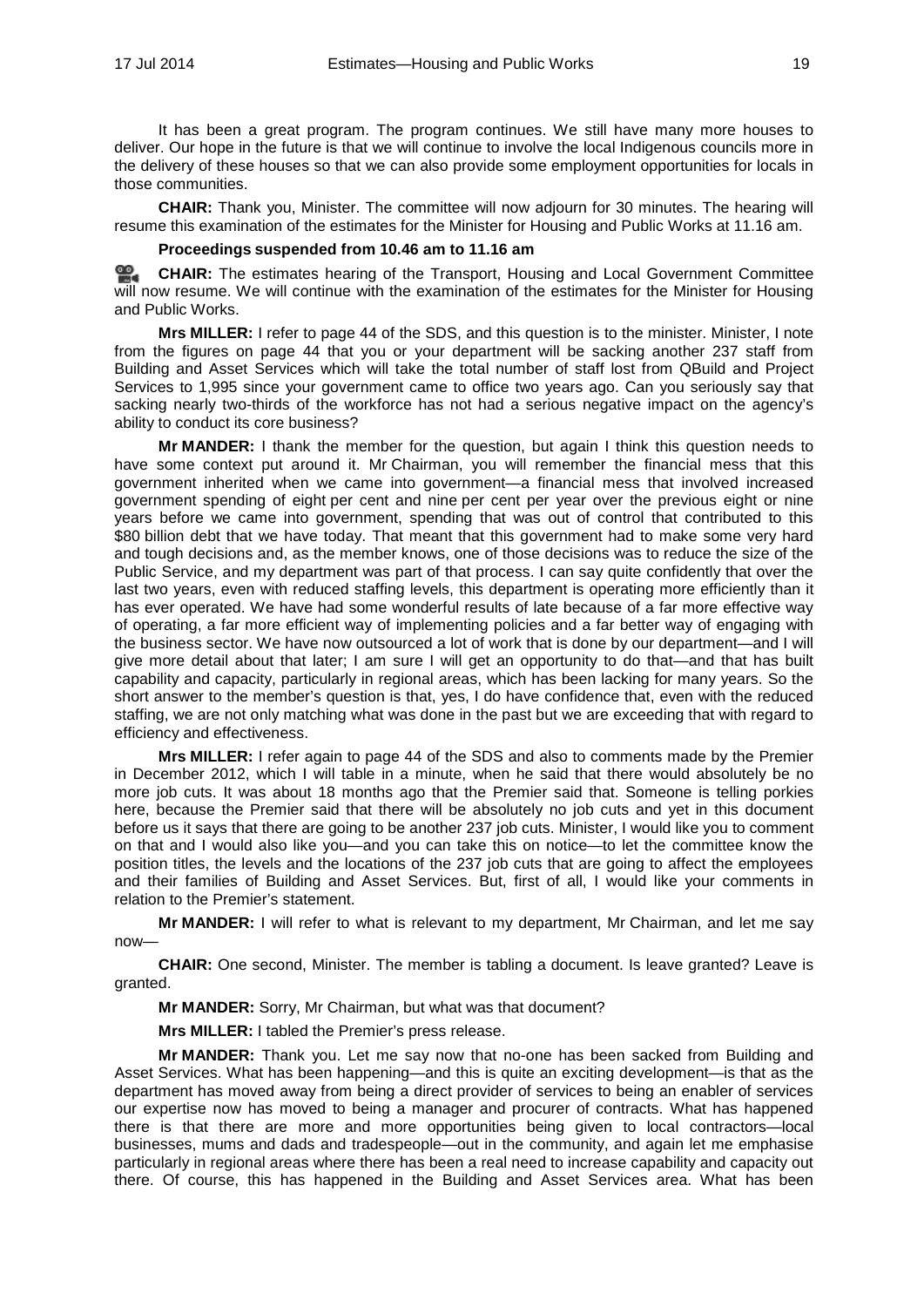happening is that people working for BAS have seen the opportunities that are being provided to private contractors and have seen that this is a great opportunity for themselves to be involved in that work that is being outsourced, so they have been coming to management seeing this opportunity and asking for voluntary redundancies because they cannot wait to get out there and take advantage of these opportunities. So one of the major reasons there has been reductions is because of the opportunities that people have seen who are very eager to take hold and we are happy to help them have a better opportunity in life to be involved with this work and they are leaving very happily.

**Mrs MILLER:** I refer to the SDS at page 89. Minister, in 2014-15 the QBCC will finalise the review of the Queensland Home Warranty Scheme, and I notice that there are no performance statement measures or data on the Queensland Home Warranty Scheme. Can you please provide the committee with data on the number and the value of claims approved across the categories of defects, noncompletions and subsidence for the 2013-14 financial year and the forecast number and value of claims expected to be approved in relation to defects, noncompletions and subsidence for the 2014 financial year?

**Mr MANDER:** If there is one area of reform that has happened in my department that really gets me excited, it is the reforms that have taken place in the old BSA, the new Queensland Building and Construction Commission. As the member has mentioned, the Home Warranty Scheme was one of the areas that was to be examined and part of the 10-point action plan that we introduced to bring about the reform that was necessary in the building regulation area. We are happy to say at the moment that since the QBCC has been in place there have been 949 or 20 per cent fewer disputes received by QBCC in 2013-14 compared to 2012-13.

The Home Warranty Scheme was recognised as being probably the best scheme in the country—not probably; it is the best scheme in the country—and other schemes in other states have fallen over, some of them where the government has come back and been involved with it again. It was deemed by the working committee that I had put together and subsequently the board that the Home Warranty Scheme really needs to basically stay the way that it is and we have been looking at where we might be able to extend the cover for those who would like to have extra cover and also looking at whether other things can be included in the Home Warranty Scheme, and one of those things is swimming pools. Swimming pools at the moment are covered if it is part of the construction of a new home, but if it is separately constructed they have not had cover under the Home Warranty Scheme and we are looking at changing that. The member has actually asked quite a detailed question, so I may take that on notice and we will provide that information in due course.

**Mrs MILLER:** Thank you very much. I refer again to page 89 in relation to the QBCC. Minister, I would like to ask about the process for the appointment of the commissioner and I would like an explanation in relation to the recruitment process which was used to appoint the commissioner—for example, was a recruitment agency involved and, if so, how much did that cost? I would also like to know whether the QBCC is paying for accommodation for the commissioner because he is from New South Wales and whether the QBCC is paying for a car allowance even though he has access to a QBCC vehicle. I want to know whether you have approved these in the conditions of the contract of employment and do you think that these conditions are appropriate?

**Mr MANDER:** Just as a point of clarification, it is important to know that Mr Griffin, the new commissioner, is actually a Queenslander. He spent some time in New South Wales and he has come back, and he is happy to be back, by the way. We did go through a very detailed and transparent process with regard to the appointment of the commissioner. We advertised and received some very good applications from both within Queensland and from around the country. This was a job that was highly sought after—there was tremendous opportunity here—and we made sure that it was advertised widely and that anybody had an opportunity to be part of that application process.

Mr Griffin was selected, and let me say here this is where there is a distinct difference from the past governance structure of the BSA and the new QBCC. There is now a fully functional, professional operating board that is responsible for the governance of the QBCC. They are the ones that make the appointment of the commissioner. They are the ones that set the conditions of employment and they are totally responsible for all those matters. I would just like to say that from my experience I think that the appointment has been an exceptional appointment. We have already seen tremendous improvement in the way that the QBCC has operated. There has been fantastic stakeholder engagement. We have implemented some changes, which I am sure I will get an opportunity to elaborate on as this hearing continues, that have brought about massive improvements in process for both consumers and for builders. We constantly get very positive feedback about the changes that have taken place and I am very happy about that appointment. I have been advised that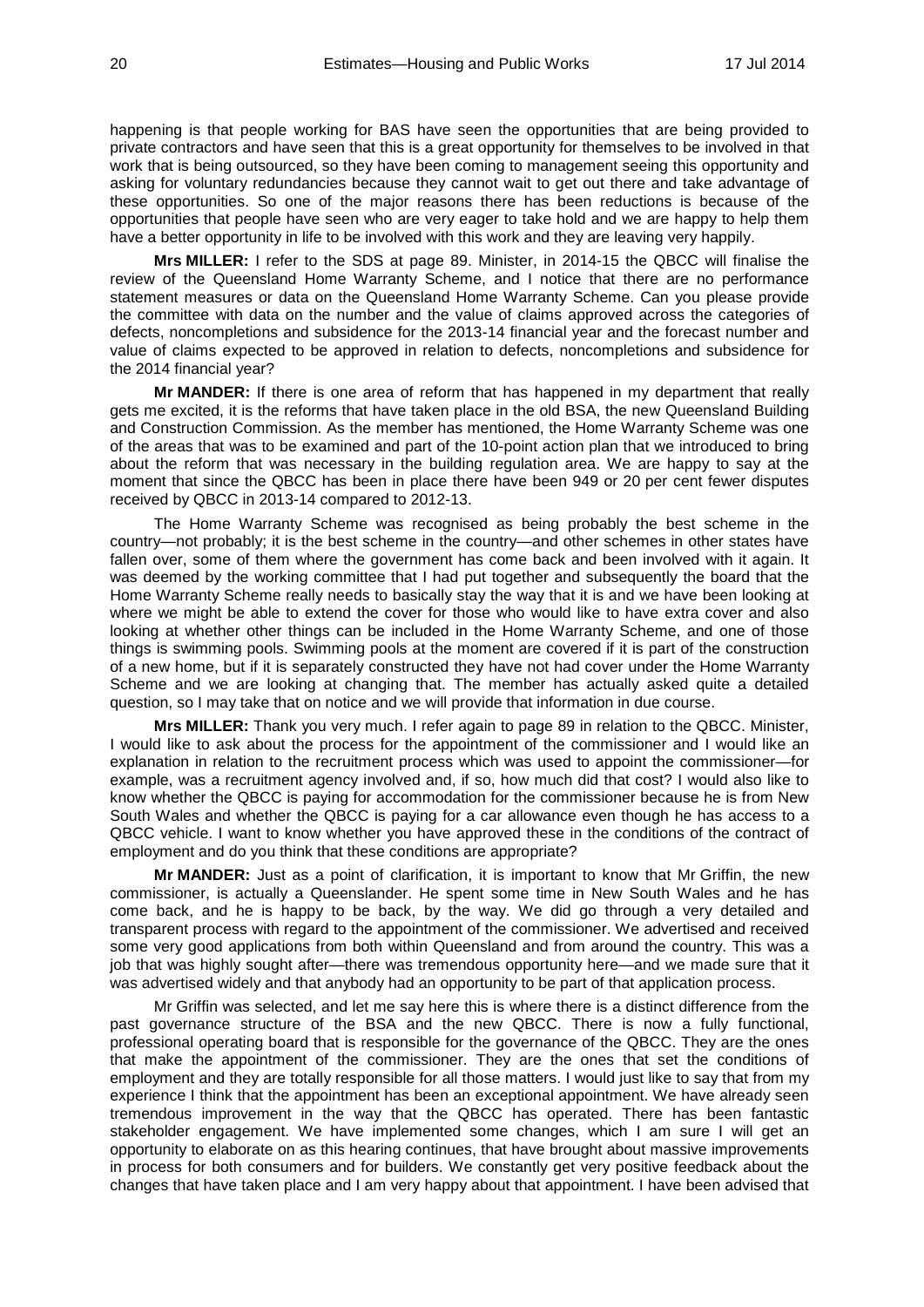the vehicle is part of the package and I have also been advised that there has been rent assistance provided for the first six months, which is not an unusual practice at all. Again, these were decisions that were made by the board.

**Mrs MILLER:** Just as a follow-up to that answer, could you please detail the conditions of appointment and employment which you have approved, including remuneration and other benefits being paid and provided to the commissioner whom you appointed, and indicate whether this would include any expenditure by the QBCC for the commissioner's personal benefit? You can take that on notice, if you like.

**Mr MANDER:** Of course I do not have an in-depth knowledge of the package and associated benefits that have been given to the QBCC. I am happy to take that on notice and provide that information.

**CHAIR:** Minister, on page 3 of the SDS it demonstrates the government's continuing commitment to improving the way your department operates. Can you inform the committee about the reforms and the overall benefits that you and your department have been making and the flow-on effect of those?

**Mr MANDER:** Thank you, Mr Chairman. I would be delighted to talk about some of those reforms. As I mentioned earlier, a mess was inherited from the previous government. The Queensland Commission of Audit identified the need to transform the Queensland Public Service in general to be more efficient, to be renewed and to be refocused, making sure that we realise savings for all agencies and really drive transformational cultural change through the organisation.

In July 2012 the whole-of-government public sector renewal program was established. This renewal program aims to deliver on the government's vision for the future of Queensland. The Department of Housing and Public Works has been at the forefront of this renewal program, having reviewed most areas of the department. We are currently transforming the way that services are provided. The department is now being transformed into an informed and aggregated purchaser and contract manager, delivering fewer in-house services but maintaining the expertise and capacity and continuing to drive value for money to make sure that we have efficient and effective delivery by a variety of providers.

Some of those reforms include delivering government employee housing through a whole-of-government centralised model. We have reformed the government car fleet. We have reduced the amount of government accommodation space that is required. We have been leading the procurement transformation program and securing greater value for money outcomes by implementing smarter sourcing strategies and practices and also building capability. We have been reviewing building policy regulations in order to reduce red tape. We are very confident that we will be able to reduce the level of taxes that are required to deliver these services, we will be able to reduce the cost of doing business for firms using those services, we will be able to reduce the relative size of the public sector and we will be able to reduce competition for scarce skilled labour and capital. Major reform has taken place. I am sure that I will get an opportunity to elaborate on some of those things in the course of this hearing.

**CHAIR:** On page 9 of the SDS it refers to the government's continuing efforts to revitalise front-line services in the area of procurement. Can you advise the committee what changes have been made to deliver a better procurement model? What benefits are there to industry in terms of reduced red tape and what is the estimated monetary benefit to business in terms of tendering for government business each year.

**Mr MANDER:** Thank you for that question. I mentioned before that some of the reforms that have taken place for QBCC have been very exciting. I have to say that I am equally excited about the reforms that have taken place in the procurement area.

This government spends around \$16.3 billion annually. It is very important that we get the best value for the taxpayers' dollar. It is very important that we spend that money in a way that is transparent and open and that we give businesses an opportunity to engage with government in a far easier way than they have in the past.

The procurement of the past was one that was overbureaucratic and overprescriptive. It was not a one government approach but an agency-by-agency approach. You could be dealing with the education department and then the next day dealing with the transport department and it would be like you are dealing with two different organisations. It was very frustrating for business.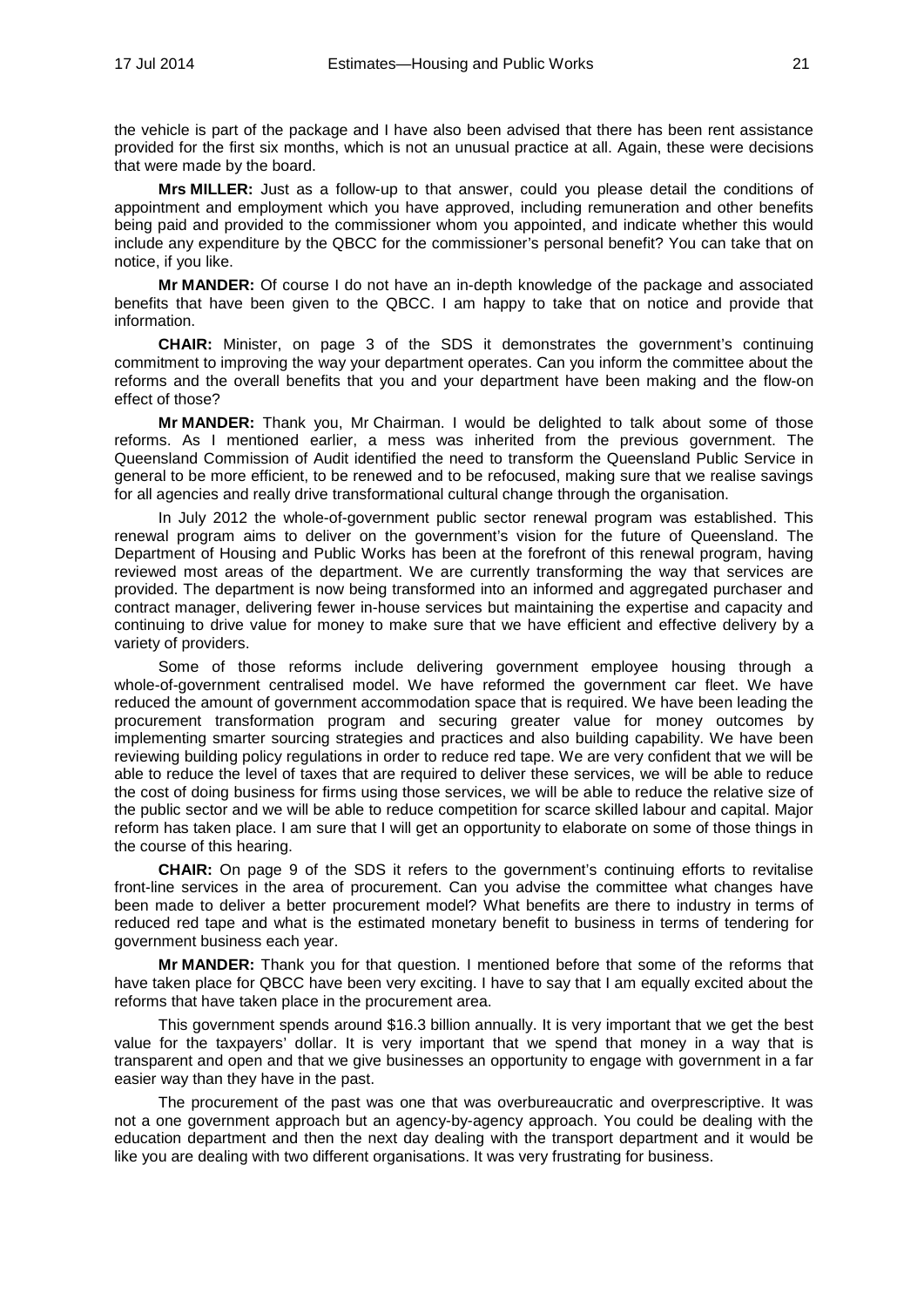We had the same processes for a \$50 million contract as we had for a \$50,000 contract. It was really very hard to do business with government and very costly. The tendering process was far too long. One example given to me was of a contract taking 2½ years to deliver. We now have the average process down to around 90 days. Again, it is far easier to deal with government from a business perspective.

We have totally transformed the way we do procurement. Today, the procurement policy is two pages long compared to the 36 pages that it used to be. It is outcome focused. It involves dealing with the client at a fair earlier stage than we have ever done in the past. We have been far too prescriptive when we have gone to the market—telling people what we want and failing to understand that the market actually knows what is better for us more than likely because they have the expertise. So by dealing with them at an earlier stage it means that we can get better results. It means that businesses and contractors are not as frustrated as they have been in the past. So there has been a heavy focus on engaging with regional suppliers. This has been very welcomed.

We have a one government approach now. Where we can act as one government we do that. At the very least that happens in terms of policy but also in the way we procure. For example, in my department if there was work to be done at a school, a courthouse and a hospital in a local regional area then in the past all those things would be done separately. It was ridiculous. So we are now bundling that work together. It is making it far more cost effective for government. As importantly, we are providing pipelines of work for local businesses that are in those regional areas and realise that there is a viable market of work for them to do in the future. We are also providing more transparency about future work that is available so people can make informed decisions on whether they tender for something now or something coming up in the future. They may wait for an opportunity in the future and not waste their valuable resources on a tender that they may not get. They can look ahead.

In general, there has been a major culture shift. We are also training up our people in procurement right across the state. It is a particular expertise that in the past has probably not been as valued as highly as it should be. It means that over the next five or six years we potentially could save anywhere from \$600 million to \$1.3 billion in purchasing because of the new practices that we have introduced. I am very excited about that. Later on I would like to give you a bit more detail about some of benefits that we have received.

**CHAIR:** I call the member for Morayfield.

**Mr GRIMWADE:** I refer to page 42 of the SDS where it outlines that Building and Asset Services has continued a process of reform and revitalisation of front-line services. Can you advise us of the value of the work now being put to market for local suppliers? What was the amount that was put to market by the former government?

**Mr MANDER:** Thank you, member for Morayfield, for your question. As I mentioned earlier, this department has moved away from being a direct provider of services to being an enabler and being a manager and procurer of contracts. That is very evident in the Building and Asset Services area. In 2013-14 approximately 88 per cent of trade based services, with a total value of around \$625 million, was undertaken by the private sector. This is an increase of 13 per cent from the level of outsourcing under the former government, which was approximately 75 per cent.

In 2013-14 approximately 65 per cent of building consultancy services, with a total value of around \$38½ million, was undertaken by the private sector. This is an increase of 28 per cent from the level of outsourcing under the former government, which was approximately 38 per cent. One hundred per cent of building and construction on capital work projects managed by Building and Asset Services is outsourced. In 2013-14 approximately \$964 million of work was delivered through the private market.

As you can see, member for Morayfield, we are doing everything in our power to make sure that local businesses and local contractors have an opportunity to be involved with government work. We have seen some wonderful results. It has been welcomed by the private sector overwhelmingly.

**Mr GRIMWADE:** Page 43 of the Service Delivery Statement states that an estimated \$72 million of backlog maintenance was delivered through our Advancing Our Schools Maintenance program in the 2013-14 year. This is \$6 million more than was delivered in the 2012-13 year. What new processes have been used to increase output in this way? Would you follow on with regard to the benefits in allowing schools the freedom to choose between Building and Asset Services and the private sector in their local community?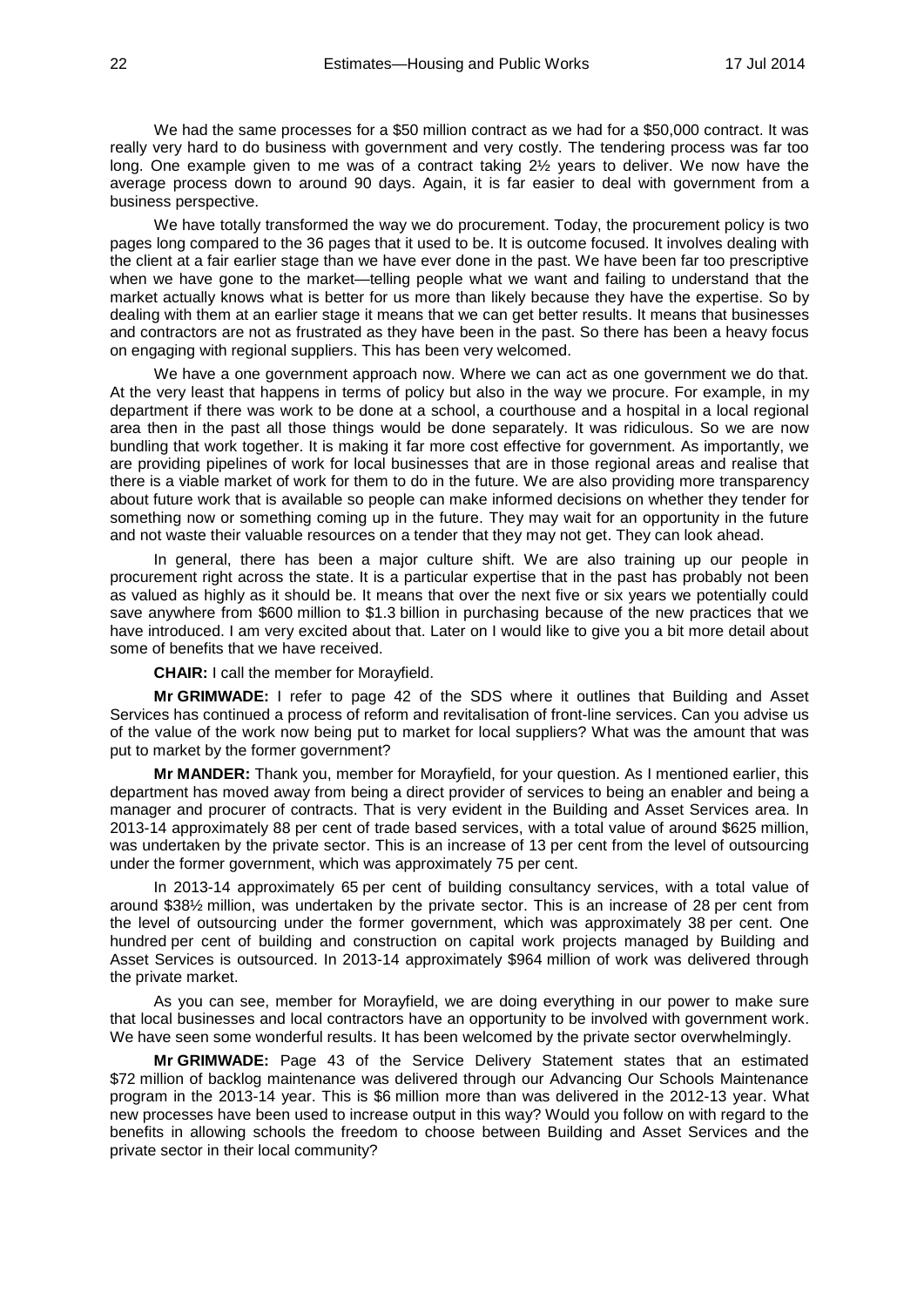**Mr MANDER:** Thank you for that question. This again is another exciting measure by the government. All of our local school communities have benefited from the government's commitment of \$300 million to rid ourselves of the backlog of maintenance that was needed in our schools. We want our schools to be safe. We want our schools to have a pleasant appearance. We want our schools to be a happy place to be in. One of the ways that we can do that is to make sure that the buildings are maintained to a suitable level.

If I can talk about some of the figures that relate to this particular policy, there has been a \$6 million difference between the 2012-13 and 2013-14 financial years. That difference was based on agreed client expenditure at the time of the production of the SDS based on work totalling \$66 million and \$72 million respectively. Final figures for the two years are \$68 million and \$72 million, indicating an increase of \$4 million rather than \$6 million.

There has been increased outsource delivery in this area. In total throughout 2013-14 approximately 88 per cent of all trade based maintenance services, with a value of \$625 million, were undertaken by the private sector. This is an increase of six per cent from 2012-13.

Previously contractors were required to tender individually for separate packages of work. But under new arrangements, only one tender sheet is required for all packages that contractors tender on. This has been welcomed in our schools because state schools now have the option of procuring maintenance services through the department or by going directly to the market. The benefits of this have been well received.

It has enabled schools to be more empowered in making decisions. It has also developed further the autonomous business service management that happens within schools. It also supports value for money outcomes through local decisions making and providing opportunities for schools to engage directly with industry.

The school satisfaction level with these processes has increased from 65 per cent to 82 per cent. That is quite astonishing. We all have the horror stories that school principals have told us about their experiences in the past with QBuild. They are now quite delighted with the options that they have and the improved services by Building and Asset Services when they do choose to work through the department. So that has been very encouraging.

We will continue to give the options to schools to be able to use Building and Asset Services facilities or to go directly to the market. I know from my experience that different schools have different ways of looking at things. This allows local decision making. Some principals of some schools want to be very involved, and other schools are very happy to leave it to the department to organise those things. So it has been a very successful program.

**Mr SHORTEN:** Minister, you have spoken previously about the government's procurement direction. Can you elaborate a little more on the government's Procurement Transformation Program, which is outlined on page 17 of the SDS?

**Mr MANDER:** I am very happy to do that, member for Algester. As I mentioned, when you spend around \$16 billion a year it is important that we do this well and do this as efficiently as possible. We have done a number of things to bring about this reform to make sure it has been easier for business to do work for us. One of the things we have been doing—and I will be doing this tonight on the Gold Coast—is travelling around the state having engagement sessions with local builders and local contractors who have had government work in the past or who are looking for the opportunity to be involved in government work. This has been very well received. Tonight I think 140 people have registered as coming. They are very keen to hear about the changes we are making and this will give them an opportunity to talk to us about some of the frustrations they have had in the past. I will have people from Building and Asset Services and people from procurement there. We will answer their questions and tell them about the changes taking place. People have been welcoming those changes and putting their hands up to be involved with some of the contracts or saying they are available. So it has been a great engagement process there.

We have had a working group in Cairns with the chamber of commerce where we are meeting regularly with small business. Again, it is a far better opportunity to engage with government, to tell us about their frustrations and how we can make it easier for them. We are about to introduce a concept called Tea for 10. Small groups of our building and assets staff around the state get small groups of contractors together so we have that ongoing engagement, so they understand what the government is trying to achieve and so they can provide some solutions for us which will save a lot of frustration and a lot of money.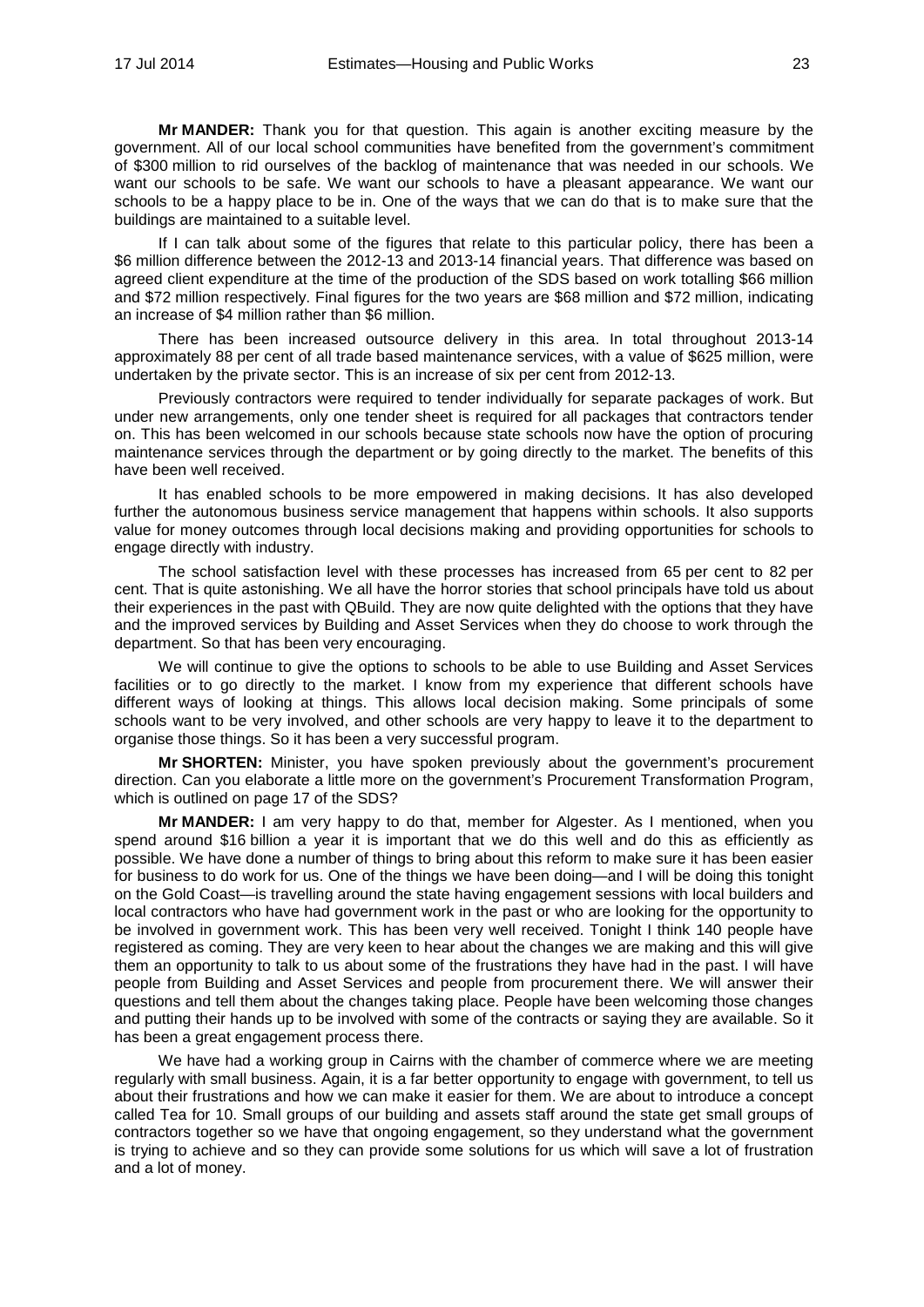I mentioned earlier we are acting as one government with our purchasing. It is no use the department of education buying photocopy paper and the department of health buying photocopy paper when it can be done right across-the-board. We have to work as one government to get the best bang for our buck with smaller things like that. But, importantly, it is about making sure the policy is consistent so business have confidence when they deal with a different department they are dealing with the one government and they are not getting any surprises about that.

We are encouraging industry to submit alternative solutions for some of the work that we have. Again, we are being outcome focused. We want people to be innovative and have fit-for-purpose tenders, and they welcome that opportunity. As I mentioned earlier, we are engaging far earlier with the industry as well so they can be part of the solution and we are giving industry a forward-looking program of works so they can apply for contracts that they want to and others that they want to wait for. We aim to get far better value for taxpayers out of this and far better value for money from our services and we want to be able to deliver good services. We are also about reducing red tape and cutting wasteful expenditure and being authentic and transparent. They are some of the things that are taking place to bring about a better procurement transformation process. We are already realising some great benefits, saving some significant amount of money. As we continue this program we will see even better results in the future.

**Mrs MILLER:** Minister, I refer to page 3 of the SDS. On page 3 it mentions the need to develop effective systems, processes and governance structures. I also refer you to the department's ICT dashboard and specifically the process and technology work stream project. This project is rated as amber for both time frame and cost, meaning that it is anticipated it will exceed tolerances for both these measures. The project budget has blown out by more than \$1.6 million or 100 per cent to now \$3.3 million. The time frame has also blown out. Can you please advise the committee when you first became aware of the blow-outs of this project? What is being done to rectify the problems? And can you assure the committee that there will be no further delays or cost increases associated with this project?

**Mr MANDER:** Can I clarify the name of the system again? Which system was it, please, member?

**Mrs MILLER:** It is the process and technology work stream project.

**CHAIR:** What page of the SDS is it?

**Mrs MILLER:** Page 3. If you go halfway down it states—

To deliver services and continue the department's reform process, the department will continue to focus on ...

And the fourth dot point states—

Developing effective systems, processes and governance structures.

**Mr MANDER:** Thank you for that clarification. It is a lot clearer now.

**Mrs MILLER:** The chair wanted to know.

**Mr MANDER:** No worries. I thank you and appreciate it. In a moment I will refer to the director-general, but before I do that we are really committed to making sure that our ICT services are top notch, in plain language. Again, we have inherited systems that have been outdated and have not been efficient. I had a briefing about FOPATS, which is how our rent is calculated and assessed in social housing. It is unbelievably complex and unnecessarily complex. What we are trying to do is simplify those processes and make sure we have systems that are up to date, cost effective and provide the solutions that we require. The travel management system is a very good example of that. It is a system that was not used anywhere near the level it should have been used. It did not realise the savings that were promised. That has been totally overhauled now. We have a new travel management system which has been very effective. With regard to the particular system that the member refers to, I will ask the director-general to comment about the progress of its implementation.

**Mr Castles:** I am not aware of the particular system. We will get back to you before the end of this meeting. I chair the information technology subcommittee of our department. We are going through a very comprehensive process of renewing our system. Recently we updated completely our desktop environment to modernise that. We are working on our new rent management system which is critical not just for the success of this organisation but ultimately also for the success of the outsourcing of housing to the community housing organisations, because we clearly want to have one system that is able to be utilised, if they need to, by all community housing organisations. So we will get back to you by the end of the meeting.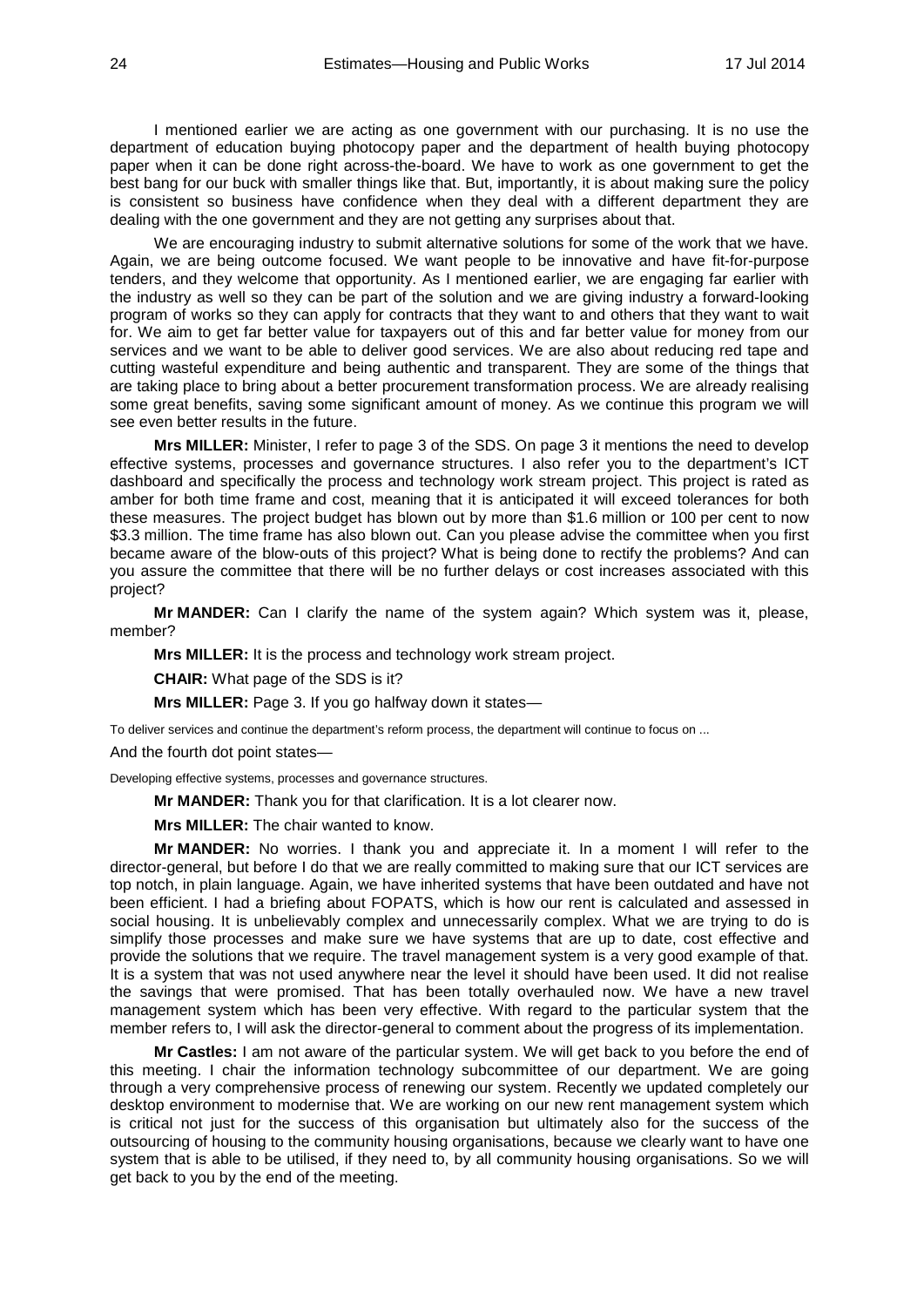**Mrs MILLER:** So, Minister, you will take that on notice?

**CHAIR:** Member for Bundamba, can you clarify again exactly what the system is? What is the name of it?

**Mrs MILLER:** Oh, there will be more. The name of the first one is process and technology work stream project.

**CHAIR:** Next question.

**Mrs MILLER:** So that is on notice?

**Mr MANDER:** That is on notice.

**Mrs MILLER:** My next question is also in relation to page 3 of the SDS which I spoke about before, Chair.

**CHAIR:** Dot point 4?

**Mrs MILLER:** Yes, let us be specific, Chair. I refer to the iSpace stage 3, phase 2 project, which is also rated amber for time frame meaning that you are anticipating a blow-out in the delivery of this particular project. I would like to know how late the project will be and why? I would like to know when the minister became aware of problems with this particular project and what is being done to rectify the problems. I would also like to know whether there is going to be any further delays or cost increases associated with this iSpace stage 3, phase 2 project.

**Mr MANDER:** Thank you, member. I will allow the director-general to provide some detail. I will say, though, that the projects you have specifically mentioned and of course all the projects that the department is involved with are all part of an agency renewal board meeting that occurs on a monthly basis with the departmental officials which normally I chair. It is through that that we look at progress of projects and are given suitable explanations when things have not met the target deadlines that have been put in place. There is often good reason for these things. They are things that are out of our control. I think the director-general might be able to specifically talk about the iSpace project now so I will hand you over to the director-general.

**Mr Castles:** That is correct. The iSpace project is on hold. It is incurring no costs at the moment. Those costs are fixed. The main reason why it has been deferred is there are some issues that we are trying to negotiate better around the performance of the existing software with the provider of the software, which is Manhattan. Until such time as we can get these issues resolved, our view is that it is not of value moving forward with the second stage of the project. Whilst it is on hold, we are not incurring costs and there are some specific issues that we are addressing through that process.

**Mrs MILLER:** As a follow-up, when do you think it will go off the 'on hold' status?

**Mr Castles:** This process has been ongoing for a significant period of time. We expect to commence stage 2 in September 2014.

**Mrs MILLER:** I would like to refer to page 3 of the SDS, which we have spoken about in some detail. Going further, despite some projects being listed as 'green' on the ICT dashboard there have still been some massive cost blow-outs. Program One is supposed to reduce the number of operating environments by delivering one managed operating environment image across all desktops within the department. I understand this has had a budget blow-out of more than \$4 million from \$9.5 million to \$13.4 million. There is no explanation at all as to why there has been a 40 per cent cost blow-out. I ask the minister or the director-general to please explain to the committee why there has been a 40 per cent cost blow-out—an increase of some \$4 million?

**Mr MANDER:** I will direct that to the director-general in a moment. I think it is quite interesting that we are getting these questions from the member about IT programs. Of course I can understand your concern about that given the practices of the previous government which led to a \$1.3 billion Health payroll scandal that we are still feeling the impacts of where people were not receiving their proper pay or not being paid at all. There was the whole-of-government e-mail program introduced by Minister Finn at the time that went \$46 million over budget and was thrown out because it was useless. So I totally understand the member's concern about these things—

**Mrs MILLER:** It is important. You are increasing the debt and deficit.

**Mr MANDER:** She is very well qualified to talk about alleged blow-outs in IT programs.

**Mrs MILLER:** So are you. It is in your bailiwick.

**Mr MANDER:** I will ask the director-general to provide some information about that.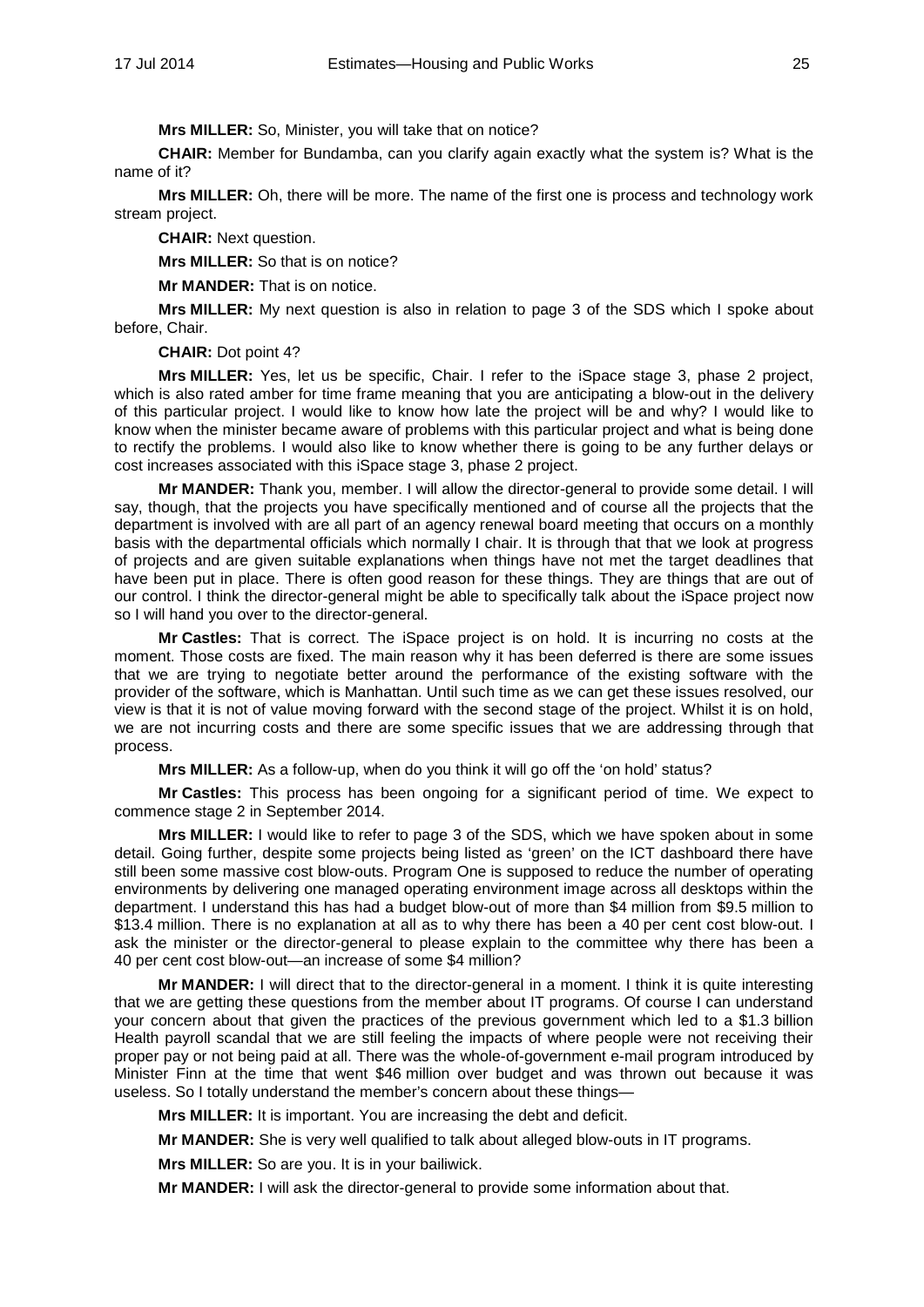**Mr Castles:** The project was about modernising our office environment. Within the department we were using a desktop environment that went back to 2001. It was totally inappropriate for what we actually needed. The project has been implemented over the last 15 months. The outcome of that project has been very successful. People now have a modern desktop environment. It is an environment where we can move forward and continue to modernise the organisation. It is also an environment where we are able now to better communicate with our suppliers. So for suppliers who are out there in the field, we are rapidly rolling out applications that trade contractors can use on their mobile platforms like mobile phones, iPads and so forth. They can bill us and they can take calls from us so they can more urgently go out and do their work. To a large extent, that has been achieved through rolling out the desktop environment.

**Mrs MILLER:** Mr Chair, I know what the project is about—

**CHAIR:** Member for Bundamba—

**Mrs MILLER:** Thank you. My question relates to why it cost 40 per cent more. That is what I want to get down to.

**Mr Castles:** We will get back—

**Mrs MILLER:** You will take that on notice?

**Mr Castles:** And outline it.

**Mr MANDER:** We will take it on notice, yes.

**Mrs MILLER:** I have a question as well in relation to page 3 of the SDS. Minister, you spoke before that you are in charge of some committee in relation to ICT. So the buck—

**Mr MANDER:** But not in relation to ICT; in relation to all the projects that the department undergoes—ICT, everything.

**Mrs MILLER:** Okay. In relation to your role, the buck stops with you, does it not? So you are ultimately responsible for these?

**CHAIR:** Okay. Get to the question.

**Mrs MILLER:** Yes, that is my question.

**Mr MANDER:** What was the question?

**Mrs MILLER:** The buck stops with you in relation to these cost blow-outs and overruns.

**Mr MANDER:** Is that a statement or a question?

**Mrs MILLER:** No, I am asking: does the buck stop with you?

**Mr MANDER:** It sounds like an editorial comment to me.

**CHAIR:** Where is that in the SDS?

**Mrs MILLER:** It is page 3. Let us go through the SDS once more.

**Mr SHORTEN:** I do not see the minister's responsibilities outlined in the SDS.

**CHAIR:** This is not question time; this is estimates.

**Mrs MILLER:** I know.

**CHAIR:** If you do not want to go to the next question, I will pass it across to somebody else. You get one last chance.

**Mrs MILLER:** I am referring to page 3 of the SDS, which says halfway down, 'the department will continue to focus on' and the fourth dot point. The minister has already said that he is in charge of this committee.

**Mr MANDER:** I chair the committee.

**Mrs MILLER:** You chair the committee.

**CHAIR:** Fancy the minister being in charge! Come on!

**Mrs MILLER:** Ministers are responsible.

**CHAIR:** I call the member for Algester.

**Mrs MILLER:** What I am asking is: does the buck stop with you? Do not answer it. Good.

**Mr SHORTEN:** Thank you very much, Chair. Minister, you have spoken about the department building strong ties with industry. I refer you to page 42 of the SDS. Can you just elaborate a bit more on what actions the government is taking and have taken to build those stronger relationships with industry?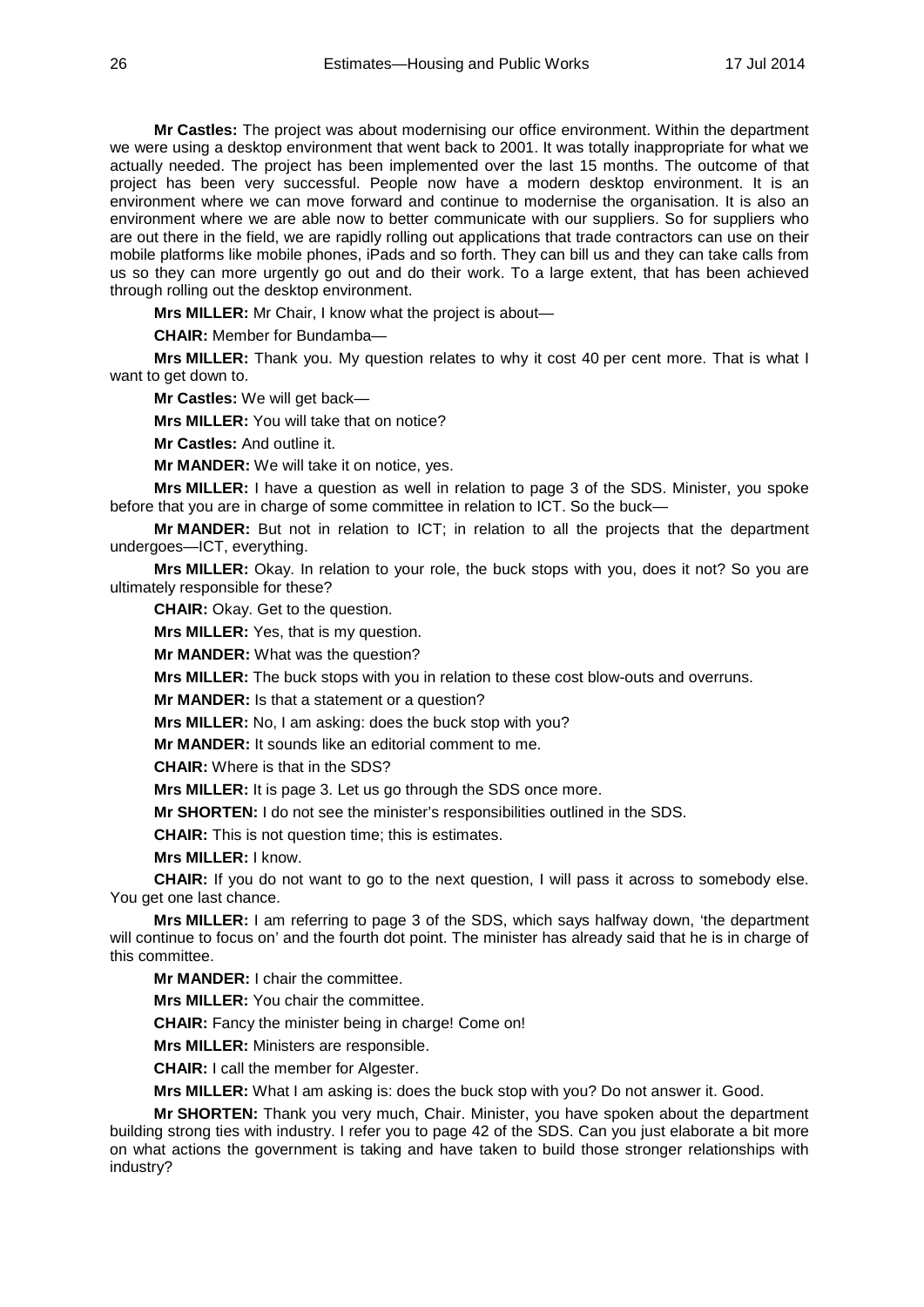**Mr MANDER:** Yes, thank you, member for Algester. Thank you for that reasonable question. We have been very committed to making sure that we engage with business in a far more proactive way than has ever happened in the past. In fact, there has been very little intentional formal engagement with providers and suppliers in the past. As I mentioned earlier, I have been travelling the state with the procurement staff and with the staff from Building and Asset Services to talk to local businesses and contractors about the opportunities that are available, about the processes that have changed, and hearing about the frustrations that they have as well. Those regional supplier forums have been very, very successful and ones that we will continue to do. As I mentioned, I am going down the Gold Coast tonight to do another one. The department itself is being proactive also by running what I call tea for 10—little forums where they can do that locally with their local contractors.

I am really excited about another concept that I have not mentioned yet and that is ConstructionQ. The construction industry is one of the four pillars of the Queensland economy and it is very important that we do whatever we can as a government to stimulate the construction industry and probably, more importantly, get out of their way with unnecessary red tape and bureaucracy. So we are having a forum in September called ConstructionQ where we will have around about 300 participants from all sectors coming to really develop a plan for the future so that we can have some sort of strategic direction. We have already had a leaders forum, where there were around 70-odd leaders who came together over a day and a night to set the agenda for that particular forum. I am quite excited about the potential of that. It shows again that we are trying to genuinely engage with the sector. The sector has enthusiastically embraced it. As you can understand, people in this sector are straight shooters, they are very practical people, not interested in talkfests—nor am I—and they all left the leaders gathering quite enthused and really are ambassadors for the ConstructionQ forum that will be coming up shortly in September.

So we are committed to not sitting back in our offices and simply being prescriptive and overbureaucratic in the way that we are going about business. We are listening to business. We want to be the easiest government in the state to deal with, with less red tape, and I believe that we are delivering on that commitment.

**Mr GRANT:** Minister, I would like to ask a question about the QBCC—an area that I am quite passionate about as well. There are still some shonky builders out there in the industry. The QBCC began its operations on 30 November 2013. How will this body differ from the previous QBSA and what has been the response from industry?

**Mr MANDER:** Thank you, member for Springwood. I know that this is an area that you are very interested in and you have raised with me a number of times different issues. Of course, we are concerned for consumers who are going about a transaction, which, for most people, would be the most significant transaction in their lives and most people do not do it more than once. So it is important that they have confidence in the regulator and, as you say, in the system.

After we received your parliamentary inquiry results we then put together an expert panel to process 41 recommendations and from that brought about a 10-point action plan. I have already mentioned the first two points. That was creating the new commission and also creating a board that had the authority to go about their business.

Some of the results have been outstanding as we have made ourselves far more transparent, far more customer-centric and, I think, we are restoring confidence in the building regulator. We have introduced things such as an internal review of decisions. Now, if a decision is made by the QBCC and either the consumer or the builder is unhappy with that, they have a right of review, which they did not have in the past. One of the other things that we are in the process of bringing in and trialling at the moment is a rapid dispute adjudication process. As you would be aware, one of the great frustrations with the previous system was that people would be locked in dispute for quite a long period of time as they were waiting for a QCAT hearing—basically, their only recourse—and that caused an enormous amount of frustration and also added to cost when you are waiting nine months or a year for a chance for something to be fixed. We are already trialling our rapid dispute adjudication process. I think it was only a week or two ago that we started that. The first inquiry that came through that process took four hours to resolve—a great result—and there are some other great stories like that as well where in the past there was inaction, an inability to intervene. So we are overcoming that particular problem.

We are reviewing the role of certifiers at the moment. Certification is a very important issue making sure that certifiers are accountable, making sure that there is no conflict of interest between builders and certifiers, making sure that certifiers are actually on the job site checking things out. We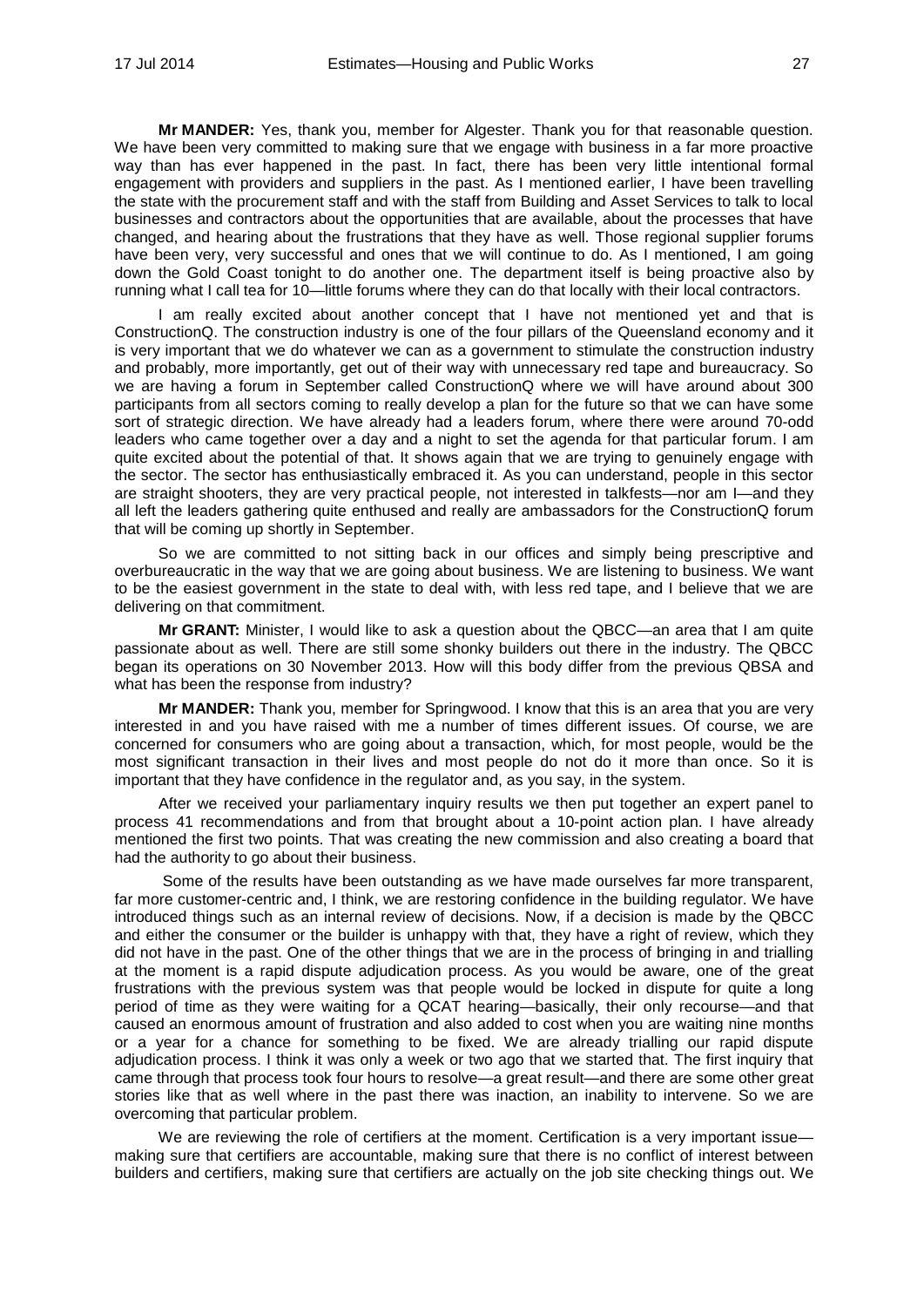are doing a review of that at the moment. We have already mentioned the home warranty scheme where we are investigating increasing the scope of the home warranty scheme so that people can get increased cover and so we include the construction of swimming pools under the home warranty scheme.

If you go to the QBCC website, at the moment it is a fantastic user-friendly website. We have Tom Williams heading up a series of videos for consumer education. They have been very well received as well. Of course, he is a very well-known personality and just adds that touch of familiarity as he deals with some of the issues for everyday Queenslanders.

The other great thing about the QBCC now is that there is a 24-hour call-in centre. So you can call the QBCC any time of the day. Of course, when is it that you are often checking out your building? It is at night-time or it is on the weekend. So we now have that service, which, again, shows the customer-centric nature of that.

More directly to your question, member for Springwood, about dodgy builders, we are looking at the demerit system that we have at the moment. It was quite alarming when I saw the statistics for the small number of builders who were deregistered. We have not been, I think, applying ourselves as much to that as we could in the past—or the system has not. So with the new QBCC, I am confident that, at the end, consumers will have far more confidence than they have had in the past that, when they engage a builder, this builder will be capable of carrying out the construction that they have been asked to do and also that they will have the recourse that is necessary if something does go wrong.

It is early days. The commission has only been in place since the beginning of the year. But there are some very encouraging results and there are a lot more changes to occur in the future as well.

**Mr GRANT:** I have a follow-up question. Probably a yes-or-no answer would suffice. Historically, for too long the QBSA could not intervene while ever there was a building contract still in force. Has the commission been able to change that practice yet?

**Mr MANDER:** Yes. That is part of the tranches that we are bringing in at the moment. Our overall aim is to have, of course, fewer disputes and when we do have disputes—inevitably, you are going to have disputes—resolve them as quickly as possible. We are looking at a mechanism or a process that basically says, 'You can't go to QCAT until you have tried to resolve the dispute through the QBCC processes.' I think that is a very good initiative. We stop people who deliberately want to draw it out. So they will be forced to go to resolution far earlier. We have talked about the review of the decisions that can be made—if you have had a decision made and you were not happy with that.

The other thing that we are looking at is enacting the insurance scheme far earlier rather than at the end of the process. If you have a car accident, whether you are at fault or whether you are not, your insurance company works all that out and they pay you out and then the insurance companies work out everything else further down the track.

We are looking at doing a similar thing with QBCC as well so that the consumer can get resolution of their problem far earlier than they have been in the past. That is another enhanced process that will make sure that things are done quicker. I am really confident about some of the changes that are being made. The trials that have taken place already have been very encouraging. I think the other thing that has occurred, and it is quite alarming to me that it never existed in the past, and that was this little booklet called *Standards and Tolerances Guide*. Often there are people who have seen a defect in their house and they have wondered, well, is it a defect or not. Then they bring the builder in and they argue over whether it is a defect. Then the QBCC might come out and make a ruling and there is, sort of, 'Oh well, you are just telling us that's what the ruling is. What's your source?' So we have now produced the *Standards and Tolerances Guide* and this is basically—it is not basically, what it is is exactly that. A person was telling me just the other day that they had a crack in their driveway. They were wondering is this normal, is this a defect. They looked it up in the *Standards and Tolerances Guide*. They went and measured it and they realised that, no, actually that is normal and I have no right to complain about that and so that cuts that dispute out—well, you don't even have a dispute because this is here. This is a great new addition that has come out of late. If you haven't got one of those I really recommend that you go to QBCC. I carry one of these with me everywhere I go. It is very, very handy.

**CHAIR:** Thank you, Minister. I call the member for Bundamba.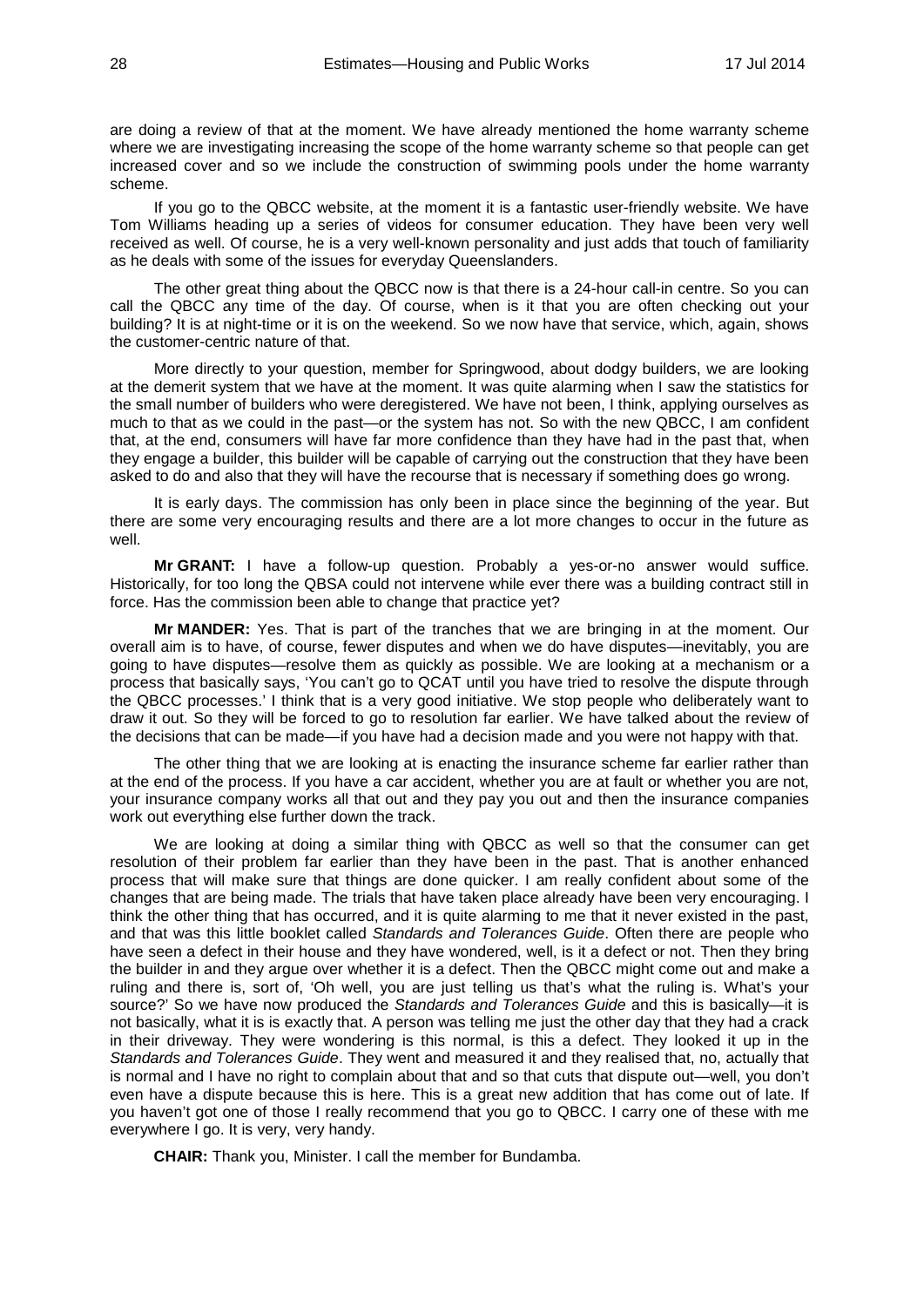**Mrs MILLER:** Thank you, Chair. I refer to page 88 of the SDS. If we go to the third paragraph, the first dot point says—

#### The QBCC's objectives include:

Implementing the Government's Ten Point Action Plan to fulfil the commitment to grow a strong and sustainable property and construction sector

I hope we are all clear. Minister, in relation to that Ten Point Action Plan, could you please detail for the committee how much money has been spent on implementing this Ten Point Action Plan as at 30 June 2014, detailing the amount of money that has been spent on each of the 10 points?

**Mr MANDER:** Thank you for that question. Do not forget the QBCC is totally self-funded so it is not taxpayers' money that is being spent. I am just reminding you of that. And thank you for the emphasis on 'strong' as well. I agree with that emphasis on the strong plan.

**Mrs MILLER:** My pleasure.

**Mr MANDER:** It is quite a detailed question. Of course I will take that on notice.

**Mrs MILLER:** Okay. Thank you. At the same SDS page, 88, at the same dot point, Minister, in relation to the ceasing of the Queensland Building Services Authority and the creation of the QBCC from 1 December 2014, could you please detail for the committee how much money was expended to constitute the QBCC? By 'constitute' I mean from the time that the legislation was starting to be drafted through to now. And also to include the amount of money expended to brand the entity. I also want to know how much it cost to change the stationery and the signs and whether any consultants or expert advice was sought in relation to that?

**Mr MANDER:** Thank you for that question. \$472,000.

**Mrs MILLER:** Can I ask specifically how much money was expended in relation to the stationery and the signs?

**Mr MANDER:** I will take that on notice.

**Mrs MILLER:** Okay. That is good.

**Mr MANDER:** I should say, if I could on that, I was out at the QBCC last week and the new cars look absolutely fantastic. There is great branding all over the cars and the new uniforms that the staff have have made them look incredibly professional. They are very appreciative of that opportunity. Again it is raising the professionalism of the QBCC. It is very encouraging.

### **CHAIR:** Member for Bundamba?

**Mrs MILLER:** Thank you very much, Chair. Chair, I would now like to turn to page 92 of the SDS. Under 'Expenses' at the second dash it has 'Other supplies and services'. Then if we go over to page 95 and we go to 'Income Statement', No. 5 states—

Increase due to use of consultants and contractors to assist with the Government-approved Ten Point Action Plan for the building industry.

Minister or Director-General, could you please provide details for the period 1 July 2013 to 30 June 2014 on which consultants have been used and how much it cost, what was expended on each consultant and which contractors have been used and how much was expended on these particular contractors? I am also looking for detail on which consultants and contractors are planned to be used in this financial year.

**Mr MANDER:** Thank you for that question, member. What I can provide for you immediately is the detail of consultants used from 1 December 2013 to 30 June 2014. I think that is the gist of your question. The consultancy firm KPMG has been used for the early dispute resolution model. That cost \$6,180. Binge Advertising & Design Pty Ltd, which was involved with the corporate identity and branding concepts, were engaged and that cost \$25,320. Ernst & Young were engaged for the due diligence exercise re the transfer functions from the BCQ. That was \$61,071. Mr Andrew Wallace has been engaged with regards to the certification review. That was \$48,045. Deloittes was engaged for the implementation strategy for case system Salesforce. That cost \$39,800. Deloittes was also engaged for the implementation strategy for social media monitoring. That was \$39,000. Fiftyfivecoms Pty Ltd was engaged for an audience engagement strategy, \$5,500, and 3RD View Consulting Pty Ltd was engaged for a business customer centric exercise, \$37,500. That totals \$262,416. Did you also ask me for next year as well?

**Mrs MILLER:** Yes.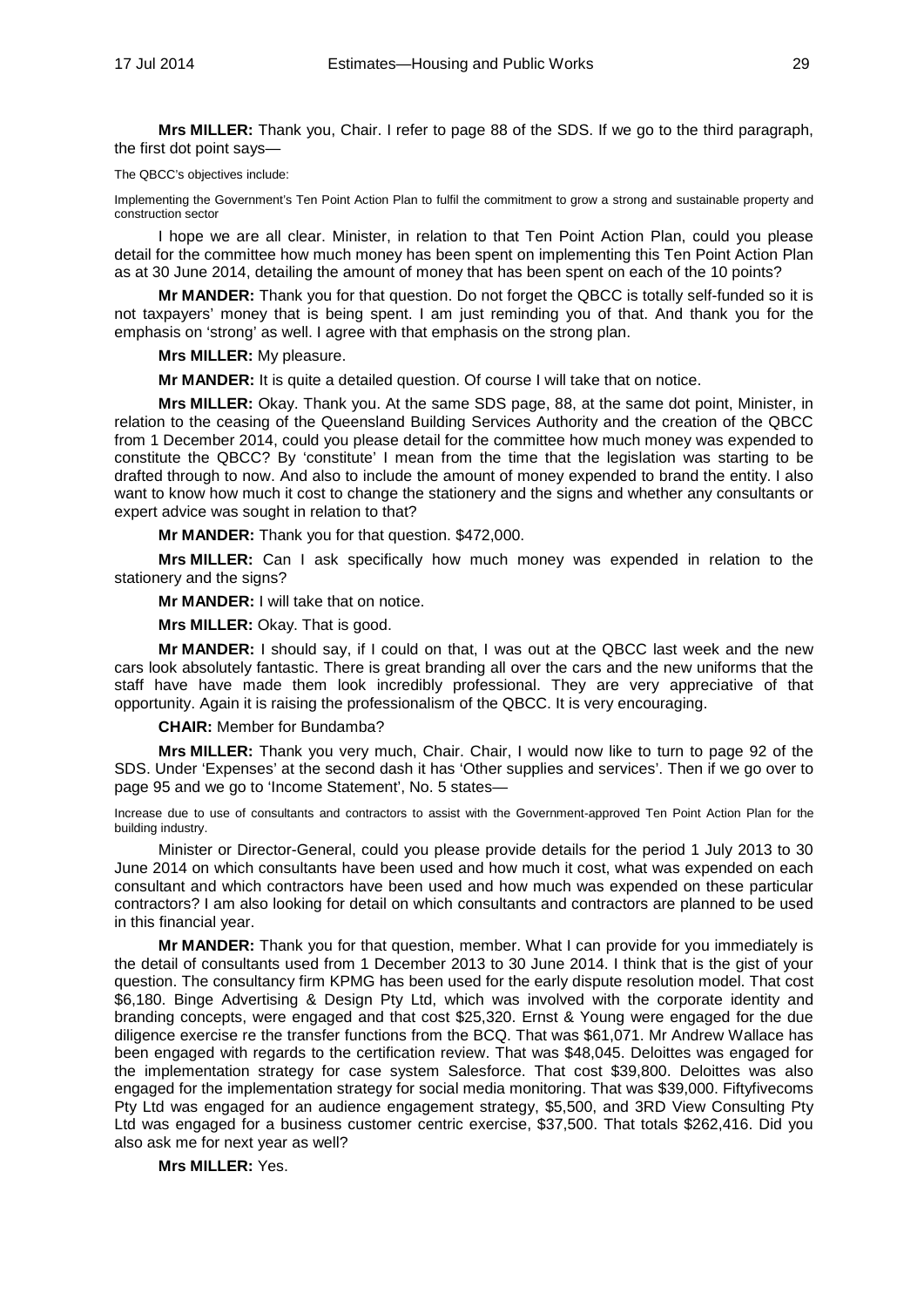**Mr MANDER:** I will have to take that on notice, thank you.

**Mrs MILLER:** That is fine. If we can all turn to page 82 of the Service Delivery Statement where it says 'Queensland Building Services Authority', Minister, I notice that in the SDS on page 82 that the QBSA ceased operations on 30 November 2013—that is the second paragraph—and functions were transitioned to the new statutory body, the QBCC. The SDS for the QBSA has no performance statement data while in the SDS for the QBCC on page 91 new service standard measures have been established with a customer satisfaction target for this financial year of 85 per cent. Last year's state budget SDS for the QBSA on page 84 under the performance statement had a measure of percentage of customer satisfied with advice and support for 2012-13 target of 92 per cent. The estimated actual was 94 per cent and the 2013-14 target 92 per cent.

**Mr MANDER:** I am losing track of the question. It is a very long preamble.

**Mrs MILLER:** That is fine. I just want to make sure that you are across it.

**CHAIR:** Go back a little bit.

**Mrs MILLER:** I have two questions.

**Mr GRIMWADE:** Haven't we got to the questions yet?

**Mrs MILLER:** This is very serious. It is very important that the minister understands where I am coming from.

**CHAIR:** If you do not get to the question in a minute next year you can put it in writing. Maybe you can précis the question.

**Mrs MILLER:** The question is: the QBCC has measured customer satisfaction since 1 December for the period ending 30 June 2014. So we know there has been a measure. What level of satisfaction has been achieved? You might have answered that earlier.

**CHAIR:** Stop there. Can we answer that question?

**Mr MANDER:** Let me just understand the question. What level of satisfaction has been received with the QBCC since it has come into operation, is that the question?

### **Mrs MILLER:** Yes.

**CHAIR:** Stop there and maybe the minister can answer that.

**Mrs MILLER:** Yes, that is what I am asking.

**CHAIR:** You should have said so in the first place.

**Mrs MILLER:** I do not think that you really should be commenting on that.

**CHAIR:** I should not be, you are quite right.

**Mrs MILLER:** No, exactly, Chair.

**Mr MANDER:** One of the reasons that we changed from the BSA to the QBCC was to make sure that we became far more customer centric, that we were aware of the issues that consumers have with regards to building their property. Those figures, Mr Chairman, I will have to take on notice. I do not have them readily available.

**Mrs MILLER:** That is fine. In relation to that, Minister, as I understand it, the customer satisfaction target for 2014-15—that is this year—is 85 per cent yet in the BSA it was 92 per cent. Why has that been lowered?

**Mr MANDER:** Thank you for that question. There has been, of course, a major change take place between the old BSA and the new QBCC. It is a new organisation with new standards. The board makes those decisions with regards to the benchmarks that they expect. That is the benchmark that they have set for the commissioner to meet. I believe that that is a particularly high standard. I think if they meet that standard they will be doing a very good job.

**Mrs MILLER:** But it is lower than the QBSA.

**Mr MANDER:** I am quite comfortable with that benchmark.

**Mrs MILLER:** Just following up on that, can I please ask the director-general and the minister, can you please advise us of any correspondence or any memos or whatever that have come to you in relation to lowering that standard?

**Mr MANDER:** So that we understand the question, have I received any correspondence or memos?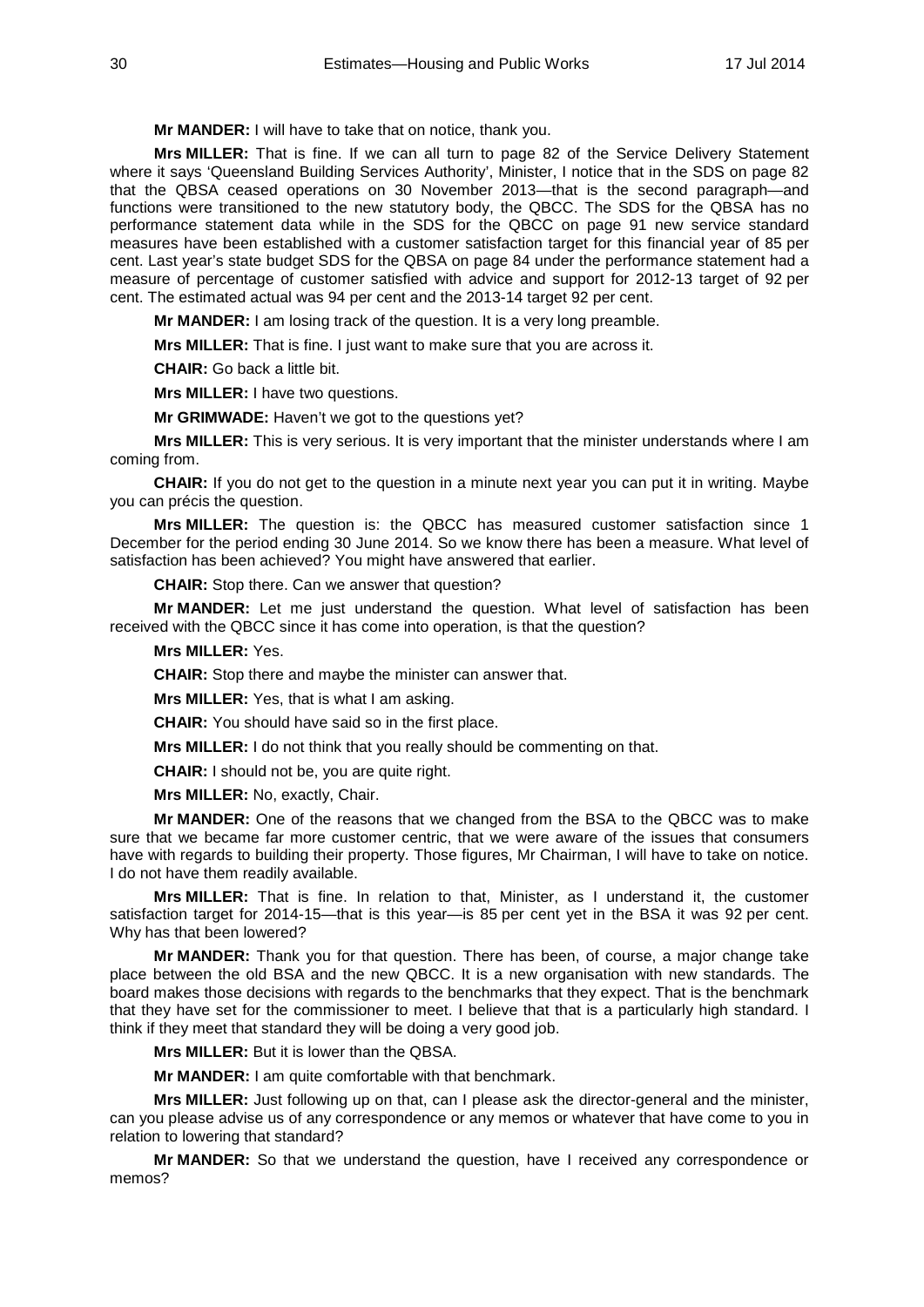**Mrs MILLER:** Yes, from the QBCC.

**Mr MANDER:** From the QBCC?

**Mrs MILLER:** Yes. You are saying that you are happy with lowering the standard. I would have thought that the standard should have been the same. That is all I am asking.

**Mr MANDER:** This is again where there is a difference between the way Labor administers things and the way this government administers things. We have set up a board, a fully professional governance board, that has the responsible and the authority to develop and implement the strategies for QBCC. These things fall within their responsibility. The chairman of the board does not come and discuss what I would call very operational matters with me. I do not need to know that. We have great confidence in the board. They have already delivered amazing results. They will continue to deliver amazing results. I am very confident that the customer satisfaction rate will far exceed any target that they set. So the answer, in short, is no I haven't received anything because it is simply an operational matter that the board has responsibility for.

**Mrs MILLER:** Thank you very much. Minister, I refer to page 92 of the SDS, which outlines the income statement for QBCC. I mention employee expenses and particularly note 4, which states—

Increase due to increased staff numbers to provide for Government-approved Ten Point Action Plan for the building industry.

Minister, the increase is from the 2013-14 estimated actual of \$19,838,000 to the 2014-15 budget of \$38,280,000—an increase of \$18,442,000. Could you please explain to the committee why such large expenditures on employees are needed to implement the government's Ten Point Action Plan?

**Mr MANDER:** I just remind the member that the QBCC came into effect on 1 December 2013, so the figures for 2013-14 are figures for seven months while the figures for 2014-15 are figures for 12 months. As you would imagine, the figures for 12 months are greater than the figures for seven months.

**Mrs MILLER:** Chair, I would like to go to capital works now. I refer to page 4 of the Capital Statement. Minister, you expended \$266 million of the capital budget in the 2013-14 financial year. Comparing that figure with your capital budget on page 4 of last year's Capital Statement, it seems that you have underspent the capital budget by \$75 million. I am just wondering if you can explain why this was underspent. Can you list out, please, what projects have been deferred, delayed or even cancelled?

**Mr MANDER:** I will defer to the director-general to answer that question.

**Mr Castles:** I am just waiting on the exact figures. We have significant programs each year. In terms of capital expenditure, we go through an expenditure program and a lot of our expenditure program has been around housing. We have a very limited expenditure program outside of housing. In housing, a lot of it is around approval processes, particularly with respect to the national partnership on remote Indigenous housing and getting access to land on which we can build housing. Particularly the Torres Strait has been a problem area, so that has slowed.

Also, we had extensive programs to upgrade housing held by the Indigenous community housing organisations. There was a heavy focus on them this year. The issue is that we want the tenants of Indigenous community housing to have the same quality of housing as they may have under social housing. Therefore, we have had an extensive program of updating that housing. The difficulty we have had is that, in doing the upgrades to the housing we also want the Indigenous community housing organisations to come up for registration and be captured under the national regulatory system so there is a consistent standard. What we are very much finding is that that has been very difficult for us to get through.

If I go through the deferrals for the year, \$36.2 million in social housing construction was deferred from this year to next year. We have an extensive program of social housing construction next year. Of that, a substantial number of houses have been started.

Also under the National Partnership Agreement for Remote Indigenous Housing, which I have spoken about already, there is \$20.2 million worth of deferral. A lot of that is actually about subdivisions and, particularly in the Torres Strait islands, getting access to land under native title so we can do the subdivisions. There are also the various Indigenous projects we are working with. These particularly relate to the people up on the Atherton Tablelands—so that is the Mona Mona people and Mantaka people—for whom we are providing modern housing. They have lived in housing that is basically falling down. It has been in reserves. They have had limited supply of services and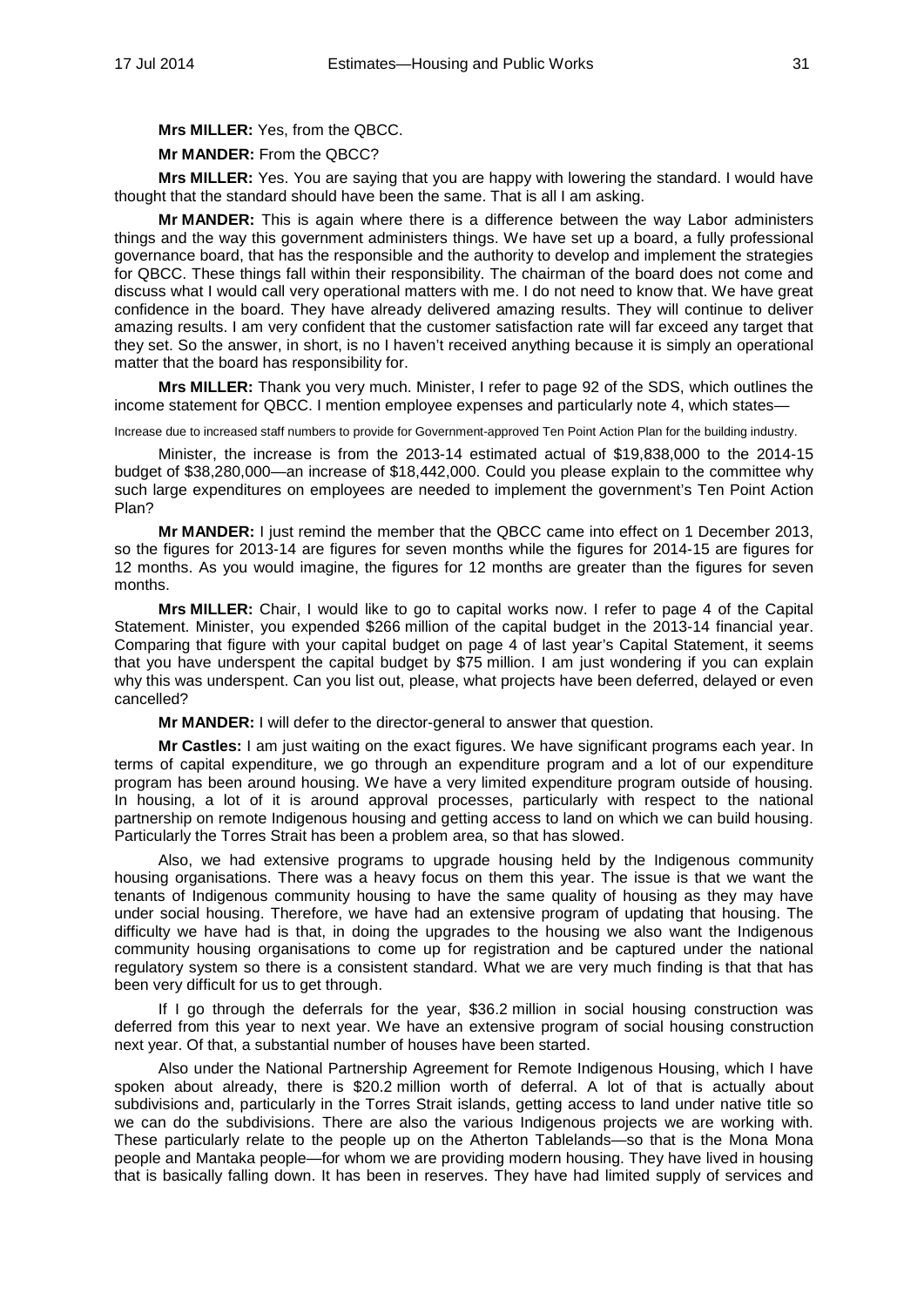everything like that. We are providing those people new houses. We are providing them closer to towns to help them with employment and occupation. That has been slower than expected, but it is certainly very much going ahead. We have delivered a number of houses under those programs.

There is also a deferral of \$6.6 million around the homelessness program for young people exiting state care and women escaping domestic violence. So that is going ahead and will go ahead this year.

There was \$4.4 million we had to hand back to the Commonwealth, and that was handed back to the Commonwealth because we did such a great job. That was under the nation-building scheme. We built more houses than was expected. Some 4,000 houses were expected of us under the nation-building scheme. We built more than that for less money than the Commonwealth expected of us. We expected to be able to keep that money to build more housing, so it has been a bit of an ongoing discussion point between us and the Commonwealth. We have the Commonwealth's final decision on that: we have to hand the money back. That will go out of our system next year, whereas we expected to use it for housing.

Also, as I think the minister said earlier when we were talking about housing, housing has been delivered in the Fitzgibbon Urban Land Development Authority, and that is \$3.3 million—the redevelopment of that. The handover was a bit slower than expected, but the housing at Fitzgibbon is going ahead this year.

**Mrs MILLER:** Just to conclude this subject, have any projects been cancelled, Director-General? You can take that on notice if it is easier.

**Mr Castles:** There have been no projects cancelled. Some of the issues that we deal with, particularly around getting access to native title and being able to undertake land development, particularly in the Torres Strait islands, have been very, very slow. We are working with them to try to hurry it up, because it could ultimately mean missing out on houses because it is Commonwealth money. It is very important in that regard.

**Mr WOODFORTH:** Minister, I refer to page 4 of the SDS and the creation of Queensland Training Assets Management Authority, QTAMA. How will this help Queenslanders get better value for money that they pay for TAFE facilities?

**Mr MANDER:** I thank the member for Nudgee for that question. This is another area of reform that the government has undertaken. They have done this for two reasons. The first reason is that we want to make sure the underutilised resources that are currently there with TAFE—some resources that are very valuable—are better utilised in the future. We have accounts of some of these facilities that are only used for 40 per cent of the time during the daytime, eight per cent of the time at night-time and zero per cent of the time on the weekend. We believe that is not a good use of these facilities so we are determined to make sure they are better utilised.

The other thing we are trying to do is allow—these two outcomes dovetail with each other private training organisations access to these facilities, which they do not have at the moment, to make a more competitive environment in the training area. So that has been part of the drive behind this. We also want the educators to be responsible for education and not have to be worried about facilities management, which is not their core business and not their area of expertise.

So this has been the driver behind the formation of QTAMA, which has been in operation since 1 July. We now have a fully operational board. Their brief, in a nutshell, is better utilising the very valuable resources that we have with TAFE assets so that the state can get the best return possible. That is the reason behind the creation of QTAMA. It is early days. Part of the process at the moment is to really engage with potential users of these facilities. The other day I was provided with the statistic that we have received around 114 inquiries from outside providers wanting to be able to get in and use these facilities. This shows that there is demand out there for the use of these facilities. I expect that will lead to better results for people looking to further their education.

**Mr WOODFORTH:** Minister, page 42 of the SDS refers to Building and Asset Services. How are you intending to release more government work to local suppliers throughout the regions of Queensland?

**Mr MANDER:** Thank you for that question. Can I just clarify something? Earlier I made a statement which was not correct. In relation to the procurement area I said that we had got the average tendering time down to 90 days. That is not the average. That is what we have proven we are capable of getting it down to, but I was being a little ambitious with regard to saying that is an average of 90 days.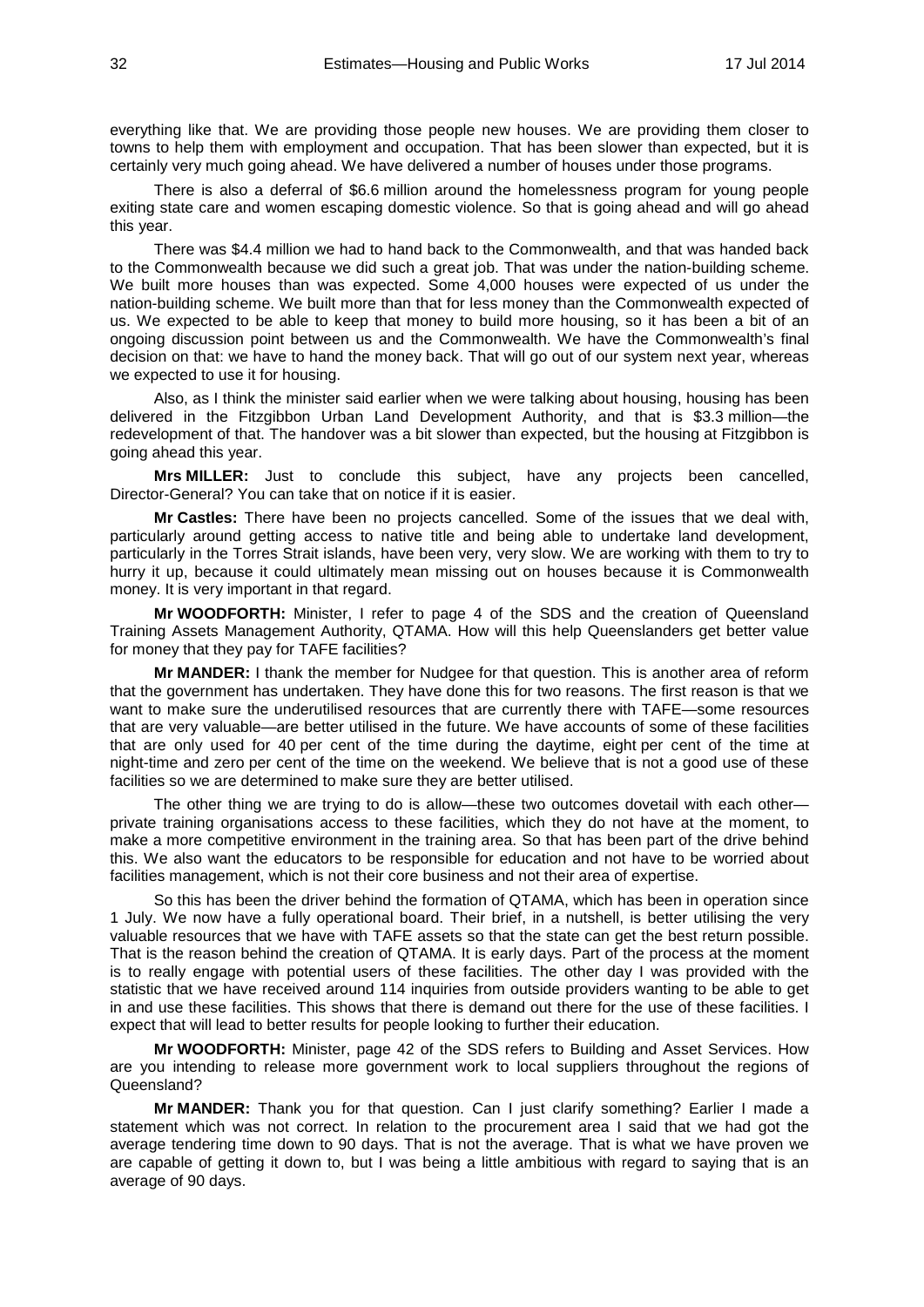Before I answer the question, the director-general has a couple of answers to the questions asked in relation to IT. So I will defer to him for a moment and then I will come back to the question.

**Mr Castles:** Thank you very much for that, Minister. I will talk about it initially and if necessary I will hand over to Tim Dunn, who is our chief information technology officer. The first one relates to the process and technology work stream. That relates to the initiatives around amalgamating Project Services and QBuild. It was a bit odd to me, coming from outside the department and to some extent from outside the Public Service, that commercialised business units within this organisation were run on completely separate IT platforms. So we had one for QBuild and one of Project Services. It was almost a case of 'never the twain shall meet'. When we amalgamated the two commercialised business units of government a key was actually to get them on the one platform so that we could realise efficiencies there but also have something everyone could use, rather than still having this cultural issue of, even though they were amalgamated, having two quite separate organisations. When we did that, we had an original budget. The reason that budget changed was that we changed the budget to include internal staff cost. That was the reason for the increase, rather than any actual cost blow-outs. In terms of the whole amalgamation of QBuild and Project Services—in things like IT cost, back-office cost and things like that—this last financial year we have realised savings of about \$72 million.

With respect to the second issue, which is the program one—that is around the desktop environment, as I had said—the projects that came under the original budget were very narrow and very defined. Over time we have expanded that project to include other subprojects and that has added to the cost. But if you look at it overall, as we have added those projects—add-ons, value enhancement and so on—the total budget, if we amend for all of these subprojects that we have put under it, has not gone over. I can hand over to Tim to add to that.

**Mr Dunn:** As Neil has outlined, principally there has been no real blow-out as such. What we have essentially simply done, particularly with program one, is add additional projects to an existing program governance structure. So it is called program one, and that is the approach that we use to tightly govern the ICT projects and initiatives in that particular area. All we have simply done is add additional projects to those, and that is what has changed that budget. The way the dashboard reporting works is we start with what is the original budget and that is always held through and then if and as when things change that is why you see that additional budget. It does not necessarily mean a blow-out. There were additional funds that were added to the overall budget itself.

**Mrs MILLER:** Chair, can I ask a follow-up question in relation to that. It would be easier in future then if there was a footnote in the budget papers. Can I suggest to the minister and the director-general that, in view of your response, a footnote to that effect should be included in these budget papers?

**CHAIR:** Thank you for that.

**Mr MANDER:** I just have one other clarification before I get to the member for Nudgee. I did state earlier in an answer to the member for Bundamba about staff that nobody had been sacked in BAS last financial year. In fact, two people were dismissed for criminal activity. They were charged with serious criminal offences. So I just need to clarify that. Going back to the member for Nudgee, if I recall, your question was about outsourcing opportunities—was it to local businesses?

**Mr WOODFORTH:** Yes. It was how you intend to release more government work to local suppliers throughout the regions in Queensland.

**Mr MANDER:** Thank you for that. I mentioned earlier that last financial year 88 per cent of trade based building services were undertaken by the private market. In this current financial year the department aims to further increase that to greater than 90 per cent. So this will provide great opportunities for industry to compete for government work. We have already mentioned the fact that schools no longer have to use QBuild. Some choose to do that and some want the freedom to be able to go directly to the market.

Building and Asset Services, BAS, has been enhancing its supplier engagement strategy—and I have spoken quite a bit about that. It focuses on diversifying and expanding the existing registered supply base, with again an emphasis on improving supply and performance capacity and capability in regional areas across Queensland, and I have mentioned that as well. The department uses electronic procurement tendering applications that facilitate fair and equitable opportunities amongst existing registered suppliers that tender on government work. The electronic tender administration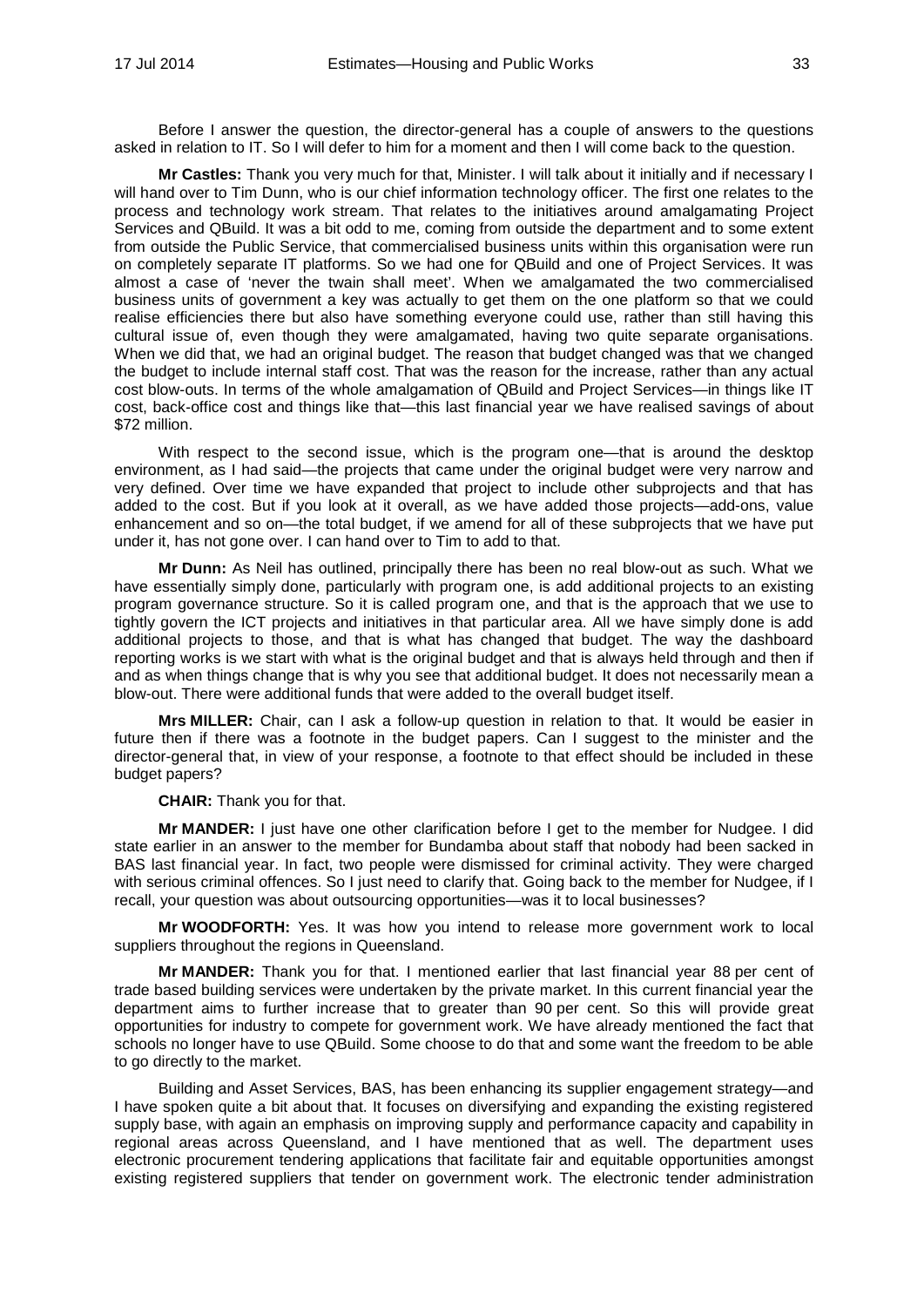system, IRIS, incorporates a technical rotation process to ensure low-value, low-risk requests for quotes are fairly distributed to local contractors, suppliers and consultants. This is a great system that gives opportunities for local contractors.

In April 2014 the department initiated activities to tender regionally aggregated packages that work for cleaning and horticultural services for 562 sites as a part of a category management pilot. To ensure opportunities for the small providers, contractors were able to bid in full or for part packages of work. This aggregated packaging has provided tender visibility of all of the available state-wide works to industry as well as reducing duplication and workload for tenderers. So it has been very well received. Aggregation associated with the category management approach has resulted in a reduction of individual contract packages being tendered. This has significantly reduced resource requirements associated with management of these contracts and provides an opportunity for increasing value for money through geographic bundling of work programs. The DG is dying to tell us about another success story, so I will divert to him for a moment.

**Mr Castles:** Certainly there is this focus on the regions which the minister spoke about. I was in Caboolture yesterday where we met with a number of suppliers about how we would go out to tender with them so that we could get outcomes for those local suppliers so that we do not bring in the big boys like the Spotlesses and the Transfields, which they are all worried about. On top of that, I and a number of other people are going to Bundaberg on Exhibition Wednesday where we are going to talk to a number of the suppliers in that region about how we will go out to tender so that we can actually engage with those local suppliers and get better outcomes in those areas.

Also, we are going through a process now—it is a tender process for things like repairs, doors, electrical work, plumbing work and so forth. This is a very, very large tender and a very, very substantial amount of money. It could be very easy to run this tender process from Brisbane. What we are actually saying is, 'No. This is a regional issue,' and we are actually going to run it from each of the regions throughout Queensland. So if it is in the North Queensland region or the Far North Queensland region it will be run out of Cairns with extensive engagement with local suppliers before we go out to the market to tender so that they know what we are doing and we understand their capabilities and how we can risk share with them to get the best possible outcome for them and the state.

**CHAIR:** Minister, you have already touched on this a bit. Page 82 of the SDS refers to the Building and Construction Industry Payments Act 2004. That act is going to be amended. What will the benefits be to subcontractors under your proposals coming forward?

**Mr MANDER:** Thank you, Chairman, for that question. Just on a point of clarification, that bill is actually before the House at the moment. Am I still allowed to discuss this? I will talk generally about it.

### **CHAIR:** Yes.

**Mr MANDER:** Great. The Building and Construction Industry Payments Act is the act that ensures that subcontractors can receive progress payments during the course of a project or a contract. This has been in the main a good piece of legislation, but what we found after we got various feedback from stakeholders is that this act needed some tweaking because there are some unintended consequences. Some of the issues that we were faced with were that the claimant can have quite a long period of time to actually put together a claim against a respondent, where the respondent had a very short period of time to be able to give a response, which seemed to be unfair and not equitable.

To add to that dilemma, there were occasions where what were called ambush claims would be made, where people would roll in on Christmas Eve or on the Thursday before Good Friday and literally have caseloads of documents and, again, there was a limited period of time because of public holidays and shut-down time over the Christmas break in the building and construction industry that put pressure on people, and it made it very difficult to provide responses. So what we have done is we have brought in more reasonable response times. What we have found is that most people at some stage find themselves on both sides of the fence, either as a claimant or as a respondent because of the people in the subcontracting and contracting hierarchy. So we have brought about some changes there to bring some fairness. So for claims over \$750,000—and I should say that 85 per cent of claims, I think that figure is correct, are \$750,000 and below, so it is only 15 per cent of claims that are above that rate—there will be more time allowed.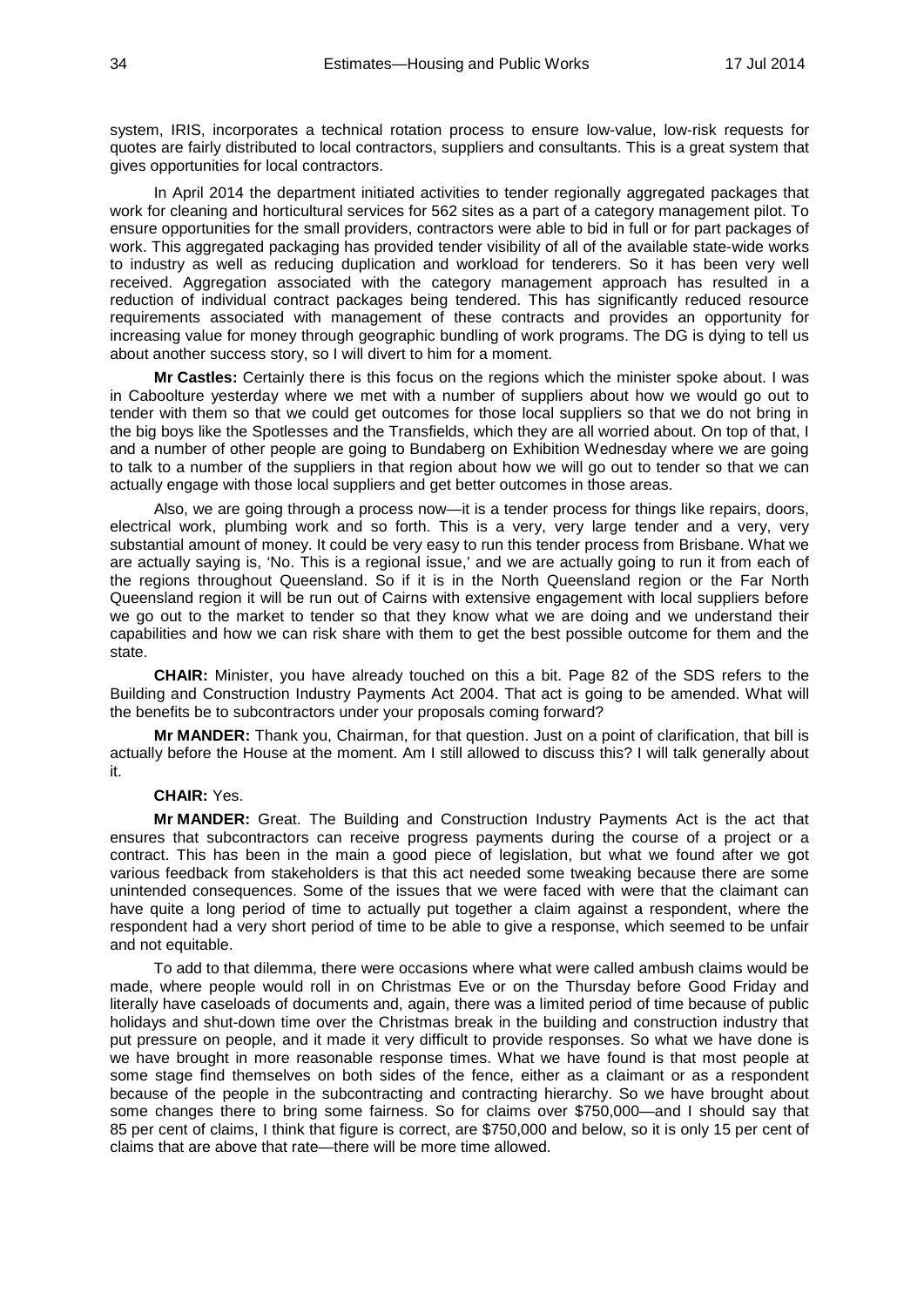The other big change is that there was a perceived conflict of interest in that the claimants were the ones who chose who the adjudicator might be. The way the system worked was that we had what was called authorised nominated authorities, which is like a middle person, like an agent that employs adjudicators or engages adjudicators. So a claimant would go to an ANA and seek an adjudicator. There is an inherent conflict of interest there because the ANA receives payment for that service and of course they want the claimant to come back to them. So the perceived, at least, conflict of interest is that the adjudicator is going to be far more sympathetic to the claimant because they want the return business. We felt that that needed to be addressed. So what we have before the House at the moment is a bill that takes away that role of the ANAs and gives it to the Queensland Building and Construction Commission.

The other benefit of that too was that one of the claims was that adjudicators were often given cases for which they did not have the experience or the level of expertise that was necessary. So the QBCC will ensure that not only will adjudicators be fiercely independent, or at least seen to be fiercely independent, but that they will also be suitably qualified for that task. This benefits subcontractors because they will have restored confidence in a system that actually works. We have received very good feedback about this from all the major stakeholders, and I believe it will address some of the shortcomings that we have seen with the legislation in the past.

**CHAIR:** Minister, also on page 82 of the SDS it refers to the Domestic Building Contracts Act. How is the government going to ensure that issues that occur during construction are dealt with earlier rather than later?

**Mr MANDER:** Thank you very much for that question. As I mentioned earlier, what we are trying to do is cut down red tape and allow some of the dispute resolution services to be enacted far quicker than they have been in the past. So, by making some changes to this act, that is allowing us to do that. We are trialling an early dispute resolution service which allows the commission to assist parties to resolve a building dispute in the very, very early stages. This will really reduce the cost to consumers and building contractors, as well as reducing the time frames of resolving building disputes. This is a free service which provides both sides, both parties, with an option to have this dispute resolved as quickly as possible.

This trial has started. I already mentioned that the first dispute referred to this process was resolved in four hours. That probably included travel time to get out to the site and talk to the people. I also mentioned this standards and tolerances manual that now really takes away any uncertainty about what is acceptable and what is not. So I am very encouraged about those early results and very encouraged that we are bringing about a service which both consumers and building contractors have been crying out for for some time.

**CHAIR:** Thank you, Minister. That concludes the hearing. I thank you and your advisers for your attendance. I remind all visitors that the archived video footage that will be provided on the parliament's website is the sole source of proceedings until the *Hansard* transcript is produced next week. I also remind you that your answers to questions taken on notice at today's hearing are to be provided to the committee secretariat by 5 pm on Tuesday, 22 July. That completes the committee's hearing for the estimates of the Minister for Housing and Public Works. Before I conclude, on behalf of the committee, I thank officers of the Parliamentary Service for their assistance for today's hearing. The committee will now adjourn for one hour before resuming at 2 pm to examine the estimates for the areas of responsibility administered by the Minister for Local Government, Community Recovery and Resilience.

**Proceedings suspended from 12.59 pm to 2.00 pm**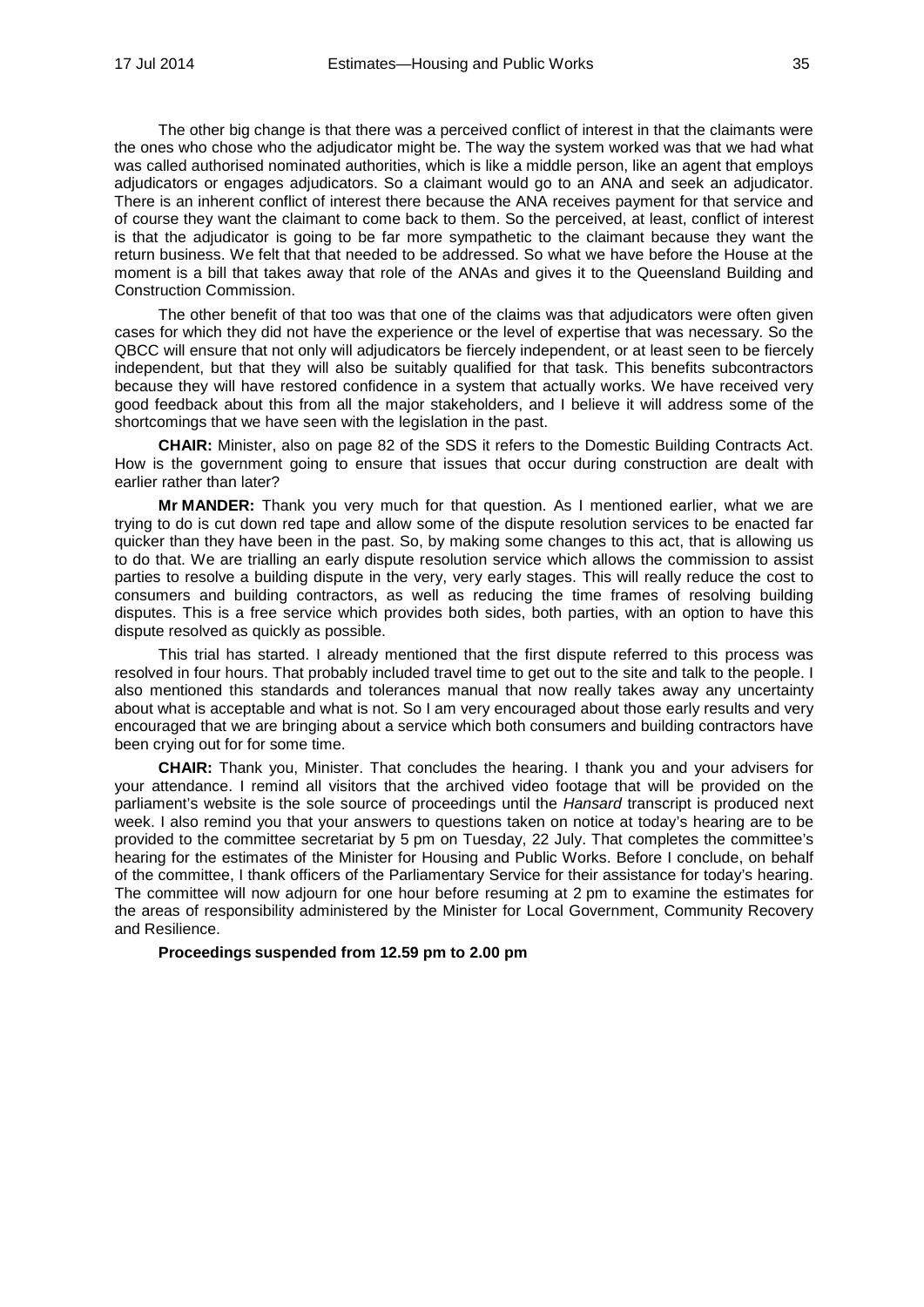# **ESTIMATES—TRANSPORT, HOUSING AND LOCAL GOVERNMENT COMMITTEE—LOCAL GOVERNMENT, COMMUNITY RECOVERY AND RESILIENCE**

### **In Attendance**

Hon. DF Crisafulli, Minister for Local Government, Community Recovery and Resilience Mr R Ferrett, Chief of Staff

**Department of Local Government, Community Recovery and Resilience** 

Mr C Evans, Director-General

Mr G Newton, Chief Executive Officer

Mr M McKee, Chief Financial Officer

**CHAIR:** I declare this part of the estimates hearing of the Transport, Housing and Local Government Committee now open. I am Howard Hobbs, the member for Warrego and chair of the committee. The other committee members are Mr John Grant, the member for Springwood; Mr Darren Grimwade, the member for Morayfield; Mr Carl Judge, the member for Yeerongpilly; Mr Anthony Shorten, the member for Algester; and Mr Jason Woodforth, the member for Nudgee. Mrs Desley Scott, the member for Woodridge, is deputy chair and is unable to attend today. She is replaced by Mr Tim Mulherin, the member for Mackay.

\_\_\_\_\_\_\_\_\_\_\_\_\_\_\_

We are here today to examine the proposed expenditure contained in the Appropriation Bill 2014 for the portfolios of the Minister for Transport and Main Roads, the Minister for Housing and Public Works and the Minister for Local Government, Community Recovery and Resilience. This afternoon, we will consider the estimates for the Minister for Local Government, Community Recovery and Resilience. The committee will suspend proceedings for a break at 3.30.

The proceedings today are lawful proceedings subject to the standing rules and orders of the Queensland Parliament. As such, I remind all visitors that any person admitted to this hearing may be excluded by order of the committee in accordance with standing order 208. In relation to media coverage of today's hearing, the committee has resolved to allow television film coverage and photography at all times during the hearing in accordance with the media broadcasting guidelines. Today's hearing is also being broadcast live on the parliament's website, with archived video footage available on the parliament's website after each session. I offer a warm welcome to all of those who are tuning in.

Committee members may put questions to the minister, director-general and specified chief executive officers. The minister, director-general or CEO may refer questions to advisers. We expect all departmental officers appearing today to provide full and honest answers to our questions. Anyone who is unable or unwilling to provide an answer should be prepared to state the reason. I remind members, however, that the departmental officials are not here today to give opinions on the merit or otherwise of the policies of the government. That is the role of the minister. It is also important that questions and answers remain relevant and succinct. Where necessary, I will remind ministers, directors-general, CEOs and their advisers that their answers to a question should be finalised so that other issues can be examined. For the benefit of Hansard, I ask advisers, if you are called to give an answer, to please state your name and position before speaking. Before we begin, I ask that all mobile phones now be switched off. On behalf of the committee, I welcome to the hearing Minister Crisafulli, officers of the department and entities, and members of the public. We will examine the estimates for your portfolio until 5 pm. The question before the committee is—

That the proposed expenditure be agreed to.

Minister, would you like to make some opening comments?

**Mr CRISAFULLI:** To get a proper measure of your performance, you should look at your starting point. When I first became minister, relations between local government and state government were, quite frankly, poisonous and that was in many cases due to the way that the former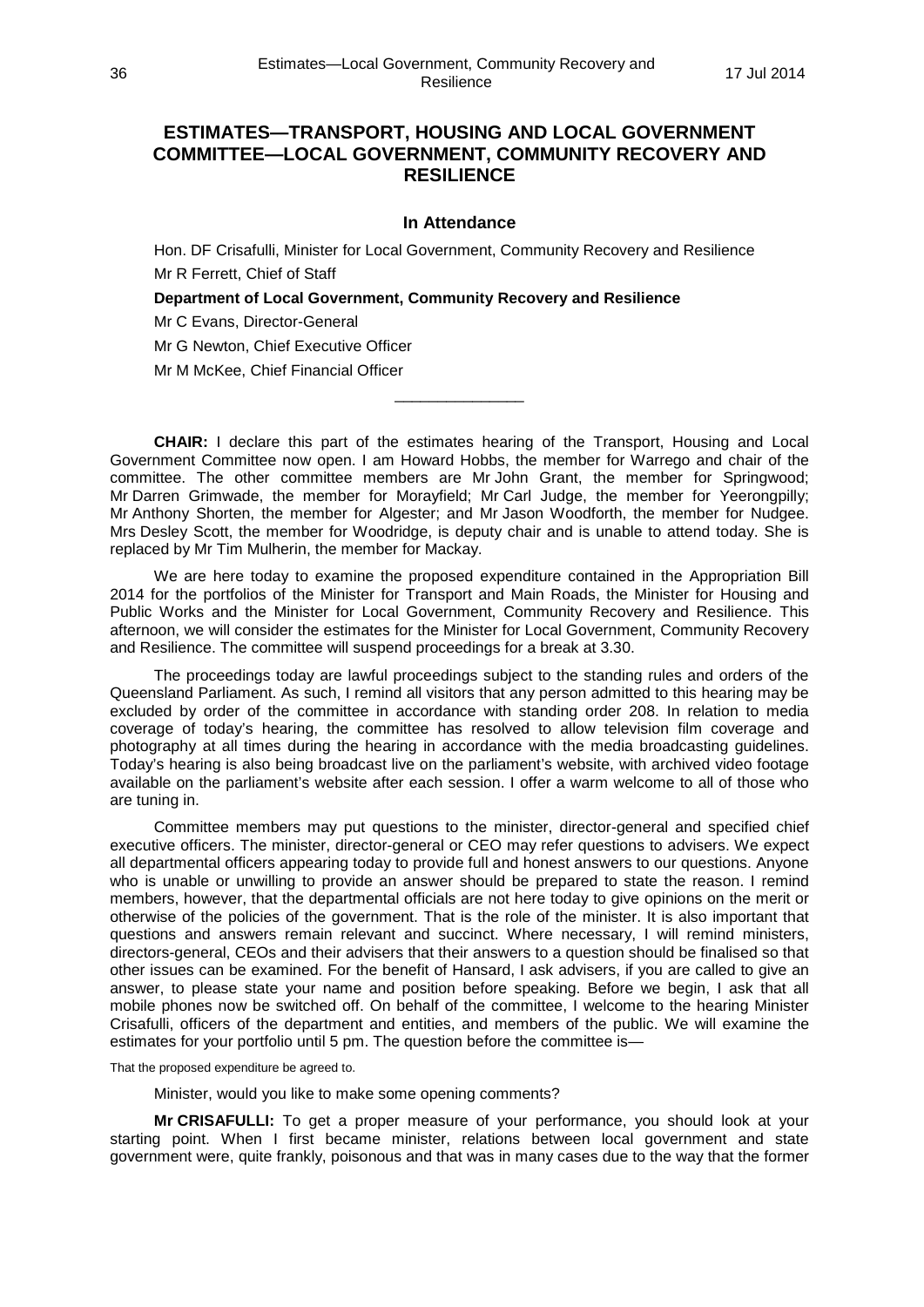government duped councils with the forced amalgamations. Former LGAQ president, my good friend Paul Bell, expressed outrage when he said—

The commissioners have designed the wholesale slaughter of a system without reason. Local Government as we know it will cease to exist. What we now have is regional government. Local communities with shared interests have lost the Councillors they relied on to represent their particular interests within the wider community. Instead, they will be left to deal with an unelected bureaucracy.

A good working relationship between local and state government is exceptionally important in a decentralised state like Queensland. That is why the distrust bred by the paternalism and acts of betrayal were, quite frankly, so harmful. The importance of the relationship between the two levels of government is the reason why I moved quickly to address the distrust. I did this by re-establishing the Partners in Government Agreement and setting out on a fact-finding tour of all local councils to find out the issues most important to them and the major issues they had when dealing with the state government. The feedback from the tour formed the basis for the changes that this government made to the Local Government Act. The change in the relationship was obvious when Councillor Bell observed, 'The new Local Government Act restores the standing of elected members. We are the guilty party no longer.'

Through listening, consulting and working together, the two levels of government have rebuilt the trust. This does not mean that we agree all the time, but it does mean that we deal with each other confident that those dealings will be in good faith. This new relationship is evident in the figures we will analyse today. Weighed down by bureaucratic rules, delays in announcements and delivery of projects, local government quite frankly had crawled. This applied across a number of areas including the local government grants and subsidies and the projects funded under the natural disaster relief and recovery arrangements—all of which we will analyse today. I addressed these issues by listening to councils, assisting them with project management and in some cases having to apply the blowtorch. As a result, in this year's budget you can see that councils have improved their delivery in relation to grants and subsidies. The amount of deferrals has decreased by 45 per cent since our first budget.

Similarly, with the recovery effort, the government made sure we got QRA staff on site immediately to assist councils with their applications so the assessment would not have taken place solely in one spot. This combined with the hands-on project management by the government saw a remarkable improvement in the speed of the recovery work highlighted in Bundaberg. This remarkable improvement was noted by the CEO of the Local Government Association when he stated, 'The new government has taken it to another level again, the model that we rolled out for this year's events.'

Perhaps the most powerful acknowledgement of the improvements this government has made to recovery work has come from some surprising sources. It is rare praise indeed when even the Leader of the Opposition provides endorsements, and I quote: 'Government is about working cooperatively with councils. We have seen how it has worked cooperatively during the floods.' When my good friend the member for Mackay was asked in an interview in his hometown paper, 'Can you give the Newman government a tick for anything?' he graciously remarked, 'Our state is unfortunately regularly subjected to natural disasters. Cyclones, floods and bushfires can hit local communities hard. The government's response to these sorts of issues has been something I would regard as a positive.' And I thank him for the comments.

### **Mr MULHERIN:** That was the only tick!

**Mr CRISAFULLI:** Mr Chairman, you will see that financial year there was a new record set for the amount of recovery work done in a calendar year, with over \$3.6 billion in expenditure delivered, and I praise everyone involved in that. This is the benefit you get from good relations. This is the benefit you get from allowing local decisions to be made by locals. This is the benefit you get from elected officials both local and state being free to hold their bureaucracy to account.

Before I hand back, I would like to address briefly a major issue facing Queenslanders and something I am sure will be discussed today—that is, the carbon tax and the impact it has on the forward sustainability of councils. I have a very clear message—that is, that governing cannot be a one-way street. If you are honest with people and explain why costs must go up when taxes are implemented, you must be honest with them and remove those charges when taxes are removed. Anything less, ratepayers quite simply would not accept. I have noted with interest the comment from the Lord Mayor of Brisbane today. I understand the challenges faced by councils in doing it, but those savings must be passed back to ratepayers. Mr Chairman, thank you for the committee's time. I hand it back to you.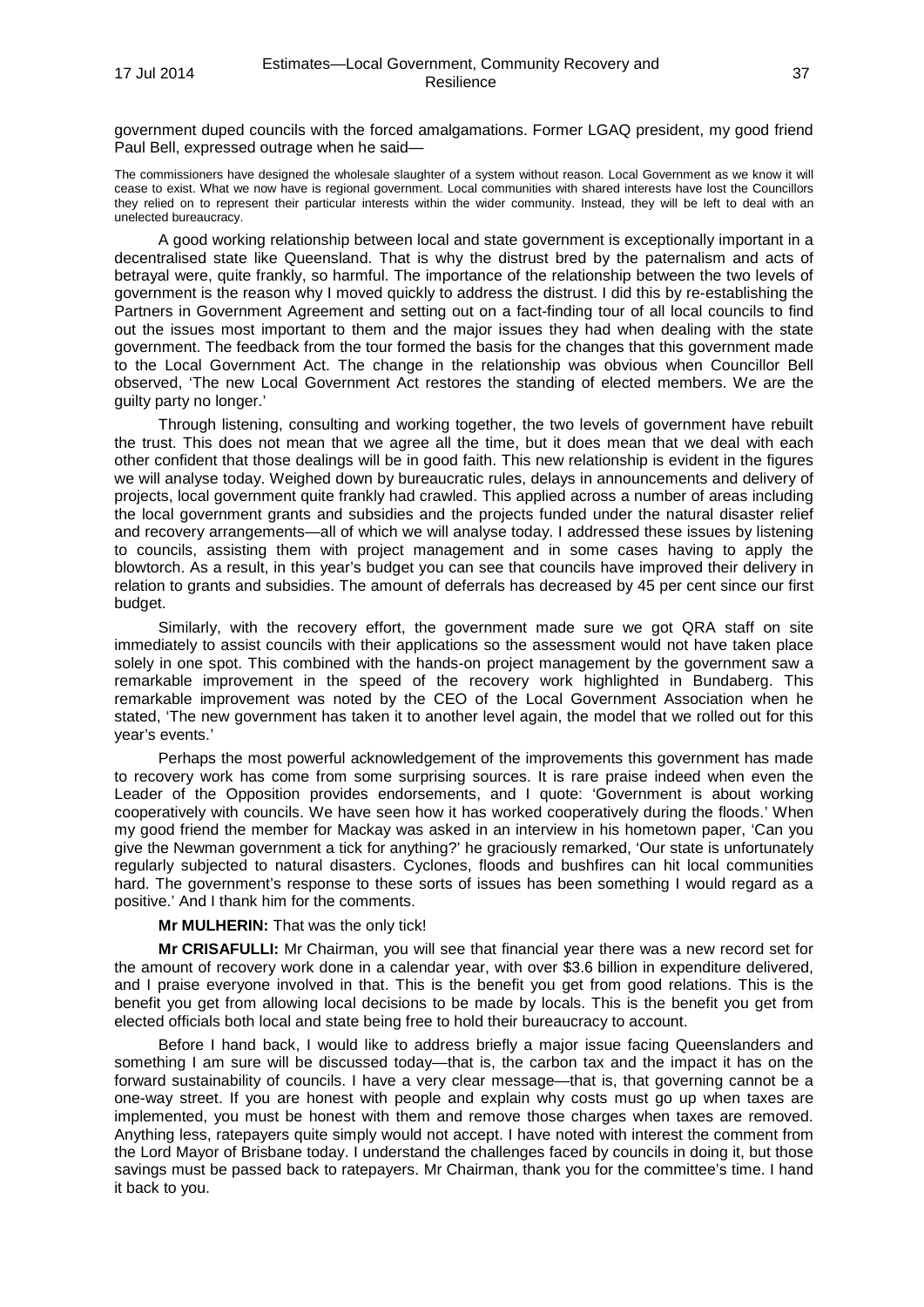**CHAIR:** Thank you, Minister, for those words. I call the member for Mackay.

**Mr MULHERIN:** Minister, my first question relates to page 2 of the SDS regarding 'strategic direction' and 'resilience to natural disasters'. The other questions I will ask in this session relate to page 26 of the Queensland Reconstruction Authority. I thought I would say that upfront so I do not have to keep referring to it. This issue will affect governments in the future in Queensland, as we are a state particularly where we have unfortunately a lot of natural disasters, with cyclones, floods and the terrible drought that we are currently going through. The National Commission of Audit canvassed the idea of the Commonwealth reducing its contribution of natural disaster recovery funding from its current level of 75 per cent. If the Commonwealth were to do this, could you advise how the state would address the shortfall? Would it require local government to fund the difference? We do not have the ability to levy a fee on taxpayers of course like the federal government has.

**Mr CRISAFULLI:** Mr Chairman, can I say it is an excellent question and we could spend in fact the entire time today talking about this one issue—it is quite frankly so important. The answer is the shortfall could not be met. Local government does not have the capacity to meet that shortfall. We as a state do not have the capacity to meet that shortfall.

The point I have made at length to the commission and the point I have made at length to the elected officials is that we as a state are already doing our bit—25 per cent of the cost, which is our minimum contribution, is already well and truly our fair share. If you look at it in terms of capacity to pay, we are in fact carrying a larger load than the federal government do with the 75 per cent contribution.

I have to make the point clearly that it is a discussion paper and it is something that the commission has put forward. Governments should not be judged by the quality of advice they receive; they should be judged by how they act on that advice. I have made my views very, very clear. It would be quite frankly diabolical. It would be something that would see not only the speed of the recovery impacted but it would also mean there would be things that could not be recovered.

The recovery only works when there are three elements that come together. You need local know-how on the ground to be able to respond quickly. You need the state to be able to cut through any bureaucratic hurdles that are there but also provide a degree of financial contribution. You also need the federal horsepower and the financial muscle that the federal government has. Without those three elements, quite frankly we would be in a lot of trouble. I will always stick up for Queenslanders. Regardless of the colour of the government in Canberra, I will always stick up for Queenslanders, and that was one of my great criticisms of the former government going very quietly on the carbon tax, which is a huge impost for Queensland. We are seeing that today how big an impost it really is and how much benefit will come from its removal. We owe it to Queenslanders to stick up for issues that matter to us. This is one of them and we will fight it hard.

**Mr MULHERIN:** Minister, currently the Queensland Reconstruction Authority will be wound up on 30 June 2015. However, on page 8 of Budget Paper 2, there is a reference to ongoing natural disaster relief and recovery arrangement expenditures of \$232 million in 2015-16. Who will manage this expenditure in the absence of QRA in 2015-16?

**Mr CRISAFULLI:** Thank you for the question. The current life of the authority, as you point out, is to that point in time. I am open minded to the continuance of the Queensland Reconstruction Authority. I think there is a definite role for being forward thinking and strategic. If we choose to go with a different model, regardless there needs to be money spent on that work. We cannot as a government assume that we will not be subject to natural disasters in the future.

I do not think Queenslanders are overly concerned about what shape the bureaucracy looks like and what it is called, but they do wish to know that we are mitigating against future disasters. So there are two roles. One is in the mitigation, which I think we have made big headway in in the last couple of years, and the other is in the response. If you have a look at the phase that the Reconstruction Authority is moving into now, it is more into that acquittal phase but also some of the forward-planning work and that is the role that I see for the authority.

**Mr MULHERIN:** I think one of the great reasons for having the Reconstruction Authority, as you rightly point out, is the mitigation response but it also brings together a single focus on accountability. Do you see the authority continuing on under the same name?

**Mr CRISAFULLI:** I think the bigger issue is to make sure that government continues to do that work. As to the means and the structure of it, I do not think that is overly important but there is definitely a role for government to forward plan in that regard.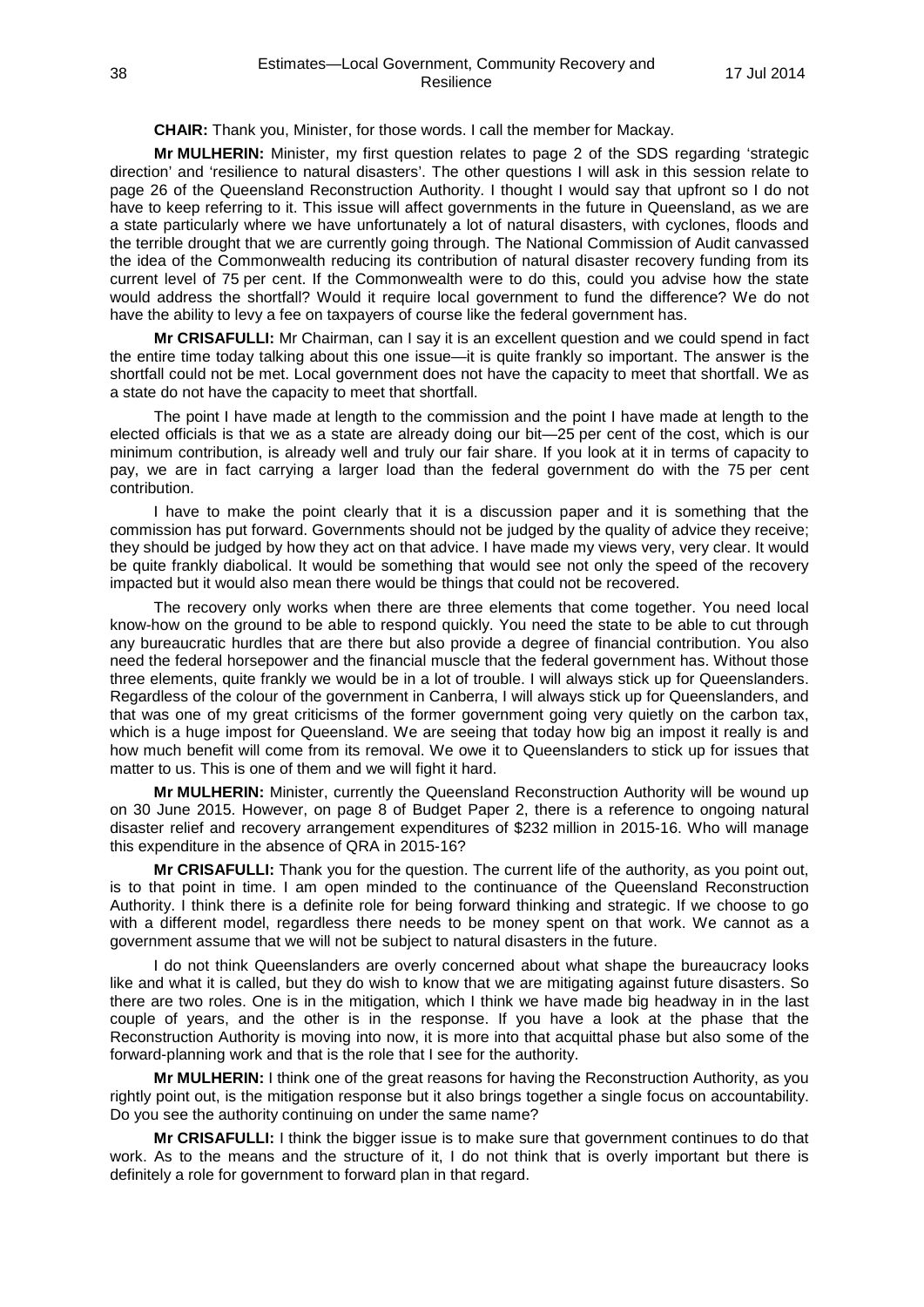**Mr MULHERIN:** So within your department there will be a unit that will focus on that for the future?

**Mr CRISAFULLI:** Within the government, that role must continue. The Reconstruction Authority has been excellent in driving the change that we wanted when it comes to having local councils empowered and engaged and being able to get timely delivery of infrastructure. I think that has been one of the great success stories. The mitigation has not just been done by the Reconstruction Authority. In fact, the department has been at the forefront of coordinating that. You will see in the budget papers this year a record contribution for some of that mitigation funding, hot on the heels of projects that your part of the world has benefitted from, Mr Chairman. Again, it has been a partnership. Where local councils have shown the leadership, we have been willing to go in and stare down the noisy minorities and help them get these projects up. That is the role of government. What form that takes is something that I am sure we can all analyse. The reality must be that we must continue to have a presence when it comes to mitigation funding, but also the ability to recover when Mother Nature turns nasty.

**Mr MULHERIN:** Minister, can you explain to the committee what natural disaster relief and recovery work is scheduled to be undertaken in 2015-16?

**Mr CRISAFULLI:** Sure. I guess I should start by talking about where we are at the moment and then talk about the next phase. At the end of last month we closed off on the flood recovery from the events of 2011/2012. I guess this gives me an opportunity to discuss something that I am particularly proud of. Two elements have occurred since the change of government. One has been the ability to work with councils and get that mitigation in place. The second has been the timeliness by which we approve and deliver works. I had an interesting debate yesterday with the member for South Brisbane on 4BC radio. She listed one of the reasons the government has issues with the debt and deficit problems that we have inherited as natural disasters. If you look at the expenditure, the vast majority of expenditure for natural disaster relief and recovery arrangements has occurred since the change of government. There is a combination of reasons for that. One is, quite frankly, the paralysis which meant councils were unable to get in and do the work. The second, though, has been the ongoing disasters. We have seen Oswald and, in more recent times, we have seen Ita. The job continues. At the end of last month we signed off, from those events from 2011 and 2012, a significant program in the order of about \$13 billion worth of work.

Again, I should comment on the role of the federal government. When we talk about \$14 billion worth of work in recovery in the last half a decade, over \$10 billion of that has been funded by the federal government. It puts it into perspective how we could possibly be in a position to recover if that had not occurred. That closed off that period. It closed off 2011-12. This year, work will begin to come forward for both events. I have said in terms of the Ita event that the amount that is recovered from that will continue to firm up. It is in the order of hundreds of millions, rather than billions. We are very fortunate. This year I imagine the recovery spend will be somewhere less than \$2 billion. If you take into account last year's record spend of about \$3.5 billion, it shows you that we continue to march forward. If you look at the SDS, that figure is actually \$1.821 billion, which is budgeted for this year. A little more than half of the last year gone by, but there is still work to be done.

**Mr MULHERIN:** Minister, you are saying that into the future you will have that focus on preparedness and response. Touch wood that it does not happen in the near future, but would you consider re-establishing a reconstruction authority if there was a natural disaster in the future?

**Mr CRISAFULLI:** Mr Chairman, that is a very hypothetical question. There is a reconstruction authority at the moment and I have explained to the member for Mackay my views on the need to continue to prepare for natural disasters. I am very happy to stand on the record of this government in doing that. That is a purely hypothetical question.

**Mr MULHERIN:** Maybe this is one for the CEO, through you, Minister, to take on notice. Mr Evans, can you provide a breakdown of the funds by each of the categories under the NDRRA?

**Mr CRISAFULLI:** I think he is mistaking you, Graeme, but go for it.

**Mr Newton:** Graeme Newton, CEO of the Queensland Reconstruction Authority. Could I just ask—

**Mr MULHERIN:** It is each of the categories.

**Mr Newton:** As in—

**Mr CRISAFULLI:** Not for the Brisbane City Council, either!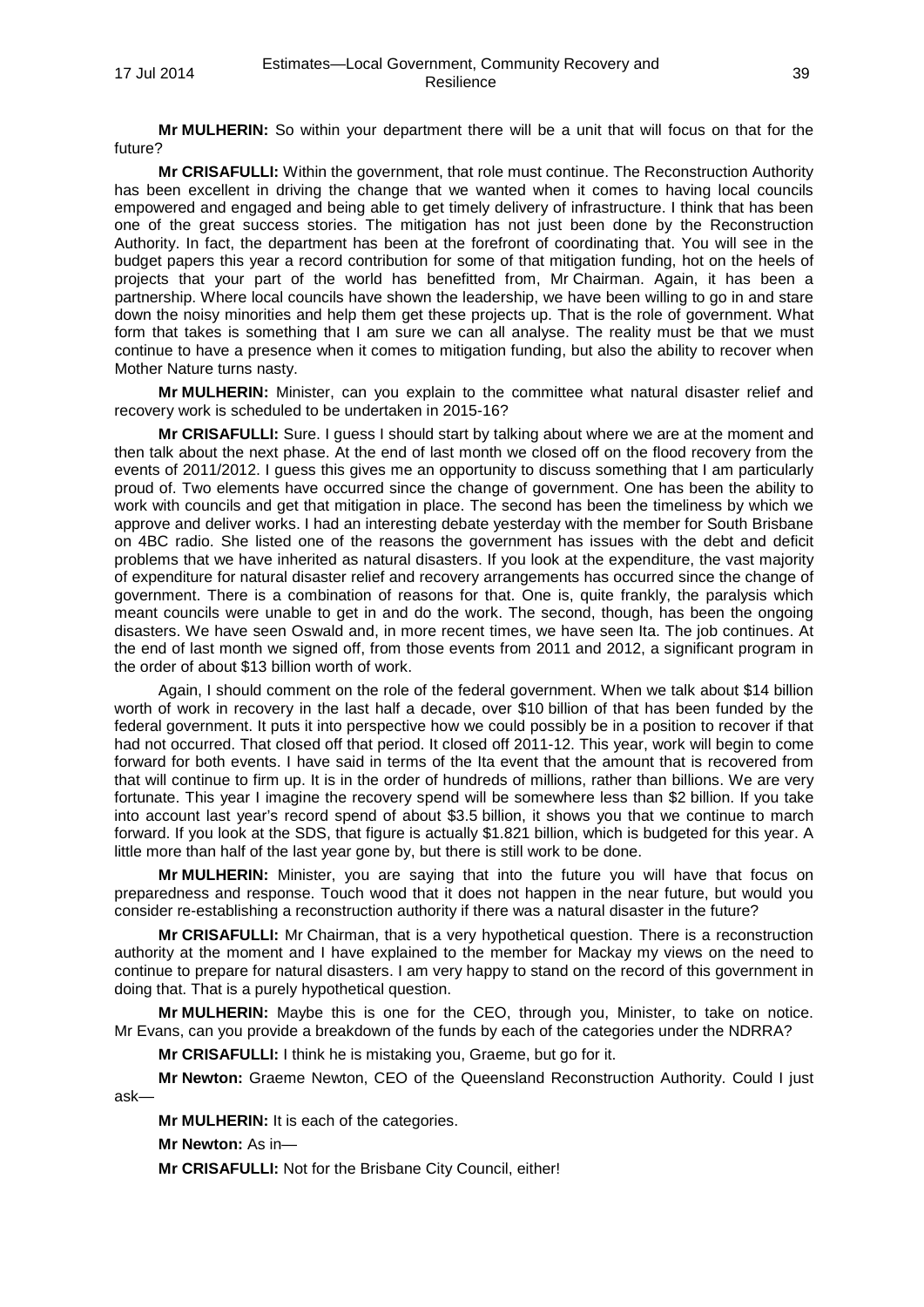**Mr Newton:** So the expenditure to date?

**Mr MULHERIN:** Yes, please.

**Mr Newton:** With the expenditure to date, mostly we have the expenditure in category B, which is the essential public assets. That is largely in relation to local governments and TMR assets. That equates to about \$10.7 billion spent to date. Category D is about \$300 million. Other agencies pick up some of the category A special assistance grants and other funds like that, as well as some category C funds. It is about \$900 million; so they are business assistance, personal assistance and so forth. I do not have it broken down in front of me.

**Mr MULHERIN:** What was category D?

**Mr Newton:** It is about 300 spent to date, yes.

**Mr MULHERIN:** That is the loans of up to \$650,000?

**Mr Newton:** The category D funding is right across a whole range of different areas. That would include things such as the Grantham relocation and it also includes the Cardwell foreshore assistance. It also rightly takes into account the business assistance grants and things like that, which are the ones that are to the higher threshold, not the category C threshold.

### **Mr MULHERIN:** Thank you.

**CHAIR:** Minister, obviously our councillors play a very important role and probably, as time goes by, that becomes more important. What has been done to improve councillor accountability?

**Mr CRISAFULLI:** Mr Chairman, thank you for the opportunity to answer the question. We have made some significant changes. Again, if you could indulge me briefly before I talk about the accountability specifically, we unashamedly said we would empower mayors and councillors and put them back in charge. We also ensured that, with that, they had the freedom to be able to do the job that they needed to do. We got rid of a number of those frivolous conflicts of interest that we have heard about, for example, exemptions when there is a common interest. We removed the requirement to report on other councillors: if you thought they had a conflict of interest, somehow you had to be the schoolyard person who said when somebody else had a conflict, rather than them dealing with their own issues. We made it no longer a conflict if you were a member of a sporting club, for example. In some of the communities you represent, Mr Chairman, there would be times when the majority of them happen to be on the camp draft association or something like that. It is no longer a conflict of interest if you have an emotional tie with a school, for example.

However, we also increased accountability and we clearly said that with those powers came responsibilities. In my mind, one of the big changes was the new offence for insider information. That means that if you, as councillor or as elected official, use that insider information for your personal gain and are found guilty, there is a fine of up to \$113,850 or two years' imprisonment. The acts also provide a number of structures to ensure that councillors conduct themselves at the highest standard and if that is breached people should feel the full force of the law.

**CHAIR:** Minister, has there been a toughening up of the register of interest provisions?

### **Mr CRISAFULLI:** Yes.

**CHAIR:** You have touched on that. What has occurred?

**Mr CRISAFULLI:** That is the next element of it, in terms of those register of interest changes. There were changes across a couple of sections. One was section 173B of the City of Brisbane Act and 171B of the Local Government Act. That is about deliberately failing to keep an accurate register of interests. The penalty increased to 100 penalty units, which is a little bit over \$11,000. If found guilty, a councillor could also be disqualified for up to four years. It is significant. Again, if you commit the crime you do the time.

We want to enable and we believe passionately in enabling local people to run for public office, to be able to chart the course for the future of their city or town, be in control, make decisions and do all of the things that are important to them. But we also have to make sure that, if people are doing the wrong thing, they feel the full force of the law. Rather than put all our energy into the frivolous, we have said that those who do the wrong thing will feel the full force of the law and those who want to serve their community should go about their business.

**CHAIR:** Thank you, Minister. I call the member for Nudgee.

**Mr WOODFORTH:** Thank you, Chair. Minister, on the issue of councillors, what education programs are being run to assist councillors with their responsibilities?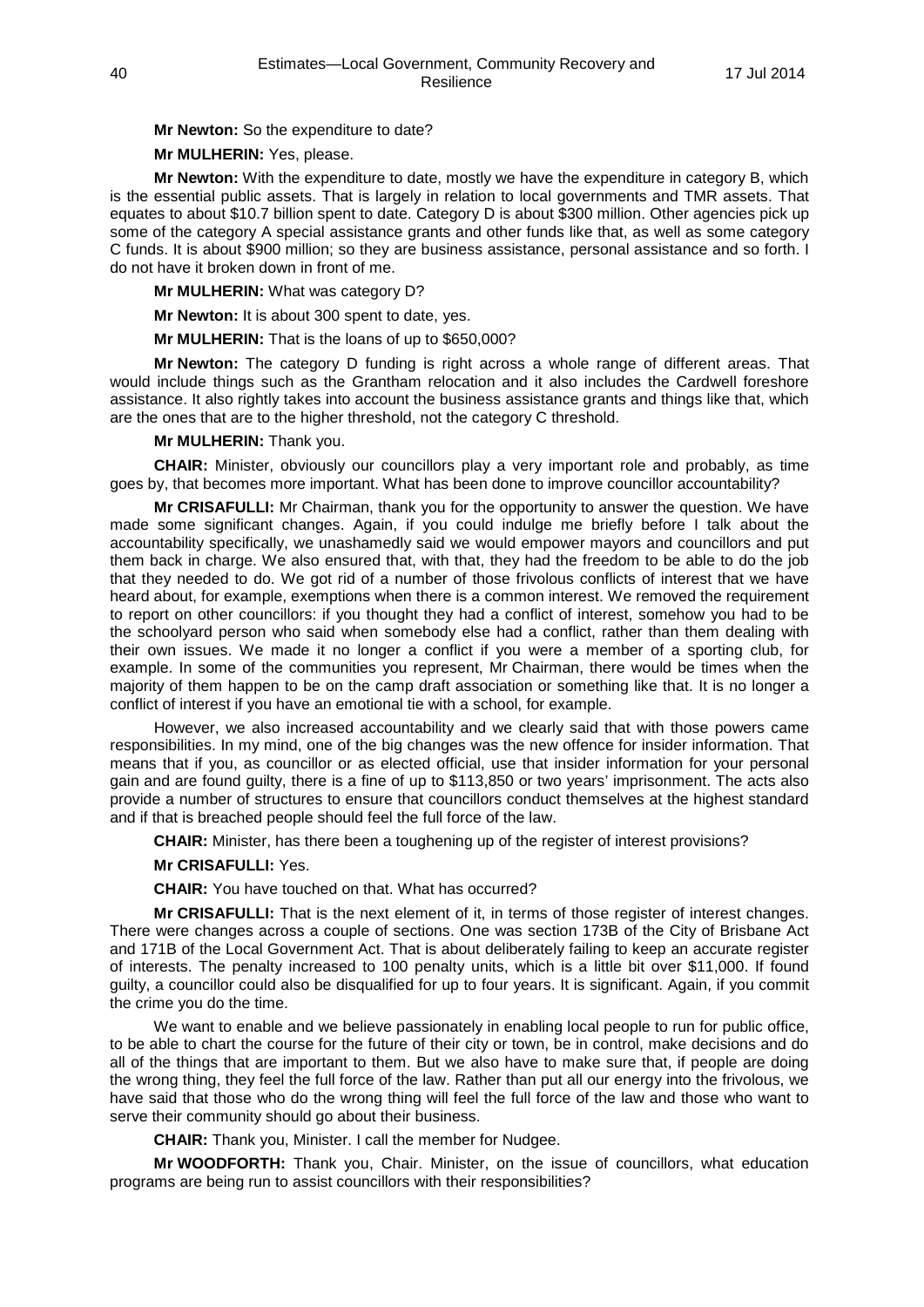**Mr CRISAFULLI:** I thank the member for the question. Quite proudly, we have had a big focus this year through the department in capacity building and that is capacity building across all different sizes and shapes of councils. We have conducted financial management training programs. particularly for the smaller rural and remote Indigenous councils. The Queensland Treasury Corporation has also been involved and I think that is excellent. With in-house training we have revised some of the online resources. We have also had a focus on some of the newly deamalgamated councils to ensure that they have the tools to begin their work. In fact, we did workshops for prospective councillors.

It is probably appropriate in this section that I also make a comment, through you, Mr Chairman, about another matter that I was asked about yesterday, which is whether there should be some sort of prequalification for a councillor. I would always rail against that, because every person deserves the right to be able to run for public office and every elector deserves the right to cast their own judgement on who is best equipped. Because somebody is a doctor or a lawyer does not make them more suitable to represent their community than a cleaner, a boilermaker, a teacher, a nurse, a farmer—whatever it is. Everybody should have the right to be able to put up their hand to serve their community. It is a great honour to serve on one's local council. There are a couple of people here who have done that and I acknowledge John. It is a great honour and people should be able to run for public office. As a department, we should be able to assist them to be able to do that job and provide the tools for them to do that.

**Mr WOODFORTH:** Minister, a lot of councillors do have ambitions to run for state parliament. Can the minister advise if councillors will be allowed to run at the next state election and also, if councillors are standing at the next election, what resources are they allowed?

**Mr CRISAFULLI:** That is an excellent question. It is another commitment that we have fulfilled. When we went to the election, we said that we would remove the absurdity that prevented people who are councillors from standing for state parliament without having to resign. It is really a completely absurd suggestion to think that you should not be able to offer your services at a higher level. In fact, the irony that somebody could run for federal parliament and not resign, but not run for state parliament, quite frankly, was absurd. We have made it clear that when that nomination occurs, when somebody's nomination has been accepted, they must take leave without pay and they must follow some rules. One of those rules is to make sure that resources are used only for councillor conduct. I issue a very stern message to the councillors who are considering running for either side of politics that you are there to serve your community and your campaigning can be done on your own time and your campaigning can be done once you are formally nominated and you are no longer a councillor. You cannot use council emails to drum up support, you cannot use your resources as a councillor and you must continue to serve your community. If that occurs, I think it is excellent that people should have ambitions, regardless of what side of politics they come from, to serve at a state or a federal level.

**CHAIR:** Thank you. I call the member for Springwood.

**Mr GRANT:** I will go to a question in the area of recovery. Can you outline the recovery work that has occurred since Tropical Cyclone Oswald?

**Mr CRISAFULLI:** I thank the member for Springwood for the question. The recovery since Oswald has been significant and it has been groundbreaking in many ways. Oswald touched 57 local government areas. We moved swiftly. We appointed three recovery coordinators to cover the entire state, one specifically for the Bundaberg and North Burnett area because that really was ground zero. We wanted to make sure that those recovery coordinators were in place to be able to hit the ground running across the state. With your indulgence, Mr Chair, I might go through some of the key wins that have been had post Oswald.

Over 650 households were provided with assistance; over \$28 million in emergency assistance and grants for things like structural repairs and essential services for families; over 5½ thousand kilometres of state controlled roads were recovered and reopened—and I must pay particular tribute to the job of the Department of Transport and Main Roads, and I will continue to talk about that; they have delivered what they said they would deliver—over 3,000 kilometres, which is about 43 per cent, of Queensland rail lines which were closed or had limited access; seven ports which have reopened; 266 affected national parks, conservation areas, state forests or whatever you choose to call them; over \$96 million to 4,341 primary producers, 873 businesses and 140 not-for-profit organisations; nearly 100 affected buildings restored; and, for the first time, a Betterment Fund, something I was particularly proud of. It was a combination of getting on the ground far quicker than before, delivering value for money and, for the first time, a fund to actually see work done to a better standard.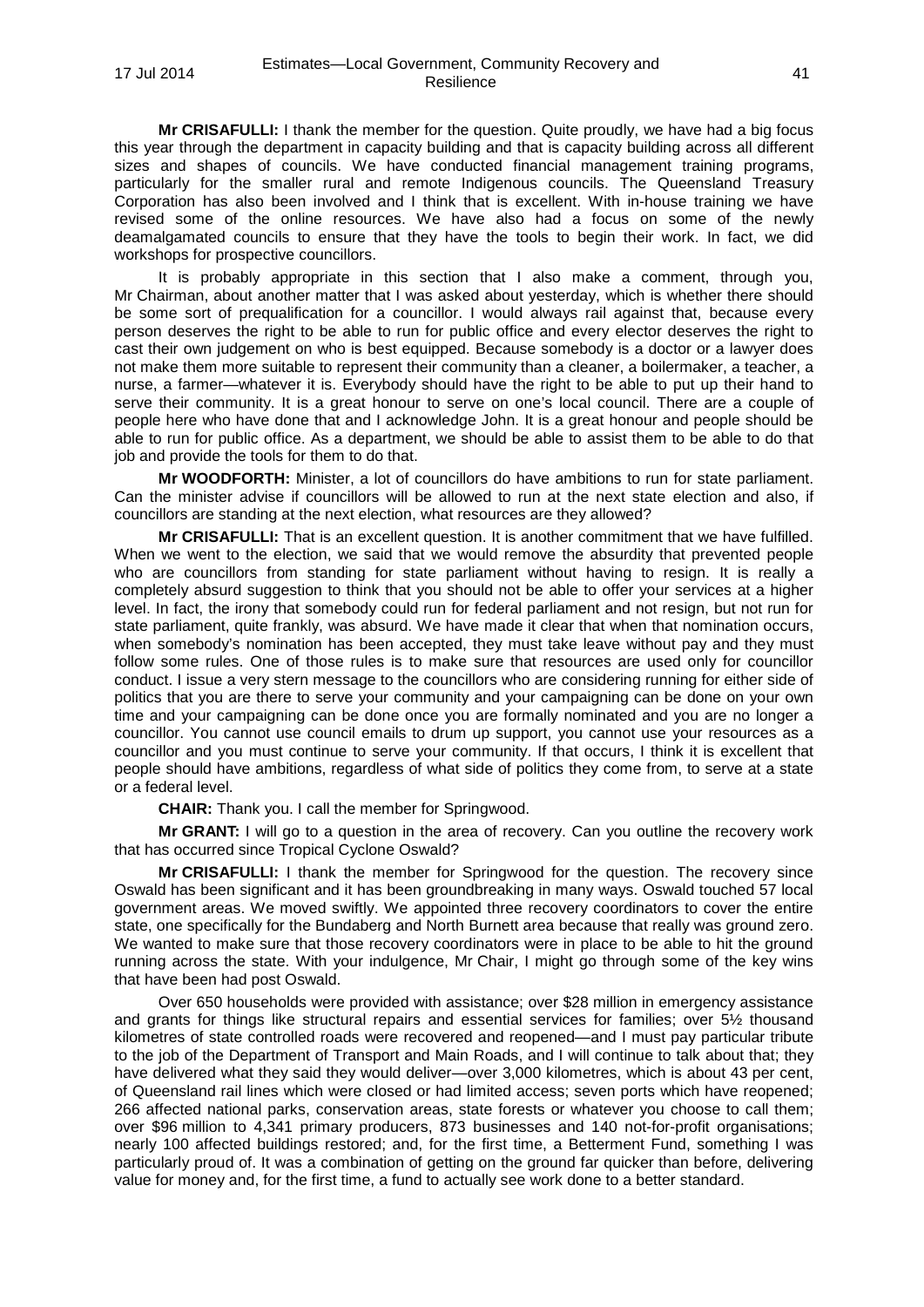**Mr GRANT:** Could you contrast for us just clearly the manner in which that work has been handled in the past, in years gone by, compared to the way your department has handled it?

**Mr CRISAFULLI:** I can. I can say there have been a couple of big changes. One is certainly that relationship that I speak about and I am particularly proud of. It is also the way that we have mobilised officers on the ground. To see an army of officers from the Reconstruction Authority go on the ground and actually be there at the point of assessment with councils has been something that local government has embraced. Instead of the days of councils going through doing their assessment wondering what might or might not be eligible—the backward and forth—to have the assessor on the ground at the time in my mind delivers efficiency, delivers value for money and certainly delivers more timely outcomes. There is a statistic that I always quote because I am particularly proud of it. It is from Bundaberg, which suffered in 2011 as it did in 2013. In 2011 it took the Bundaberg council 18 months to get \$25 million worth of work out to market. This time in less than four months, \$40 million worth of work was out to market. So it took less than a quarter of the time and there was nearly double the work. That is purely because of a change of relationship. I do not think the community would have accepted a second time the sorts of delays that we saw. When I visit the affected areas, the common theme that I get from people who are not connected with the recovery is, 'Wow! Things have happened much quicker this time.' They do not need to know the back of house; they just need to know that their road is going to be fixed. That is all they care about.

Interestingly, in closing on that point, a survey of mayors was conducted. Over three-quarters of those who were in councils affected said that the response by government to the disaster was better than in the past. Three-quarters saying that it was actually better is an excellent statistic.

**Mr SHORTEN:** Can you advise the committee on the overall flood mitigation package that you and your department are administering?

**Mr CRISAFULLI:** Very much so. It goes to the heart of what the member for Mackay quite rightly pointed out before and that is on the mitigation. This is the third year of our funding the mitigation measure. This year is a record amount. More than \$50 million will be shared across 40 councils. The success of the program has been in the combination of different programs through one application process. So rather than councils having to cherry-pick what bucket of money works best for them, we have done it in a way such that with one application they are able to apply for the funding component, the Royalties for the Regions, the NDRP program, and the local government grants and subsidies flooding element of it. The NDRP program is jointly funded with the federal government. In the same way that I have been critical of the federal government for elements of that Productivity Commission report, which I stress has not been endorsed by elected officials, I must also praise the government for releasing what was two years of funding through that program that did not get spent. It has made a big difference. We have gone out of our way to make sure that where projects are about building things, we have given them priority. Across the state you will continue to see levees rolled out. We will continue to do things like backflow devices, retention basins and even things like early warning systems, like I said, through those three programs we are particularly pleased with. We must thank the federal government for their contribution through the Natural Disaster Resilience Program.

**Mr SHORTEN:** It might be drilling down a little bit further into the detail. I just referred to the answers to questions on notice and asked if you could provide some more information on the River Road upgrade stage 1, local government grants and subsidies flood project?

**Mr CRISAFULLI:** Very much so. I should start by saying that this project is so particularly exciting because it is another one of those examples of where, if you get your partnerships in place, you can save money. River Road is a council road in the Gympie area, but it has huge benefits for the state transport network. When that section of the Bruce Highway just outside of Gympie is cut, this road, if lifted, which is the plan, will actually reduce the amount of time that motorists will be stuck. So council is willing to allow us to divert traffic onto a council road. In doing so, we will improve the resilience of that section of the highway in the same way that I pushed very hard for Blakeys Crossing to be upgraded in my home city of Townsville. Even though that is a council road, it is the same principle. The Bruce Highway at this point has flooded around a dozen times in the last few decades. There have been situations in the last couple of events—in 2011 and 2013—where it closed for five and six days respectively. With a contribution of a little over half a million dollars, this road will be upgraded and that immunity will be provided. I went and inspected it recently with the Deputy Mayor, Tony Perrett, and commended council on putting that project forward. It is a very good project in terms of resilience not just for that community but also for the entire state in providing access at that point.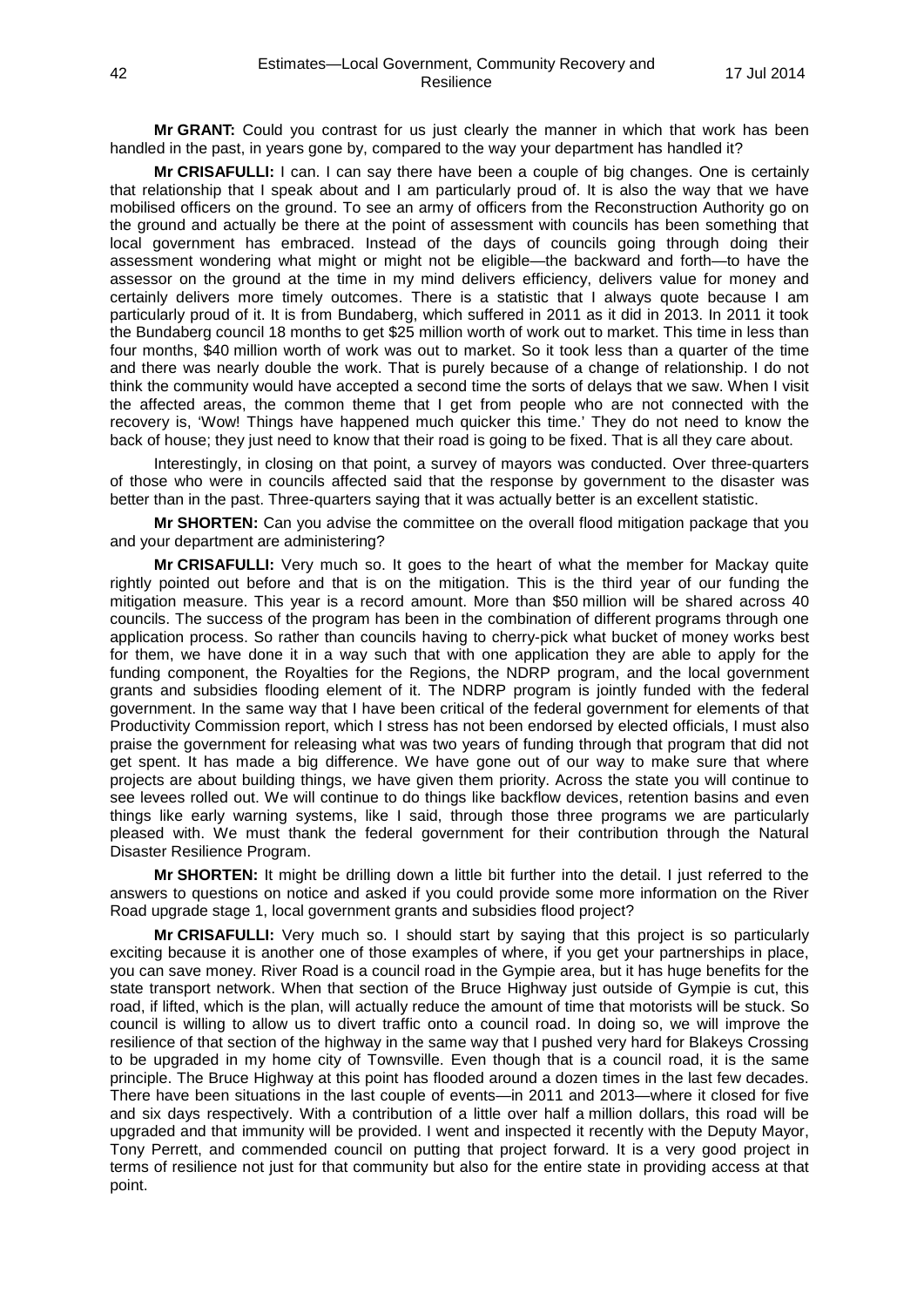**Mr MULHERIN:** With reference to the SDS, support for local government financial sustainability, will the minister explain his public silence about the rapidly growing debt of the Liberal National Party Brisbane City Council administration, which stood at \$2.48 billion at 31 December 2013? According to the midyear report of the Queensland Treasury Corporation, this debt now represents 37 per cent of all local government debt in Queensland for a council that represents only 24.3 per cent of Queensland's population.

**Mr CRISAFULLI:** Thank you for the opportunity—

**Mr MULHERIN:** We had this discussion last year.

**Mr CRISAFULLI:** I was going to say that it is hardly public silence, because it is the one trick the member for Mackay has every year.

**Mr MULHERIN:** You and I have had the discussion but whether—

**Mr CRISAFULLI:** You are in luck. This year it goes half an hour longer so that—

**Mr MULHERIN:** You have been quite silent other than our discussion.

**Mr CRISAFULLI:**—you have more exposure. As I said to the honourable member for Mackay, who continues to talk about the Brisbane City Council's debt issue, if there was an issue with the debt level of the Brisbane City Council, it would not be rated strong. I would love nothing more than the other 76 councils in Queensland to be rated strong with a neutral outlook. It would be a blessing.

The debt level of the Brisbane City Council, as you say, has peaked now. If you look at the forward projections, it continues to come down from this point. To the council's credit, it has built infrastructure—good infrastructure, the kind that communities need, not dams that do not get built and pipelines that do not run to the dams. It has been built and to maintain a strong financial rating during that period is, in fact, a big achievement. I would acknowledge that achievement of any council, whatever its political colours. It is in a financially very strong position.

**Mr MULHERIN:** This debt has been racked up in six years, \$2.48 billion, because when the previous Labor government—and you made mention of the water grid and the water assets—went about establishing the Seqwater grid, they acquired and paid for the water assets of Brisbane City Council, which effectively wiped out their debt situation. However, within six years it has climbed. When you look at 2014-15, its net debt to revenue ratio stands at 67.1 per cent. That is according to the council budget of 2014-15. If you compare that to the Queensland net debt ratio for 2014-15, it is 21.8 per cent. Minister, you are good at lecturing people about debt, but what have you told the Brisbane City Council about their debt position?

**Mr CRISAFULLI:** The member for Mackay has quite rightly pointed out the fact that a smaller number of councils have a larger amount of debt; those larger local governments have that larger amount of debt. He speaks about the population of Brisbane bearing a larger percentage. Please allow me to give a figure that I hope puts it in context. If you look at the debt per capita for the Brisbane City Council, it works out to about \$2½ thousand per person. The debt that we as a state government have to overcome is in the order of \$15,000 per person. If only we had the headache of a \$2½ thousand per person debt burden. It is many, many times more than that. If only we had a strong—

**Mr MULHERIN:** You never talk about net debt per ratio; you talk about gross debt per ratio.

**Mr CRISAFULLI:** On any rating, as I have said the last two years, a council that has a strong financial rating is not one that keeps me up at night worrying.

**Mr MULHERIN:** Minister, have you considered any alternative mechanisms for borrowing needs for local government?

**Mr CRISAFULLI:** It is an issue that has been raised previously, that I know has been tossed around many times. The rate at which local government can secure its funding from the Queensland Treasury Corporation has always been viewed as a pretty sound bet. What I have done is encouraged councils to look for other opportunities when it comes to using their money and their assets. That is where the real opportunities for local government are. As part of the capacity building and one of the things that came out of the regional round table was our desire to get councils to look at their opportunity to use some of their surplus land to try to generate economic opportunities, and that will take different forms for different councils. For a rural or Indigenous council, it might be getting some of their land and leasing it for agricultural pursuits. For a Mackay or a Townsville council, it might be getting that land and doing a partnership through development to create a community benefit but also an economic benefit. I think that is where the next challenge for local government financial sustainability is rather than where they source their money from.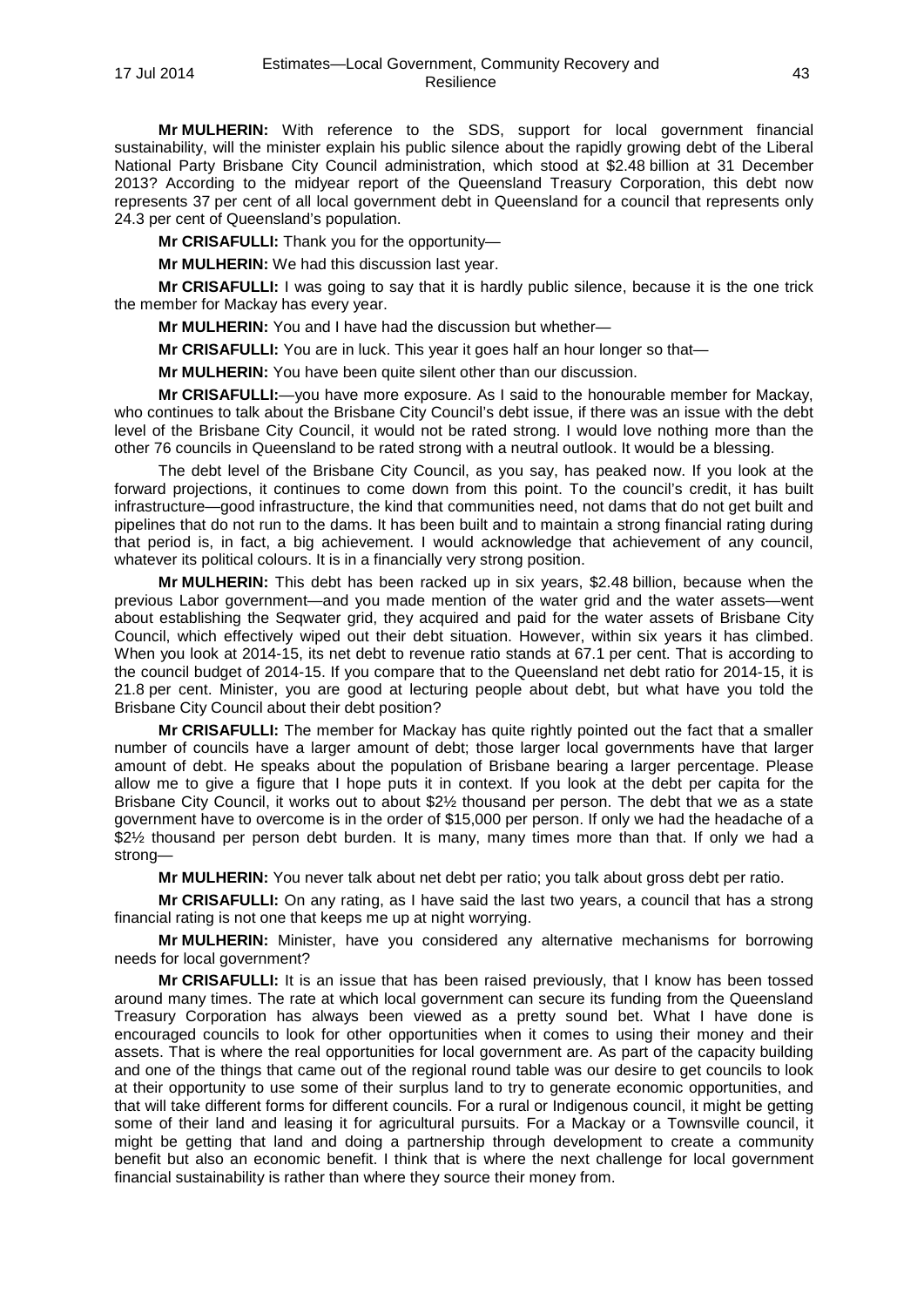**Mr MULHERIN:** Minister, have you done any modelling on that or has the department done any detailed work around those major provincial councils along the coast, because they do not seem to have any surplus land for sporting clubs or things like that but a lot of their land is tied up in habitats?

**Mr CRISAFULLI:** Not necessarily. In fact, there has already been some interest from some councils looking at opportunities to do a number of things that will come out of the round table.

**Mr MULHERIN:** Can you give examples, Minister?

**Mr CRISAFULLI:** We have had a handful of applications through the Minister for Natural Resources and Mines who is trying to help some of the Indigenous councils in terms of their landownership. I know my home city of Townsville has spoken about a parcel of land in the actual CBD that it has looked at for some possible economic opportunities as well. So they are there and council has the opportunity also through planning provisions to be able to get some results.

**Mr MULHERIN:** So this is more to do with EDQ, Economic Development Queensland, and the priority development areas and those sorts of partnerships?

**Mr CRISAFULLI:** Not necessarily. It is something councils may choose to pursue on their own.

**Mr MULHERIN:** I know in the area where I come from the government knocked back a partnership arrangement in relation to land which could have led to improved sporting facilities for communities in the fastest growing area to the north of the city of Mackay.

**Mr CRISAFULLI:** I think I said not necessarily, but okay.

**Mr MULHERIN:** Minister, I refer to page 9 of the SDS and note that according to the SDS in terms of red-tape reduction the department will continue to review the Local Government Act 2009, the City of Brisbane Act 2010 and associated regulations during the 2014-15 financial year. Which topic areas of the Local Government Act 2009, the City of Brisbane Act 2010 and associated regulations will the department review during 2014-15?

**Mr CRISAFULLI:** Again before I embark on that I probably should give some context about where we started. Upon being elected to government we said that we would change many elements of the Local Government Act and before we did I embarked on what was a listening tour of all listening tours and went to every council chamber and sat down with the mayor and councillors and local MPs—

**Mr MULHERIN:** Only governments do those listening tours.

**Mr CRISAFULLI:** Okay, I will take that and I respect the member for Mackay for pointing out that I visited all 73 local councils, and it was an excellent experience and through that there were a number of things put forward and they involved some of the things that we have discussed already such as removing some of those frivolous conflict of interest matters. They involved the ability for a councillor to run for public office. They involved putting mayors and councillors back in charge in terms of little things like who gets to appoint senior staff and changing the balance to make sure that those who run for public office can actually make a difference. We will continue to work with councils, and I said at the time—that is, in late 2012 when that act was passed—that it would not be the last time that we reformed the act. In fact, we changed it to enable the deamalgamations to take place. That was another change we made. So we will continue to work with councils about putting the changes that they see that are relevant whatever form that takes, whether that means assisting them to be competitive or whether that means assisting them to reduce red tape. In whatever form, we will work with those councils to continue to reform the act to allow it to be about what local government is about—that is, actually being able to mobilise and serve your community in the way that you think is best and if your community then disagrees they are able to pass judgement in the cleanest of fashions, because it is the level of government closest to the people and people make an assessment with very clear vision as to whether their councils are performing or not. I have every faith in people making the right decision provided those elected officials are able to chart their own course, and we will continue to make sure that the act is responsive to that.

**Mr MULHERIN:** Minister, you spoke about the ministerial round table that you had in Townsville with local government. Was that meeting open to the media at all or was it just a closed, behind-doors meeting?

**Mr CRISAFULLI:** I cannot recall, Mr Chairman. I cannot recall.

**Mr MULHERIN:** What were the results of that round table? Have you published them anywhere?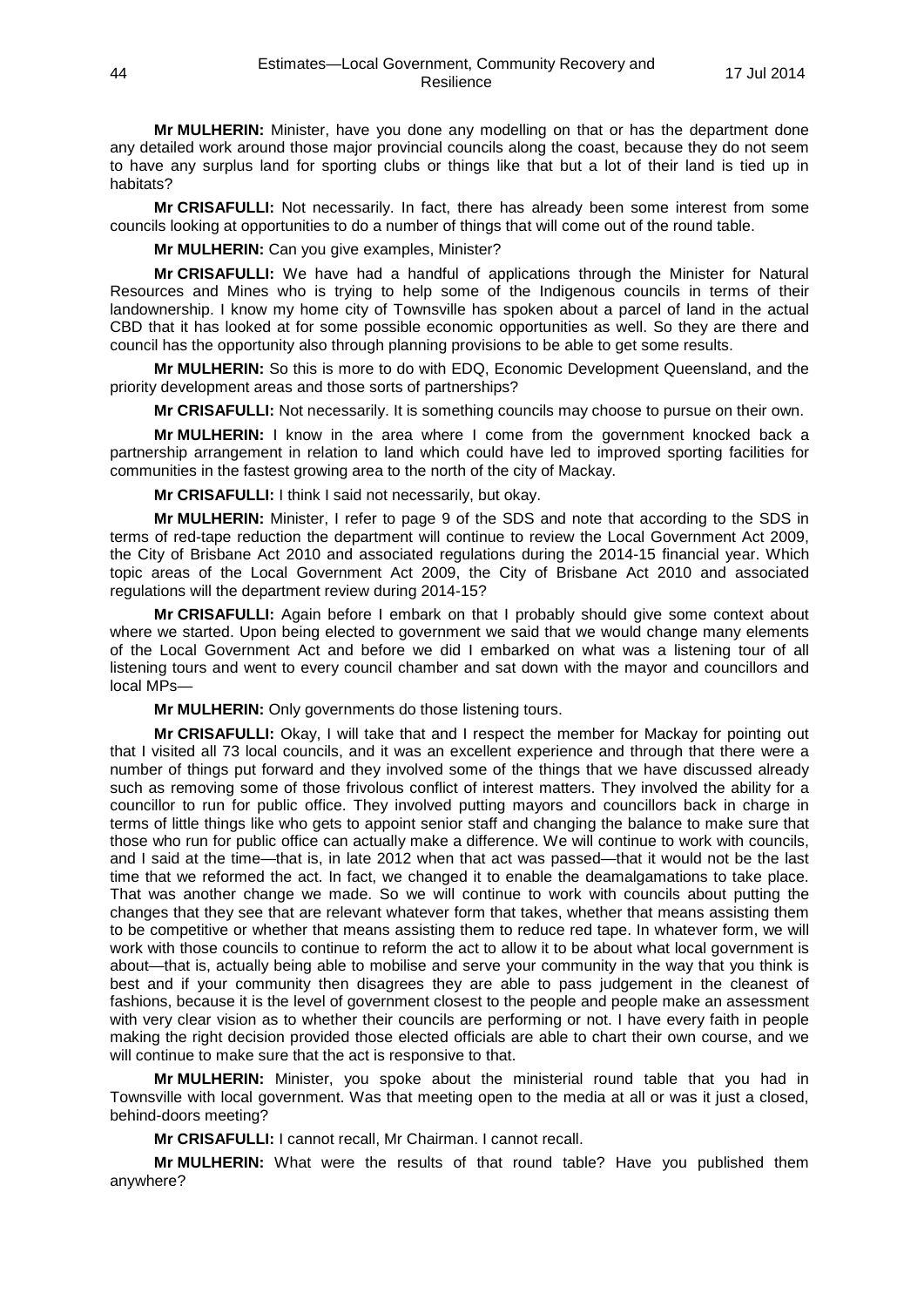### **Mr CRISAFULLI:** Yes.

**Mr MULHERIN:** Is that on the website?

**Mr CRISAFULLI:** There were nine key points that came out of it and in fact there have been some big wins on six of those nine. The other three are for local government to follow through, and they are doing that. I will touch on a couple of things. One is the one I mentioned before, and that was about councils talking about surplus land. We have now implemented a system where on a weekly basis councils get emails talking about surplus land in that if the state has any surplus land local government will get first opportunity to work with us on that. We embarked on a pilot program with seven councils through the Queensland Treasury Corporation regarding depreciation. That was one of the things that specifically came out of that—depreciation was a big one—and that is where the journey began for Indigenous councils, particularly about rating properties. So it has been positive. There is more work to be done. One of the matters that was raised was in terms of empowering the regions in terms of government services, and that is one of the key themes of the Queensland Plan. That is one element where in my mind the mayors and CEOs have really begun the journey on that and we will drive that very hard in the Queensland Plan. That in my mind is one of the key things that we have to get out of the Queensland Plan—that is, empowering those regional areas. All in all, it has been a positive start and we will be holding another one shortly. We aim to do it on specific issues, but the ball is well and truly rolling on that.

**Mr MULHERIN:** Minister, in your answer to question on notice No. 15 of this committee you advised that one of the priorities agreed to at the ministerial regional round table was a review of regulations and standards pushing costs on to council. You advised that under this review standards which were potentially driving infrastructure costs up for local government had been ranked in order of priority. Can you please advise of the three standards which have been ranked as the highest priority for your review?

**Mr CRISAFULLI:** There are a couple of elements to that. One is the standard of service that local government gives, and that is one of the tasks that local government has been given to go and look at. I guess the question is: what services are local government providing that it believes in the interests of being financially sustainable that it should not, and councils are looking at that? I know from past experience that it is very difficult for a council when a state or a federal government stops funding a service that the council was responsible for actually delivering, because it is very difficult for a council to, once that funding dries up, whether it be because it is a trial or whether the funding is removed, say to its community that it cannot continue to provide that service. So that was one element. I also spoke at that regional round table—and, again, this is one for the councils to do rather than us—about what are the opportunities for local government to use their joint capacity, whether that be their buying power or whether that be in terms of providing those services, to drive their value further. For example, does local government need 77 payroll departments? That is something that Paul Bell has spoken about many times. Somebody posed that on behalf of Paul Bell, who had made that statement before. Does local government need to buy their individual products or is there an ability to get together and pool their buying power to do so? So there are a number of opportunities. On a state front, I would put the priority in terms of infrastructure standard and in the course of the next months and years that is the big challenge for local government about standard of infrastructure. That is the one where we as a state have a role to play to assist them.

**CHAIR:** Thank you, Minister. We will move on now.

**Mr MULHERIN:** I will come back to that.

**Mr GRIMWADE:** Minister, I want to further touch on some of those flood levy projects you spoke about earlier. One that interests me is the Boulia racecourse flood levy that is being built out there. Can you give us a bit more background and provide further details with regard to that project that is being delivered under the local government grants and subsidy flood project?

**Mr CRISAFULLI:** It is indeed an exciting project, and the reason why is that what might just seem like a small piece of infrastructure is the lifeblood of that community.

**Mr MULHERIN:** This is Boulia, Minister?

**Mr CRISAFULLI:** Yes.

**Mr MULHERIN:** Rick Britton.

**Mr CRISAFULLI:** Big Rick. The member for Mackay quite rightly points out Rick Britton, one of the great bush mayors. It is not just the racecourse; it hosts the rodeo, the camp draft, their famous camel races. It is really a hub of that community. Council identified an opportunity to improve the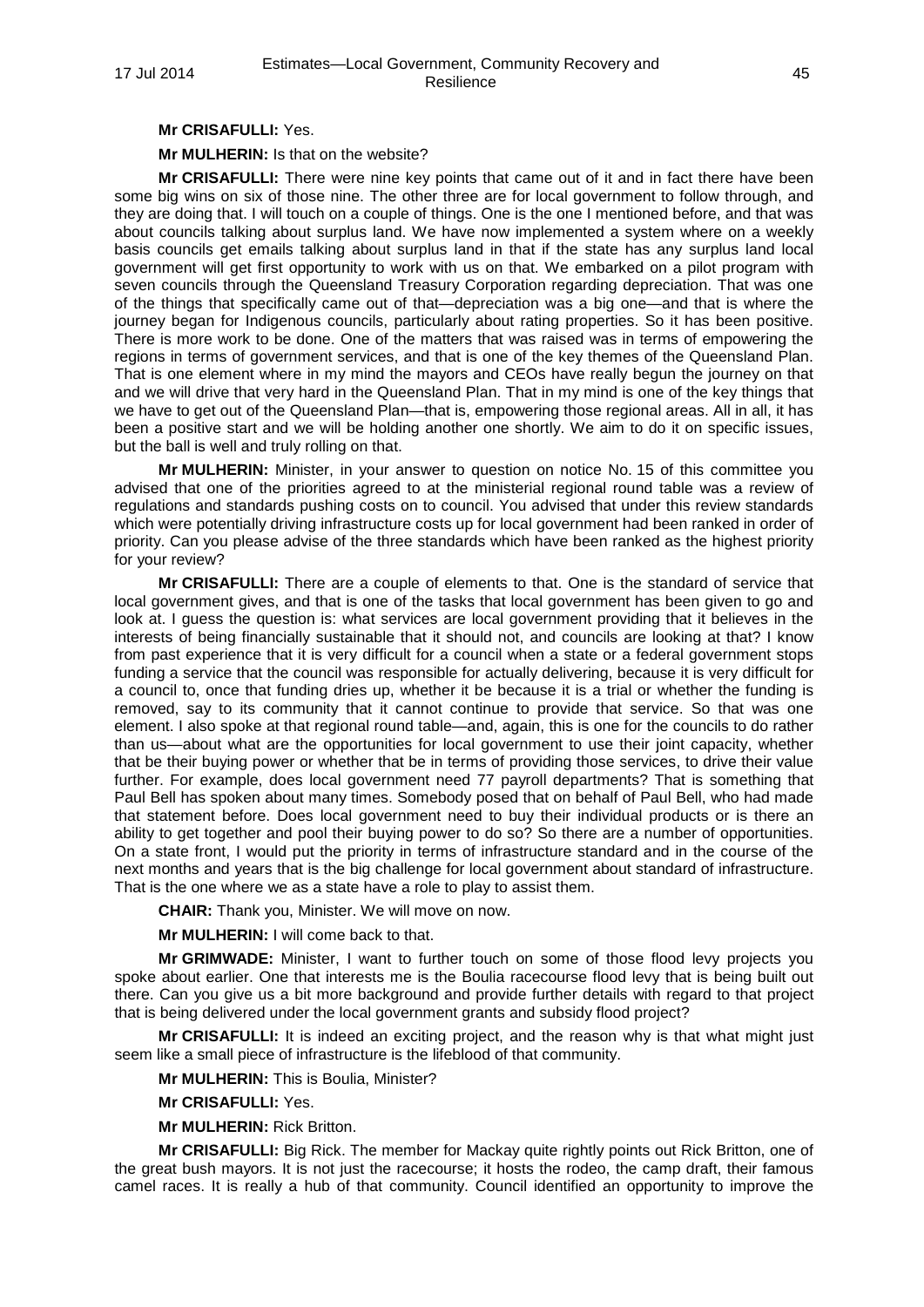effectiveness of that venue to be able to make it a safer place. They have come to us with a proposal where we are going fifty-fifty. Our contribution is in the order of \$320,000 and council believe that it will save them money in the long term because of the damage to infrastructure there whenever there is a big flood. Best of all, the job is currently out to tender, so it is full steam ahead. It is another one of those small projects that can do so much to a local community. I have every faith in the council delivering it and delivering it to a standard to protect the community.

**Mr GRIMWADE:** I ask the minister to provide some details in terms of the funding for the NDRP. What is it about and what funding options are there?

**Mr CRISAFULLI:** It is an excellent project and it is one that is funded jointly with the federal government. It has in the past been a big focus on study and design. This year I wanted it to be more about delivering outcomes, and that is not to say that there is not a place for it funding some of that design work. However, I also think that that does not mean that it should not be there to fund other things—things like rainfall gauges, things like hard infrastructure—and with the support of the federal government we have moved on that. This year there is in the order of about \$27.8 million in funds available, and I acknowledged before the fact that the Abbott government did move swiftly to sign that off; we had tried unsuccessfully prior to the change of government to get that signed. We have approved in this round 57 projects for 35 councils and I have announced quite a few of them. I was in Yeppoon the other day to announce four stages of funding in the CBD there which are great projects, and we all remember the images from March of this year when the flood came through the CBD. There are also a couple of projects on the Sunshine Coast, and I know members would be interested in Surf Road and Okinja Road there. So there are some projects, but it is a balance. There are some hard mitigation whilst there are also some gauge projects and a small element of planning, and I think we have the mix just about right. As I have said, I have every confidence that we are going to see more projects of this ilk rollout in the years ahead because the government has an appetite to back councils up and do them.

**CHAIR:** Thank you, Minister. I just cannot miss the opportunity here, but you did give a response to the questions on notice in relation to the Roma and St George levees. I think it is important that we get the details out about how those projects have been going. Do you have any additional information that they might be interested in?

**Mr CRISAFULLI:** Thank you, Mr Chairman. I know both of them are near and dear to your heart and both of them are excellent projects. I will start with Roma, because that town has had its fair share of damage with flooding in three consecutive years: 2010, 2011 and 2012.

The proposal in Roma is to provide protection for up to a one in 1,000 year event. That, quite frankly, is very, very special. I think we have contributed in the order of \$12 million in funding and it is about 95 per cent complete. There is a small issue with acquisition that the council is negotiating with an individual. I have spoken with Mayor Loughnan, and I have urged him to get that mopped up and finished as soon as possible because it is not just the protection that will come from it. I have every faith that the community will be protected this wet season; there is no doubt about that. But the sooner that that can happen, the sooner residents can go to their insurers and start buttonholing them and demanding lower premiums. Once that gets finished, the ball is in the court of the insurers to come good with their promise to lower their insurance premiums, and that will make a real difference to the cost of living for the people you represent.

You mentioned St George, and there is probably no council that has grabbed the bull by the horns as much as that council has. I have to pay tribute to Mayor Donna Stewart as one of the true forces of regional Queensland local government. She has driven that project, and I often say—and you were there for all of these—the day that we announced it there were protesters, when we checked on its progress there were protestors, and when we opened it there were protestors. But to her great credit she held her nerve, and to your great credit you held yours and backed your community. Because whenever you embark on these projects there are always winners and losers; that's the nature of building levees. In the past we have had a reticence to do that, both council and state, because it has been easier to leave it in the 'too hard' basket. But she has driven it. I probably should also say that there is another project which is nearly underway and that is in Bollon. Again that has come about purely because of the partnership between you as the local member and her as the mayor. She applied for funding, and we said to her that we would do it on the basis that she would have it done this wet season, and it is going to get done. That is exactly the sort of councillor you want to do business with.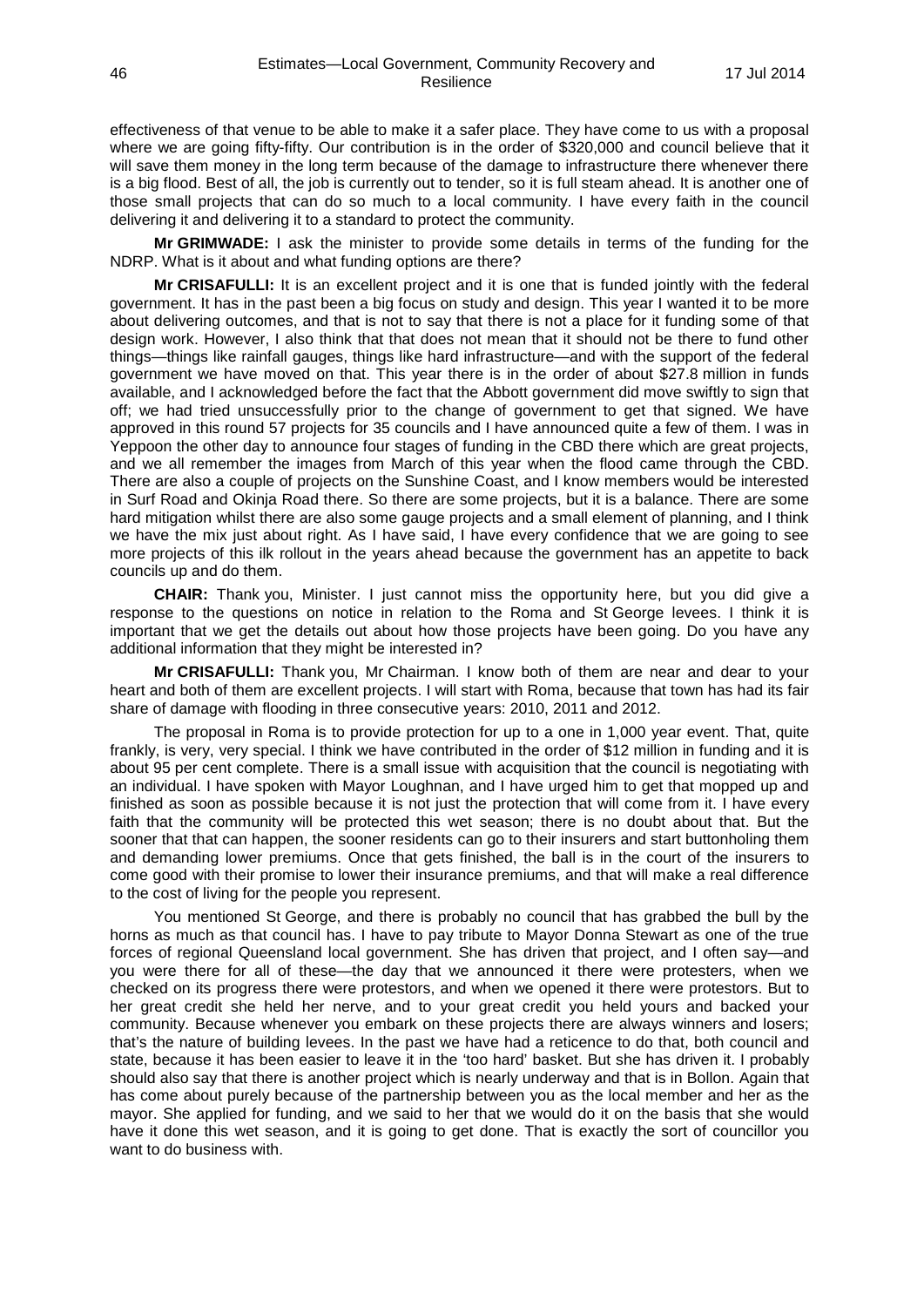**CHAIR:** Minister, in relation to insurance companies has there been any success in some of them reducing their levies in those other towns?

**Mr CRISAFULLI:** Thank you, Mr Chairman. Certainly in St George the early signs are good. I know in Charleville there are some good signs. But Roma is really going to be our benchmark because Roma is where the insurers made some very, very big calls. They were calls that were reported widely, including in our national newspaper, and they were calls that we would see insurance premiums fall by up to 80 per cent. We intend to hold them to account. In reality at the moment to say the levee is not complete is correct, and I have said to the council that I would really like to see them finish it. If there was a flood they could mobilise around that. But once that technicality has been overcome, once that issue with that landowner has been overcome, I am urging the council to make it known very, very clearly that it is mission accomplished. Then I think we have a role to play to also push the case very strongly for the people you represent, because what we have seen in relation to insurance premium cases in Roma quite frankly has been diabolical. There have been people who have seen their insurance premiums go up many, many times over. There have been people who have not been able to get insurance policies. It has been a real whack for those in the bush, and this is a big win and we intend to make sure that they come good on their word.

**CHAIR:** Minister, I have had communication with different people whose houses were nowhere near the flood level, but their insurance has gone up as well. Has there been any progress made with insurance companies in relation to houses that were not flooded and are not likely to ever be flooded?

**Mr CRISAFULLI:** That is the absolute absurdity of it. To somehow decide things on the basis of post codes is crazy. We have taken the case up very, very strongly with the Insurance Council to say that if the individual can prove that he or she is not at risk, there is no way they should bear the cost. There is another thing we are doing, and that is we are working through the Insurance Council to ask them to reward the individual who makes mitigation measures on their own property as well. I will give you an example. One thing that I noticed that is absurd is that if I phone up my own policy provider for home theft, over the phone I can be told what difference to my policy it makes if I have an alarm or security screens. Those things can have a direct benefit to the cost of my insurance, and I think that the same should apply for flood mitigation: both what the council does through the programs that we are talking about today and also through individuals, and we will make that case very strongly.

**CHAIR:** Minister, are local governments across the state advising insurance companies of flood levels or updating them all the time as they get the information? What should councils across this state be doing as soon as they get new information?

**Mr CRISAFULLI:** Without a shadow of a doubt. That involves things like floor height levels as they do them and that involves updated flood modelling maps. All of that should be passed on very quickly. But the other thing councils do is they have a duty to provide the resilience and mitigation measures that some councils have done. I think all local governments have a role to play, and the state and federal governments have a role to support them in that. If you look through the list of some of those projects that will be ticked off in the upcoming years, it will be a real legacy and something that I think every Queenslander should be proud of: proud of the local leadership that has been shown and proud of the fact that the state has been willing to back them up. It will be a legacy for the way that the state gets ready for disasters. We have a view and a vision that Queensland will be the most disaster-resilient state in the nation. We are not at the moment, and that quite frankly is absurd because we are at the whim of Mother Nature in many different forms. We have that desire and we are going to get there, and we are going to get there by mitigation and we are going to get there through rebuilding assets back to a better standard than when they were washed away. We are going to get there by programs like Get Ready Queensland that say to the individual, 'You have a role to play as well.' All of those things are going to come together to make Queensland a safer place to raise your family.

**CHAIR:** I call the member for Nudgee.

**Mr WOODFORTH:** In relation to that, Minister, can the minister contrast the different attitudes to flood mitigation displayed by the various federal, state and local members who represent Rockhampton and surrounding areas?

**Mr CRISAFULLI:** Sure. Thank you, Mr Chairman. There are certainly different views. The mayor is very, very strong in her desire for a levee, and the levee has been referred to as the Depot Hill levee because of its location. But it is more than that; it is about protecting some industrial areas as well as some homes in a couple of suburbs, not just Depot Hill. The state and federal MPs of both sides of politics do have some concerns, and they have raised those concerns. But I have said—and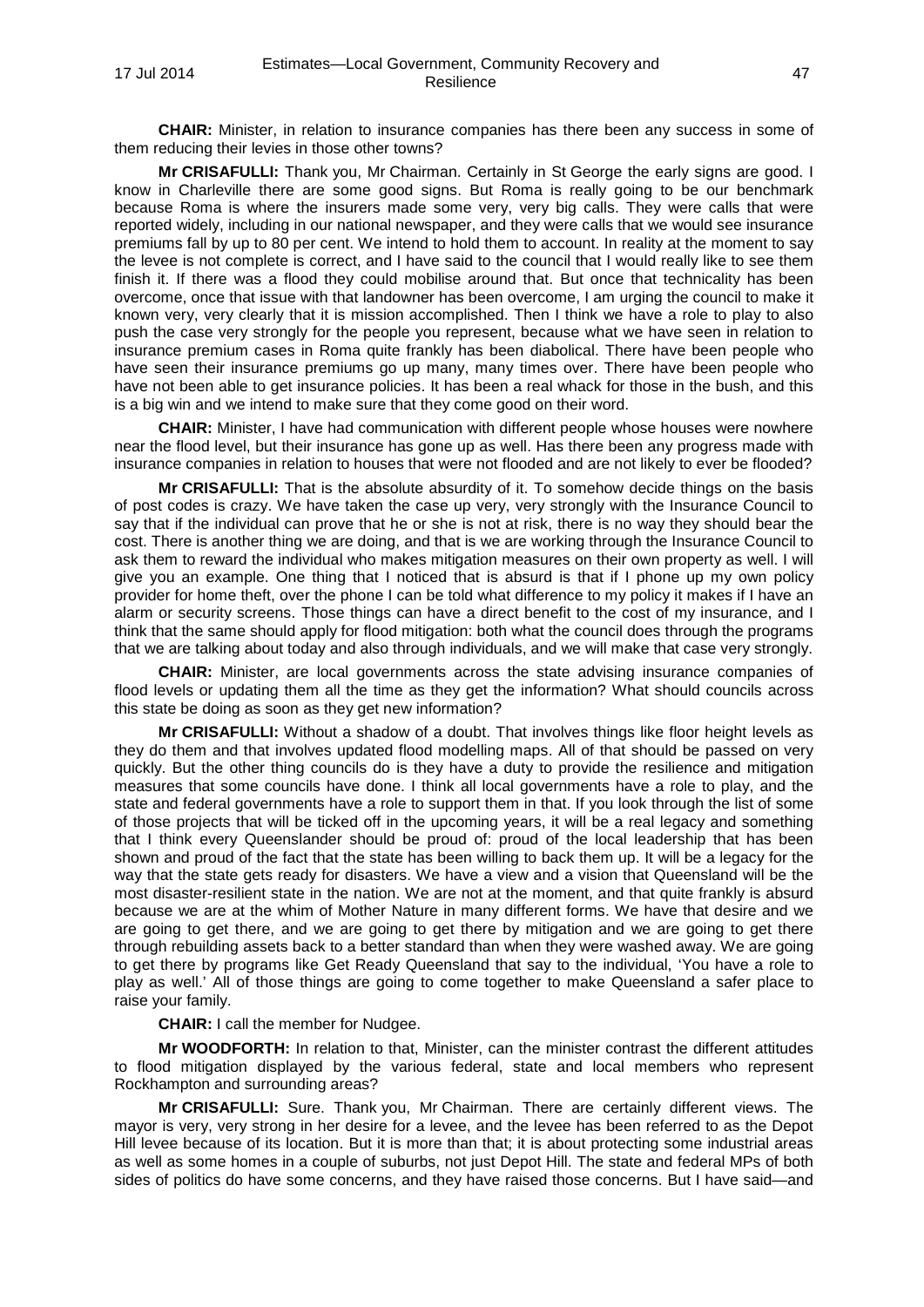it is a good opportunity in this committee to do the same—to the community in Rockhampton that if this is a project that is important to them, they need to make sure that they come with one common view and one common goal. That goal is about delivery, cost alignment and benefits, but they all have to be there. It has to be driven by all levels of government, the chambers of commerce and the business community.

If I can contrast that with what has happened in Livingston—and I used the example before from Livingstone Shire—when the flood went through the place in March. The council did its numbers at about four stages in the process to mitigate against the CBD. Bruce Young is the local MP. He went in boots and all and came lobbying. The council put in a contribution. Funding has been granted and work is going to begin within weeks. It is so much easier when there is a sense of purpose. You are never going to have an entire community which supports everything you do; that is a given. But that leadership needs to be shown and it needs to be concerted leadership. My message to Rockhampton is the project is not dead and buried forever. It is there waiting for the council to find the best cost solution and for the community to get on board through its state and federal members of parliament.

**CHAIR:** Thank you, Minister. I call the member for Mackay.

**Mr MULHERIN:** Just back on insurance, Minister, you said that in Roma with the flood mitigation measures that have been undertaken that you would expect insurance premiums to drop by—did you say 80 per cent?

**Mr CRISAFULLI:** No, I said that was what the insurance companies claimed.

**Mr MULHERIN:** And then you went on to say that if it does not happen you will hold them to account. How will you hold them to account? What power do you have as minister to hold these insurance companies accountable to deliver on that?

**Mr CRISAFULLI:** Mr Chairman, I will assist the member for Mackay in pointing out that the budget statements do talk about mitigation, so at least we can try and get a link back to the SDS. I will help you out on this one.

**Mr MULHERIN:** We had a broad discussion on insurance, Minister.

**Mr CRISAFULLI:** I know.

**Mr MULHERIN:** It is an area where both you and I have grave concerns in the longer term about people being able to insure their properties.

**Mr CRISAFULLI:** I will help you draw the bow so that I can answer your question. Let me give you a hand. In the only way that you can in a free and democratic society: that is pointing out those companies that are not prepared to come good on their word. They made some very definitive statements, and to my mind if they do not come good on their word in that community, they should be exposed across the state.

**Mr MULHERIN:** So you are going to put up a website of all the offending insurance companies? Because I know where I come from there are a lot of insurance companies that won't insure. I was insured for many, many years with a particular insurance company called Allianz. I have never had a claim and I am not in a flood affected area of Mackay. My premium went from \$4,000-odd to \$11,700 before we gave them the kick and went to Suncorp. But recently a woman who works part time came into my electorate office and said that she just could not afford the insurance. I arranged a meeting with the council because, looking at the map that the insurance companies were working off of, it was incorrect. We sat down with the council and went through it, and council were willing to provide a letter for insurers. Guess what happened? There was no change with these insurance companies. So what is something pro-active that you are going to do? Are you going to put up a website and advise Queenslanders that these are the companies that won't dance?

**Mr CRISAFULLI:** I guess, member for Mackay, we could always call on our northern colleague to put it on Mythbusters. That could be one opportunity. I think the other one is to—

**Mr MULHERIN:** I thought we were in agreement here on insurance stuff, Minister.

**Mr CRISAFULLI:** We are. I think the other opportunity is to expose the companies in the same forums that they raised it, and that is in a free and democratic press. I genuinely believe that they have made some very, very definitive statements, and we will hold them to account. They have also made some incredibly glowing comments as an industry about the mitigation that has occurred in Queensland, and they have said that it will be responsible for driving down premiums. We must hold them to account on that and if you have any ideas, I would be very happy to take them on board.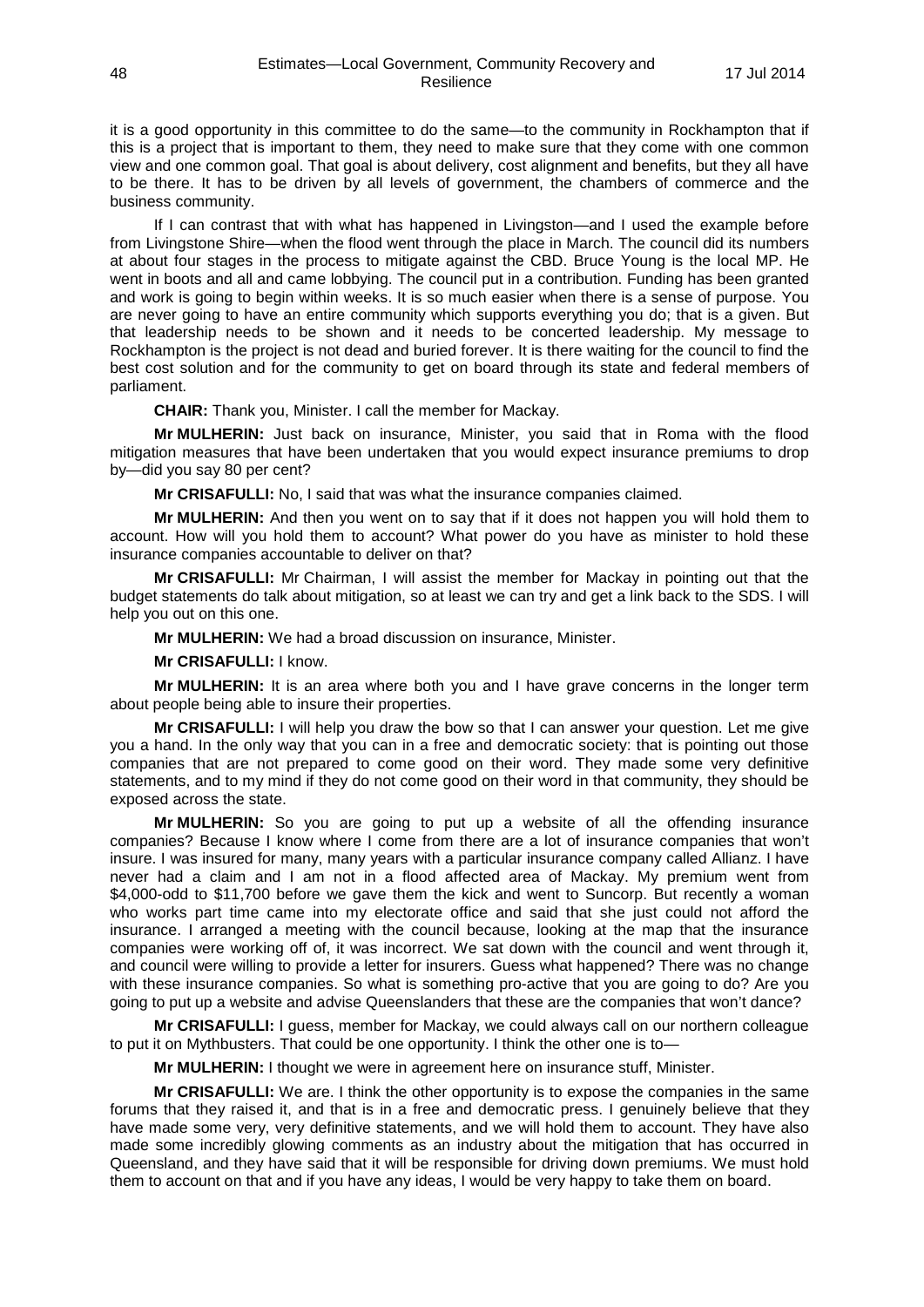**CHAIR:** Thank you, Minister. Member for Mackay.

**Mr MULHERIN:** Maybe it is something about which you would want to a talk to your colleagues responsible for consumer affairs at a state and federal level and look at some sort of portal that gives good advice to consumers around insurance.

**Mr CRISAFULLI:** And we continue to put the message that if people get a howler of a premium they should absolutely not see it as something they must cop on the chin. They should shop around and they should make very clear the fact that prices have gone up. We continue to talk to the federal government, who regulate insurance, about coming good on what they have said they are going to do as well.

**Mr MULHERIN:** Minister, I come back to your ministerial round table with local government. You have indicated that there are three standards, with standards of service, opportunity for joint capacity of purchasing services and state-wide infrastructure standards. When you talk about standards of service and in particular analysing the services that local government provide, what are the areas local government could get out of?

**Mr CRISAFULLI:** But that is a matter of them, member for Mackay. The point that was raised was that they need to go on that journey themselves. We are not in the game of telling councils what they should and should not do. In fact, if there is a hallmark of what we have done it is to empower them to make their decisions.

The point that has been made is that local government have some huge financial challenges particularly some of those smaller rural and regional councils, who have big challenges in servicing small populations at a time when the federal assistance grants have been frozen. That is a big challenge for them. My message to them was that as an industry they need to look at their service level and throw that into the mix. That is one of the things.

One thing that is not an option is continuing to put up rates to a level that the everyday person cannot afford. I think that is something those councils acknowledge as well. Generally, across-the-board, the rate rise this year has been reasonable compared to past years. Won't it be a wonderful thing that we will all be cheering when councils start getting a rebate for the removal of that insidious carbon tax?

**Mr MULHERIN:** Minister, you rightfully pointed out—

**Mr CRISAFULLI:** Are we still in furious agreement?

**Mr MULHERIN:**—that rural councils provide a lot of services, particularly where there is market failure.

### **Mr CRISAFULLI:** Yes.

**Mr MULHERIN:** It is very difficult for those councils to opt out of the provision of services where there is market failure because, normally, they are the biggest employers in the region. What further assistance can you give those councils so they can continue to provide that service where there has been that market failure?

**Mr CRISAFULLI:** It is an excellent question. I think it comes back to what I said before. It is also about looking at ways they can increase their income without slugging the ratepayer. That might be through opportunities through leasing for agriculture, which I spoke about before. It might be through some other commercial opportunities. I know that some councils are looking at ways of getting some little businesses going—business incubation. We have helped some of the Indigenous councils with some economic development opportunities to try to find a way to improve their own-source revenue. So that is one element.

You spoke about the service level. Again, that is something that councils indicated was one of the issues they wanted to follow through on. My message to them is that it is always difficult, but that is something they have to look at—like every government does.

**Mr MULHERIN:** Minister, getting on to the opportunities of joint capacity in service delivery and also purchasing services, do you see a bigger role for regional organisations and councils? I think probably one of the best examples I have seen of local government—rather than being parochial looking at delivering services in the western areas is RAPAD. You have the Cairns ROC and the Mackay-Whitsunday ROC. Do you think the move into the future will be for a lot more capacity building around regional organisations and the merging of back-of-office of council?

**Mr CRISAFULLI:** Again, that is a matter for the local government. The ROCs can be a useful tool. In the past they have been a useful tool in lobbying for funding from government, but it is entirely a matter for those councils. We want local government to control their own destiny. If you are after the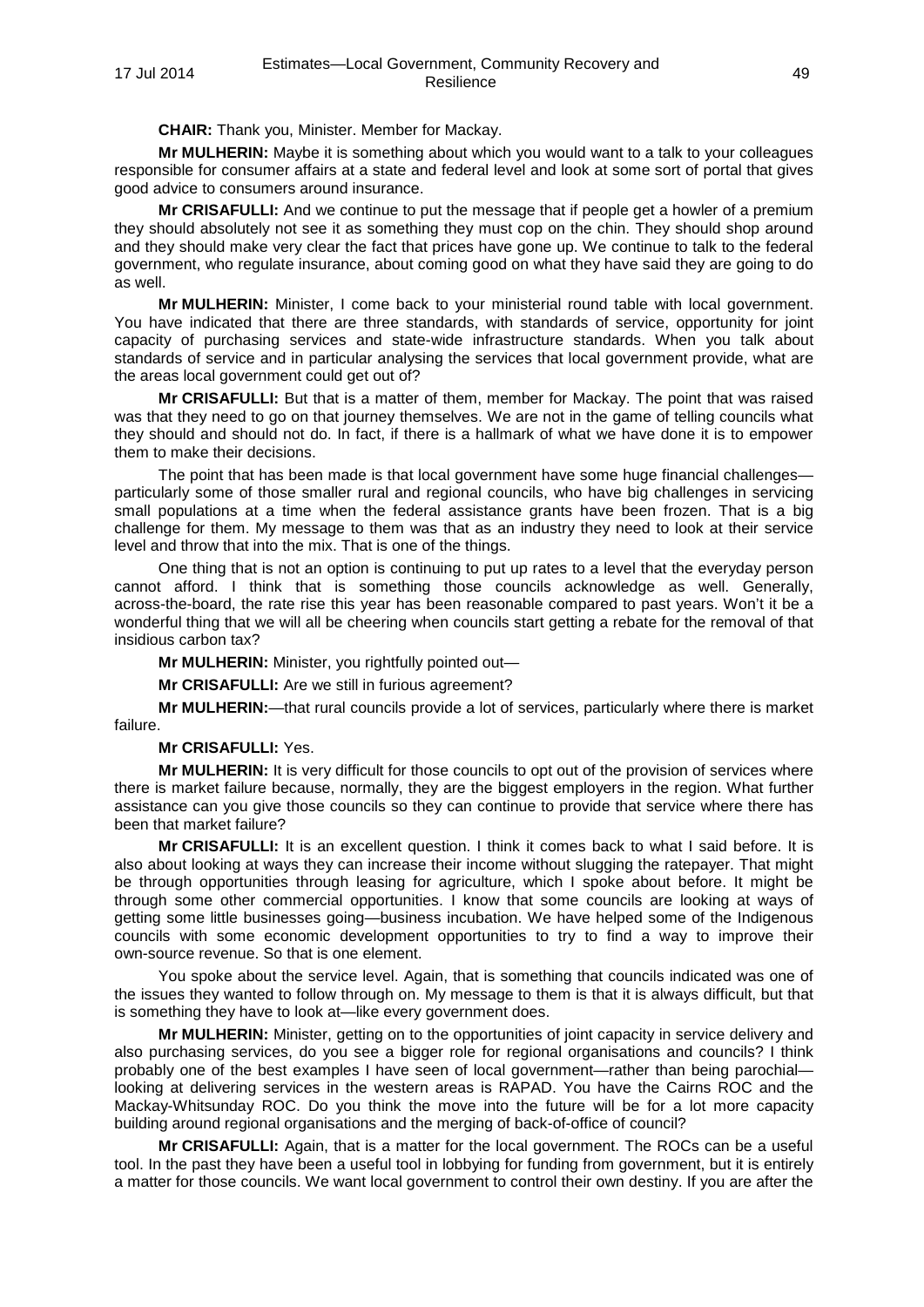big headline about me telling them to stop doing services, you are not going to get it because philosophically that is not what I believe in. I believe that councils need to control their own future and their own destiny. We as a state have a role to try to help them. I have mentioned some of the things in terms of working with them for capacity building—helping them as much as we can—but they have to be in charge of their own future. They have to be in charge of the amount of money they get in and how they spend it. That is the role of local councils. Then they will be judged accordingly.

**Mr MULHERIN:** Finally, Minister, on this topic, what is your view on the third standard relating to infrastructure standards? What are the improvements you want to see there?

**Mr CRISAFULLI:** I want to see a situation where we are building infrastructure at a standard that is affordable but also at a level that our community deserves and expects. I always smile when I hear people talking about the issue of infrastructure charges. Whilst that is a matter for the Deputy Premier, I always smile when people talk about infrastructure charges and who pays what, where and when. It is the same person who ends up paying. That is the absurdity of what we have seen with the way infrastructure charges have been done in this state over the last half a decade. That is, it has not taken into account that the biggest issue is the standard of the infrastructure. It is not who pays what at what point in the cycle; it is what is the 'what'? That is where our real challenge needs to lie. It has to be on the types of roads we are building and the types of parks. That is, again, something that local government has been wanting to drive and is the future of infrastructure.

**Mr MULHERIN:** Minister, I refer to page 2 of the SDS, which mentions support for local government financial sustainability. This relates more to the deamalgamated councils. It might be something you or your director-general would like to comment on. First, have there been any operational difficulties with the deamalgamated councils of Livingstone, Mareeba, Douglas and Noosa? Have there been any corporate governance difficulties with those same councils?

**Mr CRISAFULLI:** I am not the—

**Mr MULHERIN:** That is why I have said that the DG might have.

**Mr CRISAFULLI:** I just fail to see how an estimates hearing about budget for local government should wish to discuss corporate governance for a council.

**Mr MULHERIN:** It is something that one of the officers of the parliament—the Auditor-General—often reports on. I thought it would be of interest. It certainly interests me, being a former member of the public accounts committee and talking about ratepayers and taxpayers being the same and about value for money.

**Mr CRISAFULLI:** But how does that refer—

**CHAIR:** Maybe you could rephrase the question.

**Mr MULHERIN:** It relates to financial sustainability. These councils are newly created as a result of deamalgamation. I am inquiring whether there have been any operational difficulties or any corporate governance difficulties. It is pretty straightforward. It is not making any assertions.

**Mr CRISAFULLI:** It is a tenuous link, but I will do my best to answer it. I will start with the process of deamalgamation. We went through a very lengthy process. We said to communities that where they were able to show that there could be two viable councils created we would allow a vote on that. We said that all of the costs would have to be met by the council seeking to deamalgamate. We put costs on the table and we said very clearly, 'These are the costs of the deamalgamation if all costs are passed on. Individual organisations can cut their cloth to suit.' But we put that there for councils who deamalgamated. All four councils are underway. All four councils have begun their journey. They have handed down their first budget. As you know, as one of the changes we enabled them to do their first budget very early on in the piece. All four councils will be judged by their communities as to whether or not they succeed or fail.

I would suggest that if the issue of corporate governance is one that is of burning interest to residents of any of those four communities they will cast their vote accordingly at election time. I am not sure it is something that I will be focusing my energy on. I will be focusing my energy on helping local government deliver for their community.

**Mr WOODFORTH:** Minister, I take you back to the NDRP. I refer to the answers to the questions on notice. Can you provide some information on the raising of Jericho levee and the lowering of Redbank access under the Natural Disaster Resilience Program?

**Mr CRISAFULLI:** I thank the member very much. This is, again, another great little project. It is one that came through from the Barcaldine Regional Council. It is a very, very small section of levee in a very small community, but it will make a very big difference. In fact, we are talking about only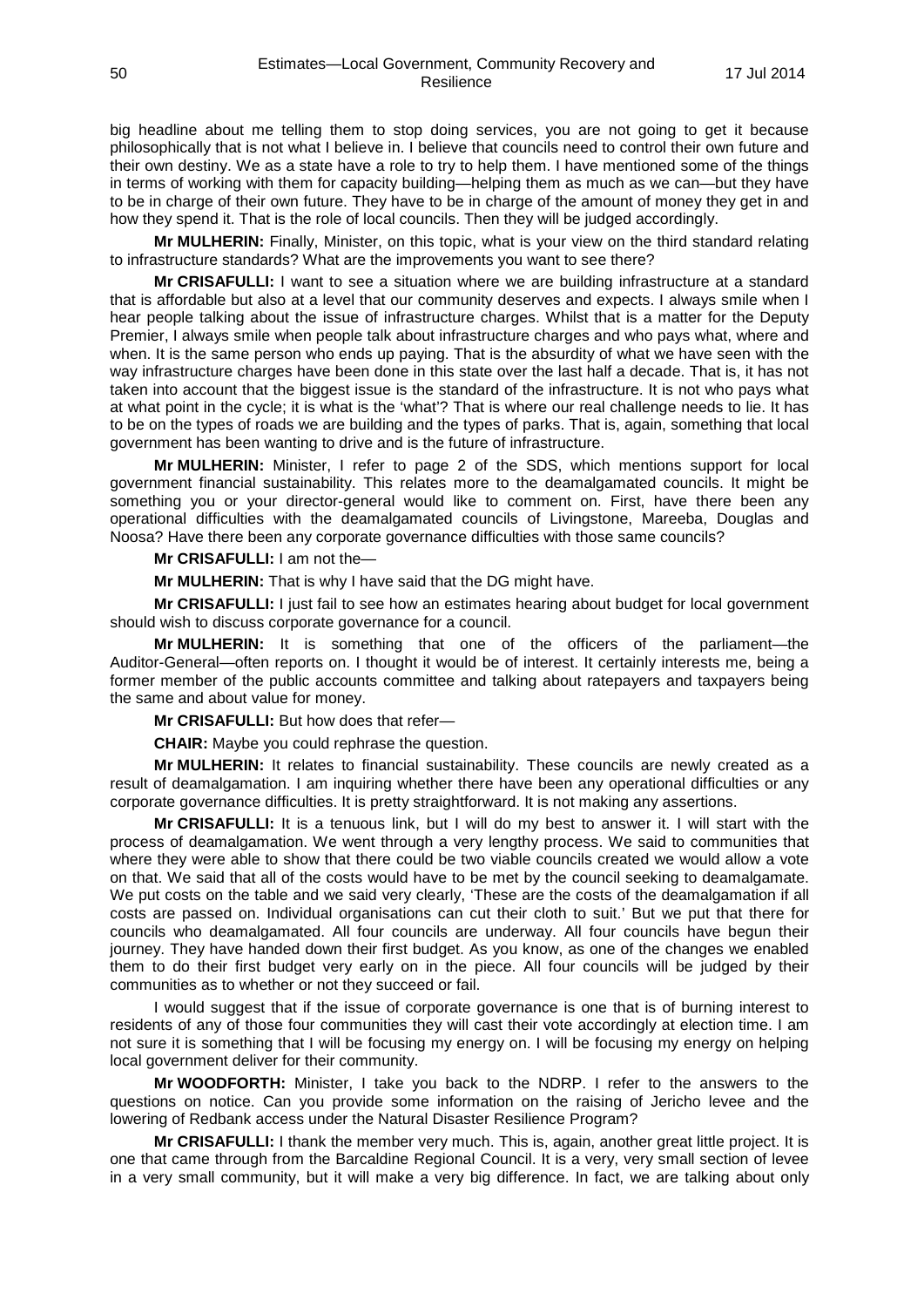150mm. We are only talking about raising it a very small amount for a section less than 100 metres, but it became clear that if the levee was going to be breached it was going to be there. It came oh-so close in the last flood to overtopping.

To the great credit of the council, it immediately looked at it, understood our desire to try to improve flood mitigation in the state, saw an opportunity to apply for funding through the project and planned and delivered. That is exactly what we want to see. Government is not always about waiting for a problem and then fixing it but about getting in and fixing something before it is an issue and in the process lifting the immunity and lowering the need to evacuate their local residents.

**Mr GRANT:** Minister, I have a question with respect to emergency power and the Natural Disaster Resilience Program. Can you give us details on what is in place for such provision?

**Mr CRISAFULLI:** Indeed. I thank the member. Having a dedicated power supply is very important. In some councils, that is one of the first things we have noticed has not been up to scratch in many of the local disaster management plans. The Southern Downs Regional Council did a review of its plan and found that the council chambers and administration centre, which operates as the coordination centre during disaster in Warwick, was one case. It needed back-up power. They came to us with a proposal to purchase a portable generator. We have funded around \$44,000 through that joint project with the federal government. They have put in \$11,000. It is underway.

I would like to use this as an example of a project funded through the NDRP that is a little bit out of the box. The majority of that funding has gone to the hard infrastructure. The majority of that funding has gone to those gauges I mentioned, but there are also things like this, where a stitch in time really does save nine. This was a great little thing that was identified as a potential for something going wrong. In a place like the Southern Downs, which has predominantly two larger centres but a number of different centres, having that back-up power is huge.

**Mr GRANT:** A bit of a state-wide check on that type of concern.

**Mr CRISAFULLI:** Yes. We have had a real push from councils in this space, in disaster management mitigation. The last five years have definitely tested communities. But on the other side of it, there has been a much better preparedness from authorities. We are calling on the community to be part of that journey as well. That is one of the reasons we were so keen on that Get Ready program. If we can empower the individual to be as enthusiastic about doing their little bit, that is one less person in a disaster who needs to get helped. That is very important.

### **Proceedings suspended from 3.30 pm to 4.03 pm**

≌. **[CHAIR:](http://www.parliament.qld.gov.au/docs/find.aspx?id=0MbaTHLGC20140717_160256)** The estimates hearing of the Transport, Housing and Local Government Committee has now resumed. We will continue with the examination of the estimates for the Minister for Local Government, Community Recovery and Resilience. I call the member for Algester.

**Mr SHORTEN:** Minister, you recently announced that the 2011 and 2012 disaster events had come to a close in terms of recovery. Can you provide the committee with details of the speed of that recovery?

**Mr CRISAFULLI:** I can. I thank the member for the question. The recovery has come to a close and with it marks probably the biggest recovery in the nation's history from natural disasters. The committee would recall last year at estimates I was questioned about what would happen if the 30 June deadline was not met. I said that we were not in the frame of giving extensions. We wanted that delivered. To the credit of the councils, that work has been done and we closed the books on \$8.3 billion worth of reconstruction.

To put that into perspective, that reconstruction bill is the equivalent of building 29 Suncorp Stadiums. I mentioned in one of my earlier answers about the Department of Transport and Main Roads and the work that they have done. They have repaired more than 8,000 kilometres of state controlled roads from the 2011 and 2012 events. I mentioned that they were given a task of expenditure and they met it this year—a huge task—and I give credit to them. The amount of state road alone that has been reconstructed would be the equivalent of Cairns to Brisbane return and back again. That is a huge task. That is just the state component.

I mentioned earlier that three-quarters of the work from the recovery of 2011 and 2012 was conducted after March 2012, meaning huge financial challenges to overcome. Probably the most staggering statistic is that all 73 local governments were impacted in some way, shape or form across those two years. I think that just shows how broad it was and what challenges it threw up—different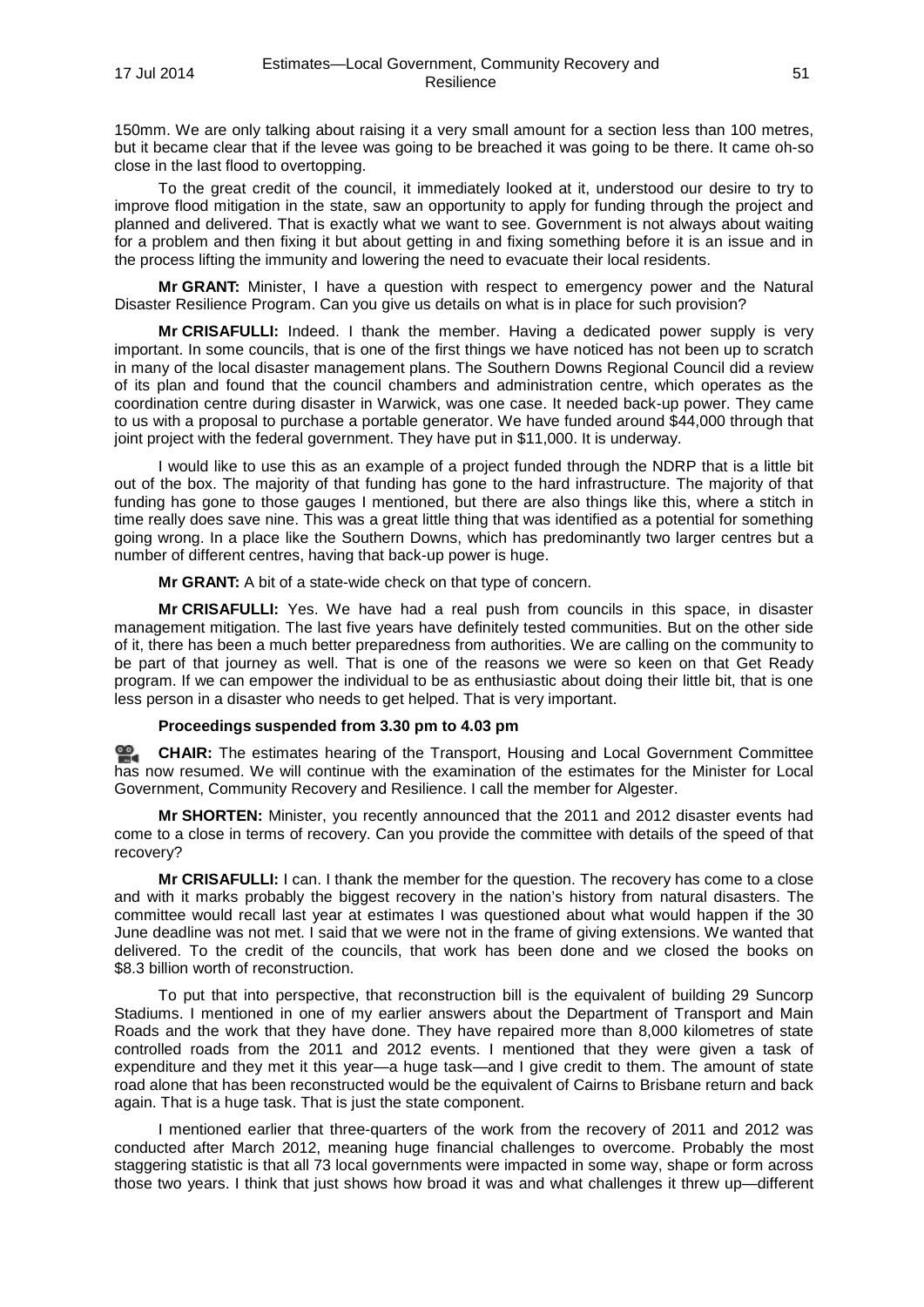amounts in different regions with different assets, but all councils had some form of recovery. The Reconstruction Authority processed more than 2,500 applications. It was a huge task but one that I know Queenslanders have seen the results of in partnership delivering on the ground.

**CHAIR:** I call the member for Algester.

**Mr SHORTEN:** In relation to that previous question, Minister, can you outline lessons learnt from the 2011 and 2012 disaster events?

**Mr CRISAFULLI:** Thank you for the question. Very much so. Probably the biggest one is one I mentioned before and that is the early deployment of staff. In fact, I have to say in the most recent event, in Ita, staff from the Reconstruction Authority were actually on the ground before the event, which is quite incredible really to think that they were in a position to react so quickly. It is in fact a credit to them, too, and also their families, to head into a disaster zone. To be willing to do that is magnificent, and I pay tribute to all of them.

I might talk briefly in regard to betterment. I have touched before on the absurdity of replacing like for like. The lesson learnt from 2011 and 2012 was that the community have a thirst to do things better. They have a thirst not to go through the motion of replacing the same things in the same way to the same standard and expecting a different result. That was the hallmark of what we learnt. Whilst the Betterment Fund that we negotiated was certainly much less than we had hoped, it proved that there is a better way of doing things.

If you look at the technicality, there was an ability for councils or the state to apply for betterment. It had never been used in the history of recovery in Queensland because it was clumsy, it was bureaucratic and it was quite simply a waste of time. The Betterment Fund that we negotiated with the federal government has proven that there is a better way of recovering.

**CHAIR:** I call the member for Morayfield.

**Mr GRIMWADE:** My next question is in regard to some legislative changes and what local government representatives are talking about—the Local Government Electoral Act changes. Can the minister outline some of the proposed changes that are currently being considered for the Local Government Electoral Act?

**Mr CRISAFULLI:** I thank the member. I can and, as you know, it is currently being discussed at the moment. I see some real opportunities to improve the way we conduct our elections. In fact, when I went around talking with councils one of the things that came through very strongly was that the conduct of the election, quite frankly, was not acceptable. I do not wish to be critical of the Electoral Commission because the reality is they had to conduct two elections within a month. The reality is they had geared up to conduct the local government election in March which was moved to April because of the state having its election at the same time. So it was never going to be an easy task. But the reality was that there needed to be change. There needed to be change in the way that local governments ran the elections, and we saw that. We saw people getting multiple ballot papers or the wrong ballot papers or no ballot papers. It was quite simply crazy.

In relation to the changes that have been proposed, one of them is that, whilst the Electoral Commission will continue to formally run the election, the chief executive officer of the council has the first option to be the returning officer. I think that is a huge step forward. I think it strikes the middle ground. It strikes the middle ground between the long, long history of council CEOs running elections and what we have seen at the last election, which was the Electoral Commission running it. So we have the oversight of the Electoral Commission but the local know-how of people on the ground.

Some other changes are giving the option in undivided councils for optional preferential. We want people to be able to exercise preferences if they wish. So there are a number of small changes, as well as alignment of the Local Government Act and the Electoral Act. But overwhelmingly it is about being efficient. It is about enabling people to make decisions on the ground. I think it will be warmly embraced.

#### **CHAIR:** I call the member for Morayfield.

**Mr GRIMWADE:** I have heard you a few times today refer to the Get Ready campaign something that you are obviously pretty passionate about. Page 2 of the SDS, dot point 13, talks about this. Can you explain what plans you have for the Get Ready campaign?

**Mr CRISAFULLI:** Thank you. Indeed it is important. I think it is important because I believe we have got much better at the way we prepare for disaster as a state and as a community, but I think there are still those individuals who need to do a little bit more. I have said all the time we will never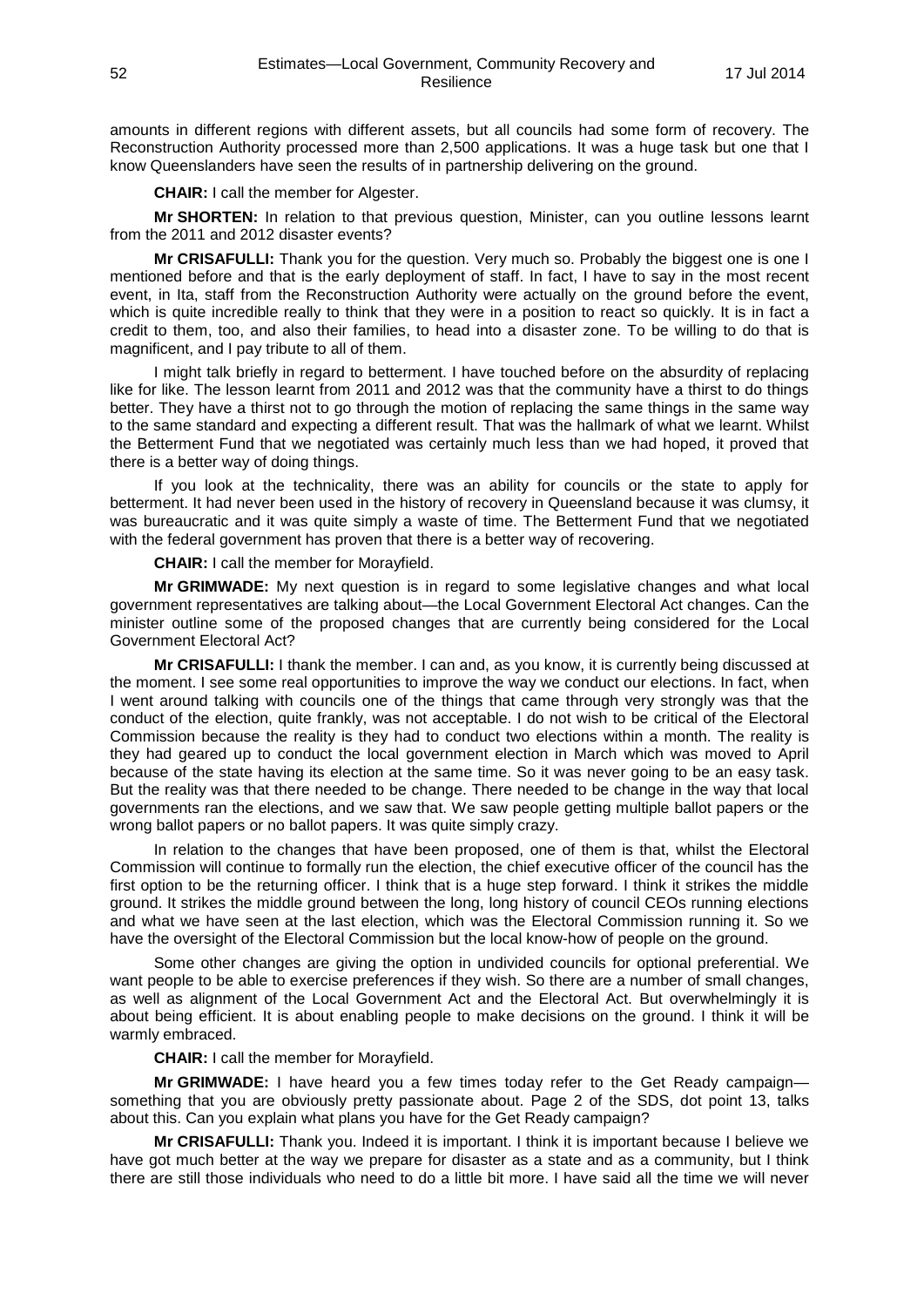flood proof the state of Queensland. It cannot be done. But we as a state have a job to make sure that when we recover we recover timely and efficiently and that when we provide mitigation we protect the communities. But preparedness is the next piece of that journey, and the resident really does play a role.

I think all too often it is easy to say, 'I'll be okay in the situation.' But you have to do the nuts and bolts. We are going to work again with councils this year, but it is my aim to take it to the next level. I want to get the corporate sector on board. I want to get them enthusiastic about it. I want to get people talking about this. I want local governments to be running events. I want the community to be left in no doubt that they have a role to play and that role might be having your own little kit ready. That role might be doing odd jobs around the house to make it more resilient. That role might be leaning over the back fence and finding out a little bit about your neighbour who you might have to help. Either way, at the time of disasters we do not want able bodied people in a situation where they are requiring help, because our resources need to be dedicated to those who really, really need us and cannot fend for themselves.

The whole idea of the Get Ready campaign is to work with people to be able to make sure that they are ready to play their part. I want to see this year's be an outstanding success.

**CHAIR:** Minister, we touched a bit on this earlier but we did not actually get down to the local government debt. What are councils doing to reduce their debt? I know they ended up in a situation where they had to pay a lot of debt back. What are they doing to reduce that debt?

**Mr CRISAFULLI:** Thanks, Mr Chairman. There is no doubt that in recent years local government has increased its debt. There is no question about that. But there are a few key issues that I take heart from. First of all, as a sector they are in a far better financial position than we are. There is no question about that. We as a state have far more challenges to overcome.

The bulk of the local government debt, the vast majority of it, is held amongst a dozen councils. So, if you assume that local government debt is in the order of \$7.3 billion, nearly \$6.5 billion is held by a dozen councils.

### **CHAIR:** How much?

**Mr CRISAFULLI:** \$6.4 billion. None of those councils have what you would term financial issues, and the member for Mackay would be delighted to know Brisbane is one of those. So all of those councils are in a financially reasonable position. But debt is only one element. There are financial challenges for councils more than just debt.

One of the challenges is when we are repaying that debt the loss of the state's AAA credit rating does have an impact directly on local government, and I think that is something that people often lose sight of. When we talk about our desire to pay down the state's debt and make sure that we live within our means, one of the beneficiaries of that will in fact be local government, because with a stronger credit rating from the state comes cheaper borrowing for councils. So that is important for them.

If you look at projection for local government debt, particularly in the biggest council, which is Brisbane, that projection is heading downwards. But councils do have financial issues. Those financial issues are in different forms for different sized councils. But we as a state wish to work with them to try to find every way for them to be financially independent but also sustainable entities.

**CHAIR:** Thank you, Minister. What initiatives have been put in place to encourage Indigenous councils to pursue own source revenue to improve their lot?

**Mr CRISAFULLI:** This is, Mr Chairman, something I am personally very passionate about. This is something that I want to see occur in a couple of ways: the first thing has been the journey to get Indigenous people to be able to own their own home. If that is to occur there is the ability for the council to then begin a system where they have revenue. Like every council in the state they will be able to have a source of revenue from having rateable properties. That is something we should all strive for. Home ownership is the fabric of any good society. Somebody needs to have an aspiration to be able to own a home and have a job and do all the things that so many of us take for granted.

Directly in the area that the department controls, we pulled out a small portion of state financial aid to the Indigenous councils, pulled off a very small proportion, and made a contestable fund of about \$3 million. The contestable fund was broken into two areas: the first was an incentive scheme for those councils who were prepared to make the tough decisions and be able to find ways of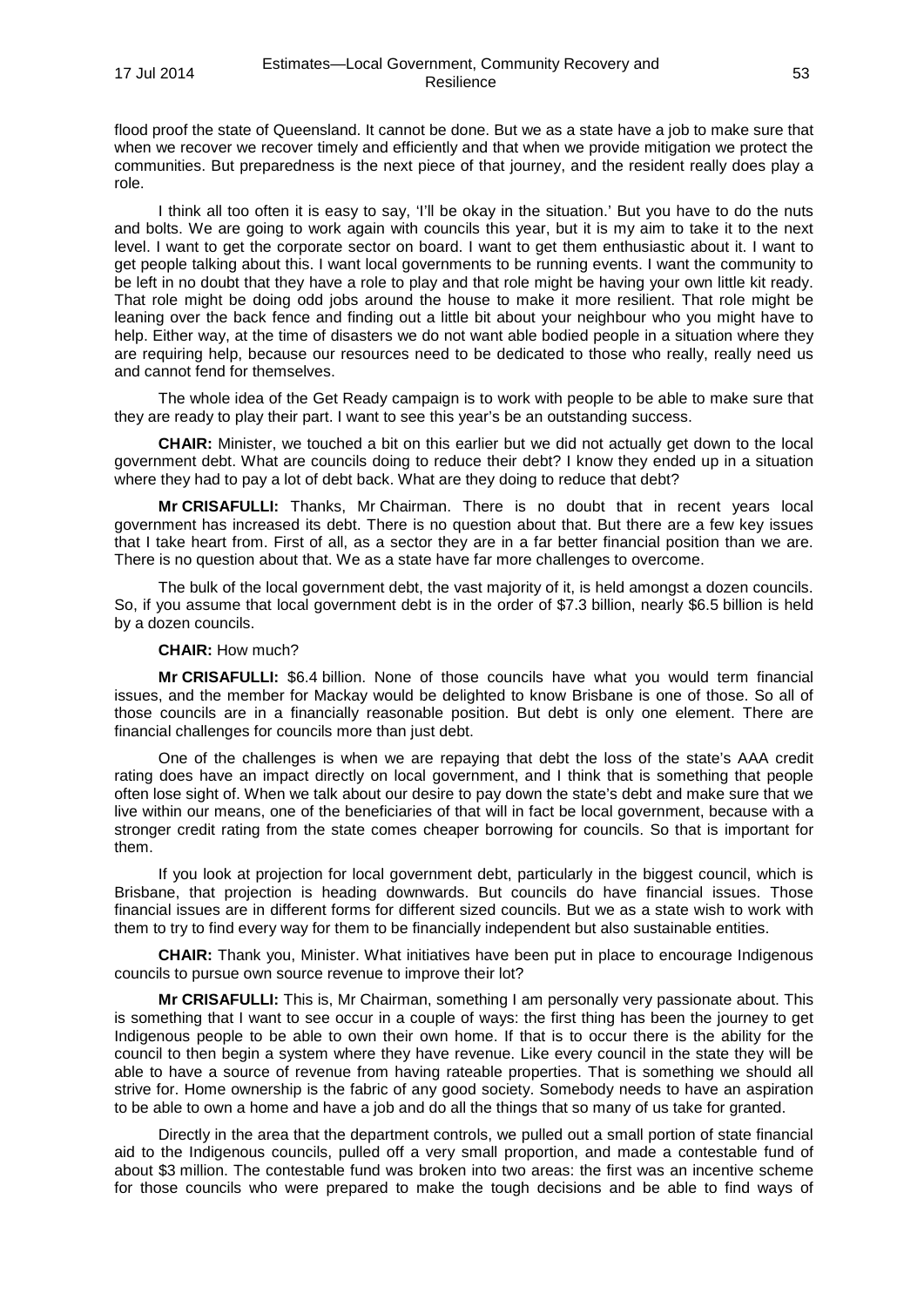increasing their revenue. That came from things like those municipal charges, water and waste, and the things that those councils are able to get. We were not after them to go out and collect millions of dollars, but we were after them to show a progression, a journey, to show that they were part of this.

The other was economic incentives where councils could look for opportunities to raise revenue, I mentioned some before in answer to the member for Mackay's question, but other little things, economic development strategies, which we rewarded. I said to the mayors at the time when I announced in it the Far North that if they believed in it by all means go and sell it, sell the message; if they didn't believe it feel free to point the finger of blame at me. But either way they had to go back to their communities and sell this journey. Because without Indigenous communities coming on the journey and genuinely trying to find ways to get revenue and getting those communities to function the way they can we will continue to throw money at the problem. The issue with Indigenous communities, and I know you have been to them all, as have I, and most likely as has the member for Mackay, has never been the amount of money that we have given them. Both sides of politics have tried everything. The issue has been self-empowerment and belief. That is the change that comes with ownership and incentivising and trying to get those communities to come on that journey.

**CHAIR:** Thank you, Minister. I call the member for Mackay?

**Mr MULHERIN:** Thanks, Mr Chair. Minister, I heard you commenting just a while ago about the reforms to the Local Government Electoral Act. You indicated that the Electoral Commission Queensland will still have oversight and that there will be options for councils to appoint the CEO as the returning officer.

### **Mr CRISAFULLI:** Yes.

**Mr MULHERIN:** As you and I know, following local government elections, if there is a radical change in the leadership—the mayor has been voted out and a new mayor voted in—often the CEO is also moved on in a very short time. How do you overcome the whole issue of the perception of partisan politics if the CEO is the returning officer, particularly in a bitterly fought mayoralty contest?

**Mr CRISAFULLI:** The fact that the CEO is an independent officer who has to abide by—

**Mr MULHERIN:** I realise all that.

**Mr CRISAFULLI:** Just hear me out—has to abide by the same rules and regulations that people employed in the Public Service do. The premise of your question typifies everything that was wrong with the relationship between the last state government and councils. I have every faith in elections being able to be run fairly and freely, as they were for a century under the old system—as they were for a century. I do not for one moment—for one moment—suggest that that would not be the case. However, as a middle ground, to find a middle ground, rather than go back to how it was for over a century, we allowed the Electoral Commission to still continue to run it. So it will be a level of oversight more than what we had for the better part of a century. The change to the last time though will be the ability for the CEO to opt in to be the returning officer if the CEO chooses. That is a decision they can make. In many communities it was a real struggle to find someone to be the returning officer—in some of the remote communities. I think it is entirely fair.

The oversight for the election will be done by the Electoral Commission Queensland. Let us make that very, very clear. The Electoral Commission Queensland will approve the entire running of the election. The difference is there will able to be local oversight which will stop the absurdity we saw last time where people rocked up to vote and could not get a ballot paper because they had run out, where things were posted from a central position and people received the wrong ballot paper, multiple ballot papers, no ballot papers. In fact, your home city of Mackay was one of the ones that suffered very, very badly—very badly. I think we have struck a very fair and reasonable middle ground. I have every faith that both councils and the Electoral Commission will see it as being a good middle ground.

**Mr MULHERIN:** I think with that one in Mackay, of course, the whole of council was by postal vote.

**Mr CRISAFULLI:** You approved it.

**Mr MULHERIN:** It was a huge exercise. That is what the council wanted.

**Mr CRISAFULLI:** Or Lucas approved it.

**Mr MULHERIN:** Minister, there is still the issue that CEOs and mayors work closely together, just like ministers and directors-general. There is that perception. I was just wondering if you had any suggestions around how do you remove that perception of bias if you have got a bitterly contested election. Obviously you haven't but, yes, the Electoral Commission will provide some oversight.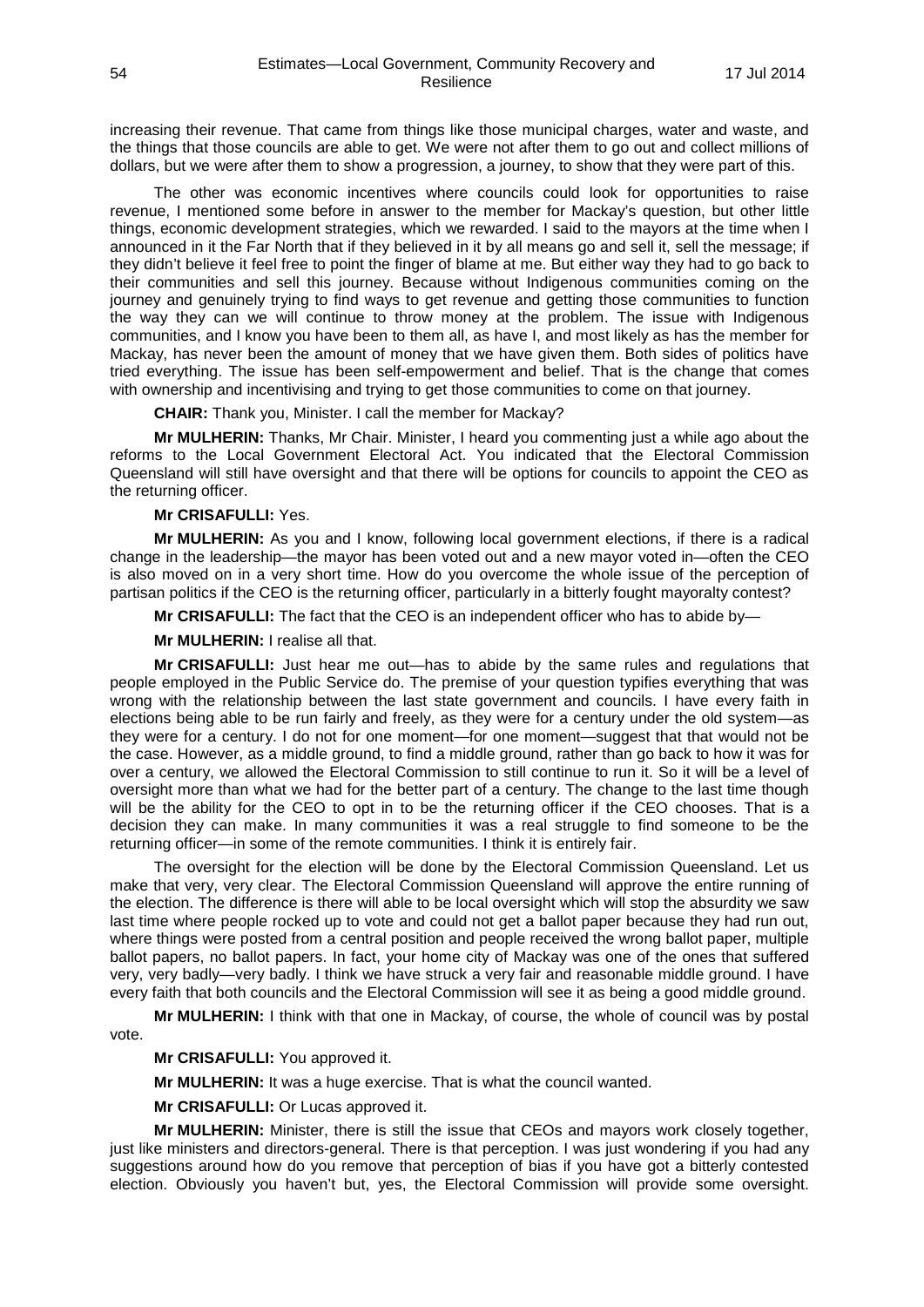Minister, just another thing, I was wondering if the department has done any research around the performance of councils that are undivided and ones that have divisions particularly around conflict in the overall performance. Has the department done any research into that?

**Mr CRISAFULLI:** Mr Chairman, it is an interesting question. It is a good question and an interesting question. The way of the past predominantly has been that councils have really, for all intents and purposes, been in charge of their destiny, of choosing which way they go. We have seen a couple of examples where that was not the case. But this is interesting. There is no form of government at a local level that ensures you get good or bad councillors based on divided or undivided. I have served in both—councils where there are divisions and where it is undivided—and in both I have had the pleasure of serving with some very, very community minded people and some people who probably weren't great at the job.

I think ultimately the best way to make a decision is based on community feedback. I think it is up to the local community to make a determination. For example, a place like Boulia, where you are dealing with a few hundred people, it would be absurd to suggest that you would have divisions in a council like that. Likewise in a council like the Gold Coast. It would be absurd to think that would be an undivided council. It would become a de facto senate. Somewhere in the middle exists a point where communities will feel that it should be one way or another, and I think those communities are best placed to do it. My view, and I have said to the councils, and there are a few who are exploring the option of changing both directions, I have said go and engage your communities and get their views and genuinely engage them and see what they like. Interestingly, as I said, I have seen both good and bad serve in both. There are also pluses and minuses for both. An undivided council does bring a perspective where every person is accountable to every voter and genuinely has to have an interest in the whole area. But likewise with divisions you have someone who is a champion for an area. There are pluses and minuses in both.

**CHAIR:** Thank you, Minister.

**Mr MULHERIN:** Thanks, Minister. I refer to SDS reference 2, support for local government financial sustainability. Minister, can you advise if any of the local governments have expressed any concerns to you about the process to develop the Priority Development Infrastructure co-investment program?

**Mr CRISAFULLI:** Mr Chairman, as I said in the question on notice, this is a matter for the Deputy Premier as the relevant minister. I did mention before what my role has been in the infrastructure thing: that has been working with councils in terms of those standards. That is something that I would hope to bear fruit in the months and years ahead. But in terms of the fund it is a matter for the Deputy Premier.

**Mr MULHERIN:** Minister, I accept that it sits with the Deputy Premier as minister for planning, but you are the Minister for Local Government. You get around a lot. I get around a lot. These are the issues that have been raised with me by local government. I note in your response to the question on notice you said that you have had discussions with the Deputy Premier around this. I am just inquiring have they expressed concerns? The program was to be publicly released as at 1 July and at this stage it has not been released. What have been some of the concerns expressed by councils and do you think that you can get around those issues, particularly stuff around fair value where some of the councils may have applied a charge for infrastructure that is higher than what the fair value charges are? That is not about councils trying to profit from these development charges, but provide that infrastructure. Surely it is an area that you would have some interest in.

**Mr CRISAFULLI:** Mr Chairman, as I said, the matter of that co-investment fund is a matter that the opposition had all day to take up with the Deputy Premier.

**Mr MULHERIN:** We did raise it with him and there was not much information that came forward.

**Mr SHORTEN:** He has asked a question. Can he let the minister answer it?

**Mr CRISAFULLI:** I will say, Mr Chairman, in terms of my relationship with local government I would dearly love the opportunity to talk more about that in question time. I have sat in question time for two years and I have had one question from the opposition. It was about water, which I unfortunately do not look after, but I still graced the member for Mackay with a three minute answer on that occasion. I would do the same again if he was to ask me one on this.

**Mr MULHERIN:** We have more fun directing our questions to your Premier.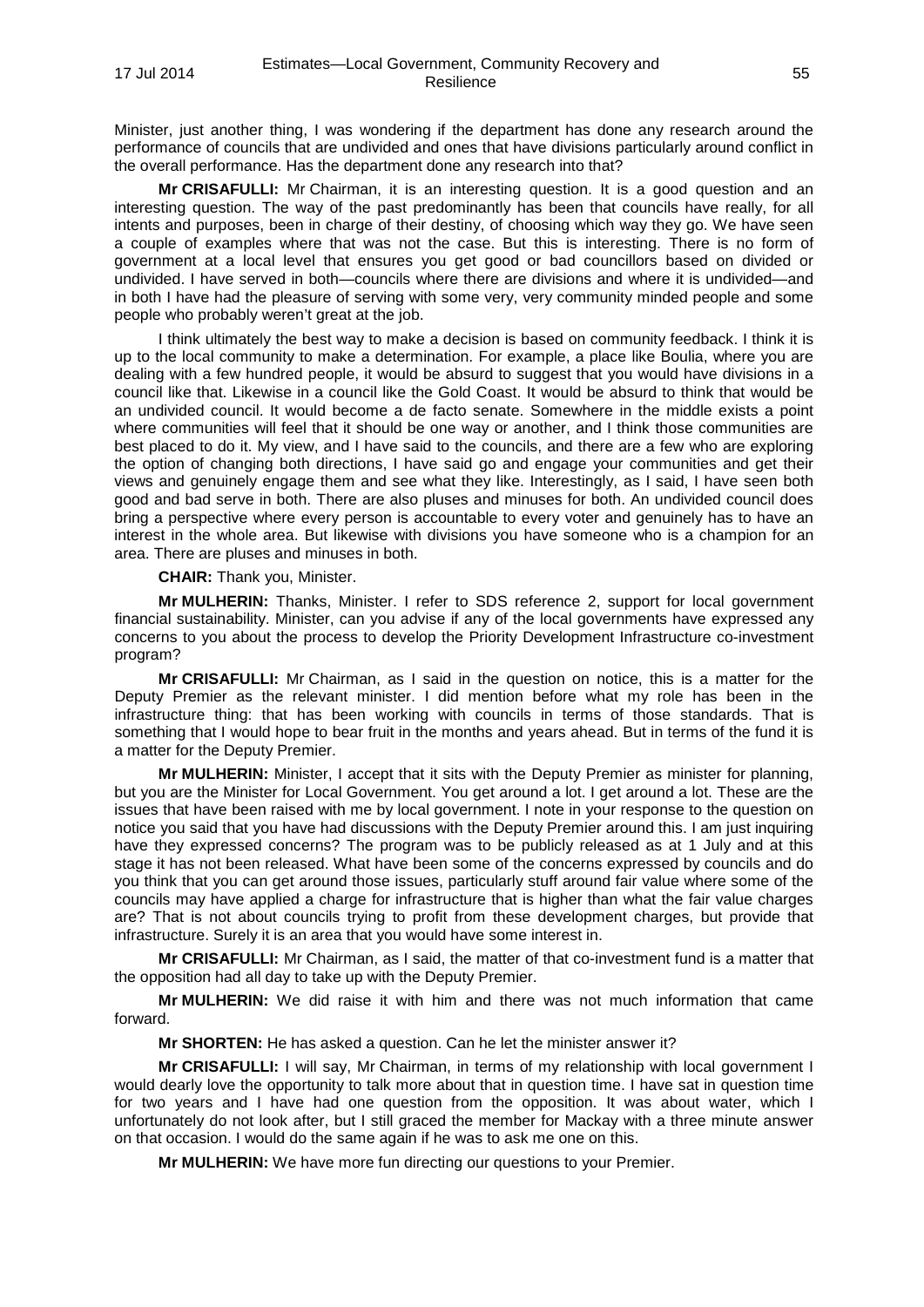**Mr CRISAFULLI:** I would enjoy that. Just one—one a year—would be a KPI I would like you to meet.

**Mr MULHERIN:** You should know by now how the game is played.

**Mr CRISAFULLI:** Hopefully by asking questions relevant to the Appropriation Bill.

**CHAIR:** Member for Mackay?

**Mr MULHERIN:** Don't you think, Minister, that strip away the Reconstruction Authority obligations, when all that is over you just become the post-office box for local government; you take the complaints from local government to the Deputy Premier? The Deputy Premier seems to have all the power.

**Mr GRIMWADE:** I don't think that is a question.

**CHAIR:** Member for Mackay, show us where that is in the SDS.

**Mr CRISAFULLI:** I will back my record over yours every day of the week.

**CHAIR:** Righto, you fellas.

**Mr MULHERIN:** Well, we will see.

**Mr CRISAFULLI:** Every day of the week.

**CHAIR:** Can we refer to the SDS in some manner or form in this estimates.

**Mr MULHERIN:** Well, I did. It is about sustainability of councils and these co-investment programs. I think we had the discussion at the last estimates where you gave an indication it would either be a grant program or a loan.

**CHAIR:** Is this a preamble to the next question, is it?

**Mr MULHERIN:** The next question relates to the controlled cash flow statement, page 19 and 24, note 43. I refer to page 19 and 24 of the SDS and the decrease of grants and subsidies from the Department of Local Government, Community Recovery and Resilience from the 2013-14 budget of \$167.5 million to an estimated actual expenditure of \$145.5 million in the 2013-14 financial year. Will the minister explain the expenditure difference between the budgeted amount and the estimated actual expenditure in each of the following programs: the Local Government Grants and Subsidies Program, the Water and Sewerage Program, the Smaller Communities Assistance Program?

**CHAIR:** Can we do one at a time?

**Mr CRISAFULLI:** I am happy to take the question.

**CHAIR:** Minister?

**Mr CRISAFULLI:** Thank you for the opportunity to answer the question. The member for Mackay should well have taken notice of my answer last year. Whoever wrote that question should be admonished for not listening to the answer last year because it is the greatest Dorothy Dixer of all time. The big issue with local government grants and subsidies has always been the deferrals. It all started in the year before the election when a whopping great amount of money was not spent. I would love for you to be in a position to be able to point the figure of blame at the councils, which would please you no end, but it is very difficult to spend money when you are not allocated the money.

**Mr MULHERIN:** Minister—

**CHAIR:** Let the minister finish.

**Mr CRISAFULLI:** What happened—

**Mr MULHERIN:** Slur.

**Mr CRISAFULLI:** We can always look back at the facts. What happened is a budget was handed down in June that had funding for Local Government Grants and Subsidies. The projects were approved not in the following month, which is what I have done, not in the following couple of months, not in that calendar year but were kept back as some sort of pork-barrel to announce in the lead-up to the election. The minister was so incompetent that he was not able to get even that right, so some of the projects had to be signed under caretaker mode because even they had not been given out. If you are not approving successful applications until March of that financial year and then the council goes to an election in April, how on earth do you expect local government to spend that money? That has been the problem with the whole way the Local Grants and Subsidies Program has unfolded.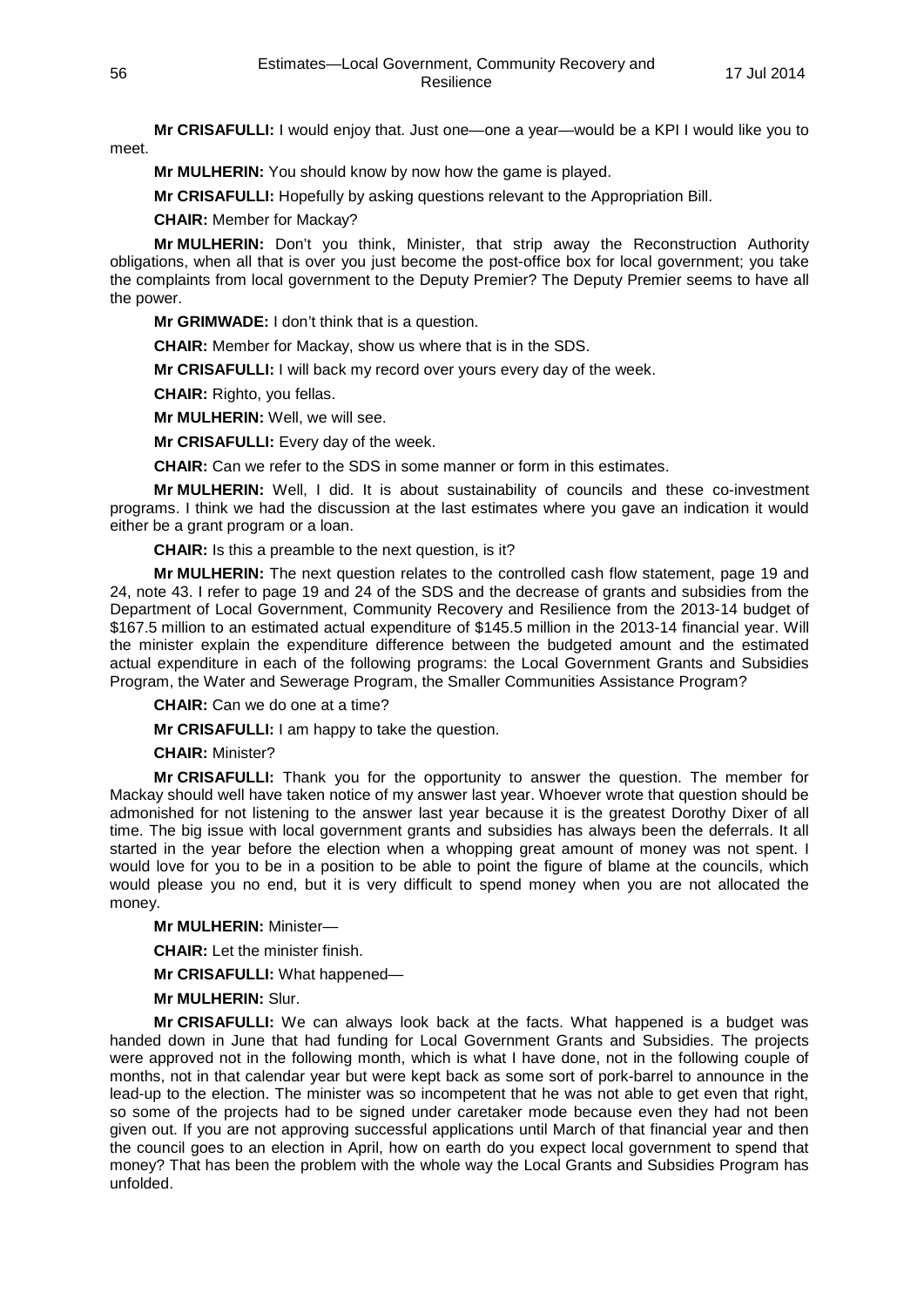Fast forward to what happens now. First of all, we approve them in record time. Again, this year they have gone out the door in record time. As I said in my opening statement, we have seen the reduction in those deferrals by around 45 per cent. That was purely on the back of that. So to somehow suggest that a decrease in the money available for council is absurd because you cannot spend money that you are not given no matter what a budget line item looks like.

**CHAIR:** We might move on. I call the member for Nudgee.

**Mr WOODFORTH:** I see something in the SDS about health and fitness. I might pick up on that question. I refer to the answers to the question on notice and ask you to provide some information on the Gin Gin public pool—toddler—expansion, a Local Government Grants and Subsidies infrastructure project?

**Mr CRISAFULLI:** I should acknowledge the fittest member of the parliament for asking the question. I am trying, but I am miles behind. It is a great little project and it is one that the Bundaberg Regional Council came to us with. They did an analysis of the town and found that there were over 250 kids aged between zero and four in that community. So it has had a little surge. The pool had not been upgraded since the seventies. It was only a small upgrade of about \$80,000 of which we gave \$20,000 and the project was completed in February. It gives me the opportunity to talk about what I see as a new key role for local government and increasingly an important one, and that is getting its community healthy and active. I have gone out of my way to fund projects where there is an element of activity. Whether that be off-leash areas, fitness parks or upgrades to public facilities like this, I think we really have a role to play.

I went and had a look at a project the other day at Margate. We have just upgraded that area through the Betterment Fund to strengthen the resilience of the wall and they are creating a little public space. The local member, Lisa France, was there with the mayor. She mentioned a great little park area and we got talking about fitness equipment. As a result, they put in an application in this round of Local Government Grants and Subsidies and it has been approved. They are going to put in a little fitness park there. Gone are the days of roads, rates and rubbish; local government is so much more. Our public space and interactive nature is such a big part of it. I really believe that every council in the state, big or small, should be enticing its residents to get fit and healthy, whether that be through quality of parks, footpaths, fitness equipment or pools—whatever it is—anything that can engage people in a fit and healthy lifestyle results ultimately in all of us winning as a community.

**Mr WOODFORTH:** I refer to the answers to the question on notice again. Can you provide some information on the Gayndah Mundubbera Road betterment project?

**Mr CRISAFULLI:** This is one of the flagship betterment projects in the North Burnett. The other one is the water intake, which I have spoken so much about before. This one is a really important one and a real example of a project that I know will be a lasting legacy of doing things better. It is a key route between the two communities. It is a key route for the citrus industry as well as cattle. It was destroyed in 2011, repaired to the same standard in the same location and was destroyed again in 2013. The project involved relocating it more than 10 meters up the hill. It involved sealing in two portions—so nearly a kilometre. Half was done with concrete and half was done with bitumen. They are probably within the last couple of months. It has nearly concluded. It would literally be days away.

The total project is \$8.8 million. The betterment component is just short of \$2 million. To paint a picture of great value for money, here is a road that was absolutely decimated in 2011, cost millions of dollars to repair and then was decimated again. We spent a couple of millions more, changed the alignment and it will be there for generations to enjoy. You are never going to prevent a small amount of damage, I am sure, but it will be able to be repaired with such a minor contribution now. It really is a first-class project.

**CHAIR:** I call the member for Springwood.

**Mr GRANT:** I refer to question on notice No. 9 regarding the carbon tax. Now that the federal government has abolished that tax, can you comment on local government's ability to return some of those savings?

**Mr CRISAFULLI:** It is an excellent question. I said in my opening statement that I do not deny that there is certainly a challenge for councils to quantify costs. There were costs that were flagged and there are savings that will be present. You know that our style is to always work with councils, but I make the point very, very clearly that it is not one-way traffic. If you put up a cost because of something, you have to put it down if it comes the other way. I was heartened to see the response from Brisbane and how swiftly they moved this morning. I acknowledge that Brisbane, because of its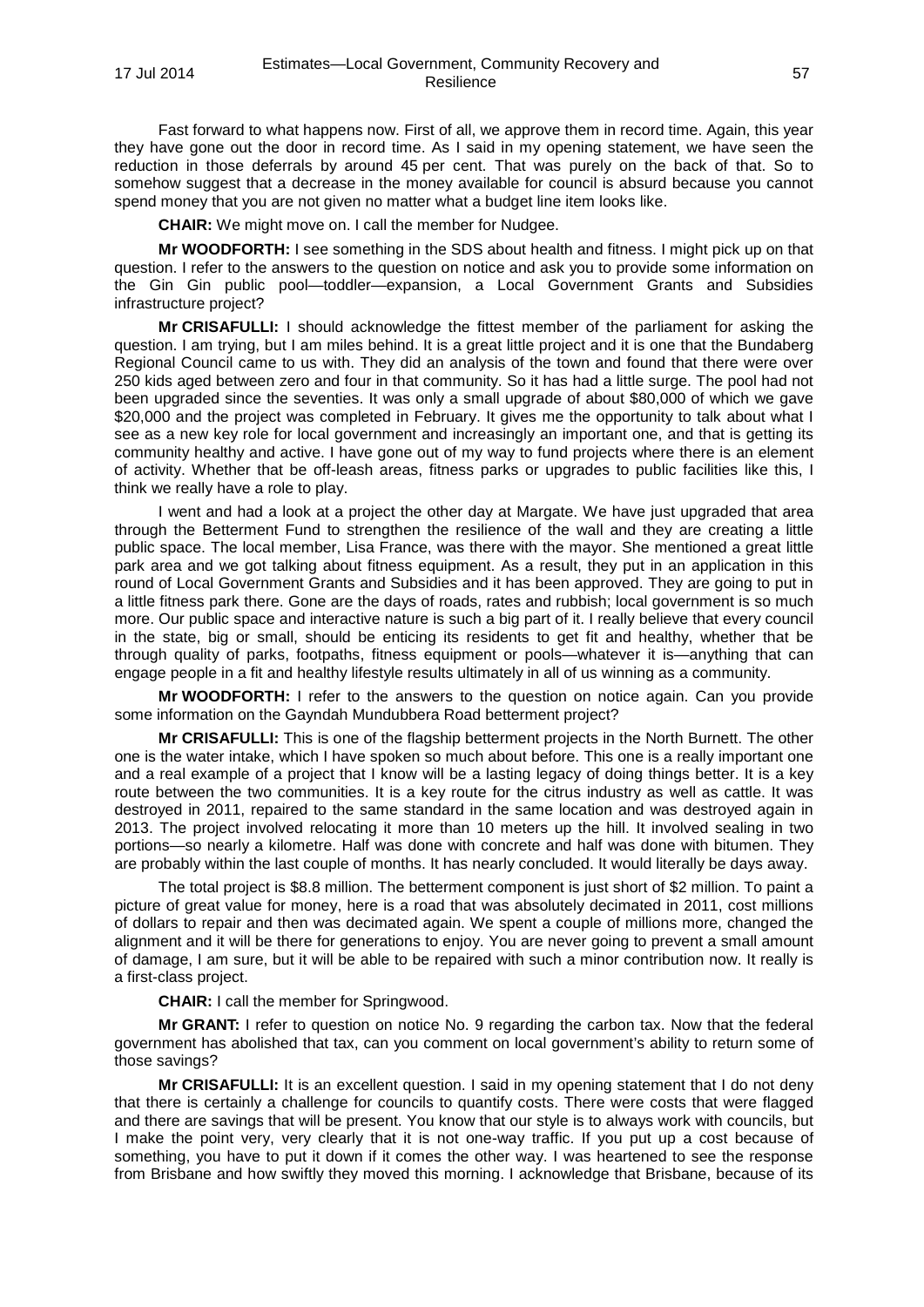size, quite frankly has been wrongly put up as one of the large polluters. I acknowledge that there are some direct costs that Brisbane is able to quantify. I think that all local governments are in a position to be able to quantify some form of impact, particularly the larger ones. They have a role to pass that back to their ratepayer. If they do not, I know full well that the ratepayer would pass judgement very harshly. Interestingly, I heard a comment today that local government is one of the areas that the Competition and Consumer Commission is going to look at as well, and that is great; that is an extra set of scrutiny. It is absolutely essential that councils find a fair way to pass it back to people because governing has to be fair and that would be fair. It would also signal to people the reason why this tax was such a burden. When we used to talk about the impact on electricity, it was easy to think that that was just one element of it. It affected so much of our everyday lives. Councils are really a snapshot of our businesses, of our households. They use goods that the carbon tax impacted on. The savings across local government will be real and they will be tangible and they must be passed on.

**Mr GRANT:** Minister, could you comment on local government's opportunities to be involved in the government's Strong Choices Investment Program?

**Mr CRISAFULLI:** It is something that local government does need to get involved with on a number of fronts. First of all, we have made it very, very clear that the purpose of embarking on the Smart Choices fund—the main reason—

### **Mr MULHERIN:** Reference?

**CHAIR:** Strong Choices.

**Mr CRISAFULLI:** Page 2, dot point 11. The reason for the Smart Choices fund is that obviously we have an issue we have to deal with, and that is the debt and deficit. As I said, that impacts on councils and the costs they pay for their money each and every day. It is absolutely essential. There is going to be an element locally that can go back into communities. Just like with Local Government Grants and Subsidies, we believe that local know-how is important. I have begun speaking with my community about some opportunities for Townsville. I would hope that everybody is doing the same with their communities.

There is also that Local Government Co-Investment Fund. That is \$500 million over six years. I see that as being the golden opportunity to be able to get cracking on some of the infrastructure that our communities need for growth. That might take the form of water or wastewater or roads. Who knows? It is there as a carrot for councils to get on board and drive it. In my mind this fund is ultimately what will ensure that the aspirations of the Queensland Plan are met. If we want to grow regional Queensland—if we believe in that, if we believe in a decentralised state—we need infrastructure ahead of the game. We need infrastructure and we need to deliver it before the chaos, before the pandemonium, before the crisis. It is a golden opportunity to fund what needs to be done to grow regional Queensland.

**Mr SHORTEN:** Minister, I am very keen for you to give us a bit more detail around the CitySafe CCTV system migration to digital and also the CCTV expansion under the Local Government Grants and Subsidies Infrastructure Program.

**Mr CRISAFULLI:** Before I talk specifically about this project, I should talk about CCTV in general. It is quite incredible to think that there are now over a dozen councils that have applied successfully for grants through the local government grants projects to fund CCTV in their community, and do not think of it as just the likes of Brisbane, Gold Coast and Ipswich; I am talking about smaller communities. In fact, I was in Stanthorpe the other day with the CCTV vision that we help fund. There was one bloke who got into a pretty major assault and another bloke who decided to do breaststroke in the flowers in the main street. It is incredible the number of smaller councils that have embarked on it. In this round Dalby—quite incredible—and Charters Towers were successful in achieving a grant. It has become something that all councils have embraced and it shows the changing face of local government: safe communities, healthy communities and that is something that we all have a role to play.

The question you asked relates to Brisbane City Council and it is about an upgrade to a fully integrated digital system. Nine high definition cameras—and I was with the Lord Mayor when we announced those—provide a live feed not just into the headquarters but also via officers' iPads and smart phones. It was a grant under the Local Government Grants and Subsidies Program that we provided of \$350,000. I know it is making a big difference in the state's capital.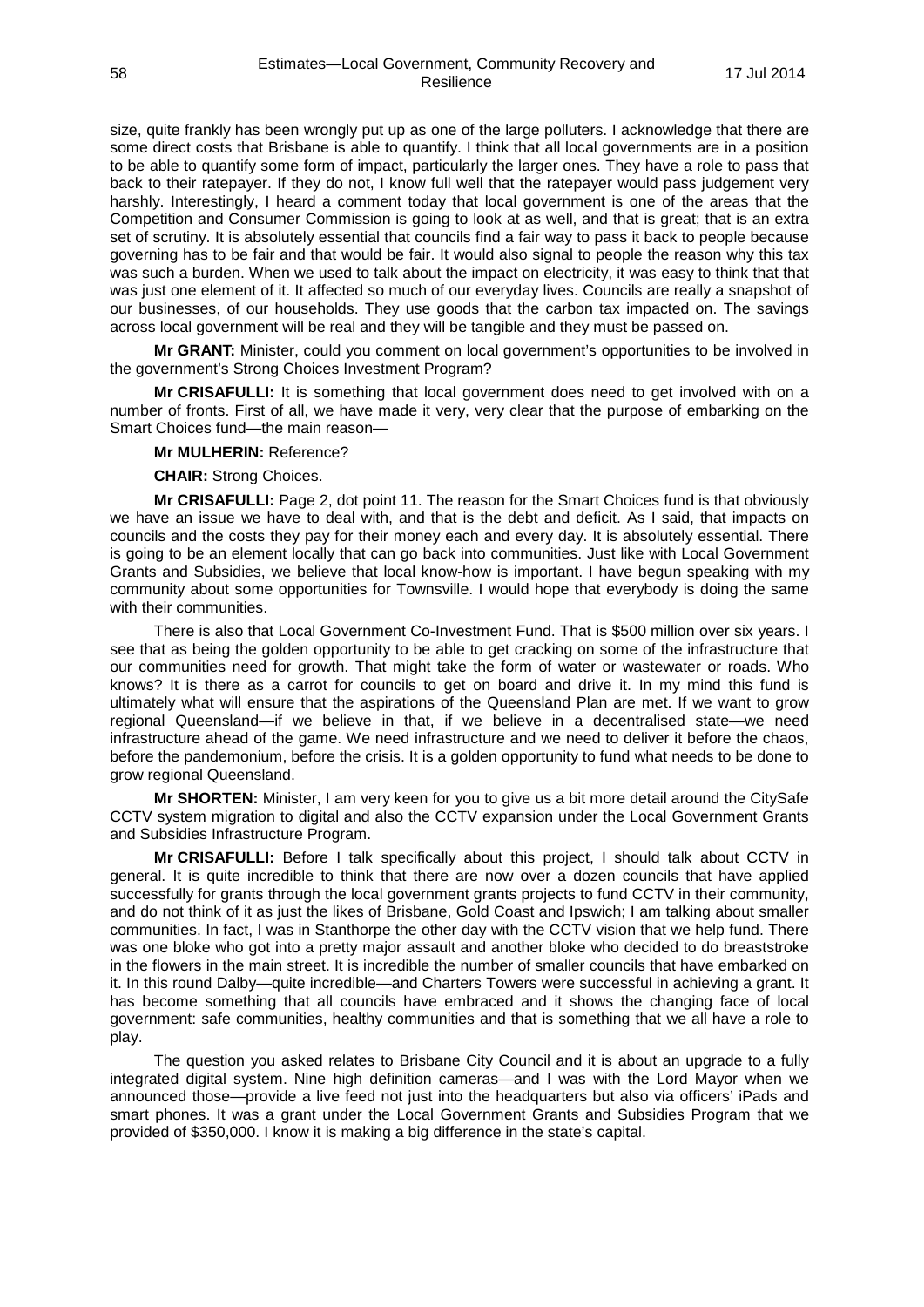**Mr SHORTEN:** Minister, I know you have spoken previously in today's estimates hearing about the current relationship and the previous relationship between state and local government. How would you characterise that now? Can you outline what it was previously?

**Mr CRISAFULLI:** I would say that we have come a long way. You should never believe that there can be no further improvement, otherwise you should not be in a position to do a job. Of course, we can further improve. It has certainly come a long, long way from where we started. With that will come a desire for more people to want to serve on a local council. Previously, I have made my point very, very clearly that I think there is no greater honour than for somebody to be the mayor of their community. I think that is the greatest honour that people can embark on. I want people to be able to put up their hand and run for local council in the knowledge that they can actually genuinely make a difference and that they are not there to administer the policies of this building, but that they are there to drive their own agenda.

I mentioned that before I embarked on that consultation one of the first things we did was re-establish the Partners in Government Agreement between the two levels of government which was ripped up at the time of deamalgamation. Overwhelmingly, while we will always have our differences and healthy argy-bargy, there is a respect for that level of government. The respect comes from a number of factors, but I think a key factor is there are a number of people in this parliament who have served in local government. There are two on this committee. I think that is important. In fact, in the cabinet there are six former mayors, deputy mayors or councillors—six out of a cabinet of 19. When you contrast that with cabinets gone by, I think there is that genuine respect for what is a special level of government.

**Mr GRIMWADE:** You talked before about the Indigenous councils, which are of keen interest to you and others on the committee as well. Page 3, dot point 5 of the SDS talks about this. Can you update the committee on what education programs the government conducts in relation to capacity building in Indigenous councils?

**Mr CRISAFULLI:** A number of things. I spoke before about the program that I am most passionate about, but we have also worked on the back of house through things like own source revenue workshops to try to engage those councils to try and think outside the square. Again. Queensland Treasury has conducted training on financial management and sustainability. We have changed the Land Valuation Act in a bid to get those real economies going. We have sponsored the completion of some financial management sustainability training programs.

All of this means just one thing, and that is we want these Indigenous councils to chart their own financial future. We acknowledge that it is tough in Indigenous communities to find opportunities for own source revenue. If you look at the trend of the last couple of years there has been an increase and they have set about doing what is a very tough job and I admire them all. We will continue to help them in whatever way that comes about. At times that might mean training. At times that might mean assistance by providing professional help, but whatever it is we will try to do that.

**Mr MULHERIN:** Minister, I refer to page 10 of the SDS. Will the minister advise of the current stage of progress of the Ipswich flood defences upgrade funded under the Australian government National Insurance Affordability Initiative?

**Mr CRISAFULLI:** Thank you, Mr Chairman. I am mindful of the fund that the member talks about. Queensland received funding in two parts from that fund. One was a small amount of funding for Roma and the other one was for Ipswich. I note that when the funding announcement was made the council had no prior warning of the funding being announced. I point out this was a federal government announcement, not a state government announcement. The council began a process of identifying some projects to fund—this is in addition to some things that we have funded in Ipswich, and I talk about some of the betterment projects along the lines of Colleges Crossing, which has been a success. We have upgraded some flood gauges in some parts of the city. In answer to the question you talk about, it was through that \$50 million fund. I recall some of it went towards funding dams in Western Sydney. We were all critical of that at the time. It was the same fund that that came out of, but it has been a direct funding source from the federal government to the council. I will continue to work with the council to try to deliver what it needs there.

**Mr MULHERIN:** It has been nothing to do with delays in federal funds from this year's federal budget?

**Mr CRISAFULLI:** Mr Chairman, as I said, it is a fund which the federal government funded without consultation with the council. I am happy to work with council if it needs assistance in delivering that.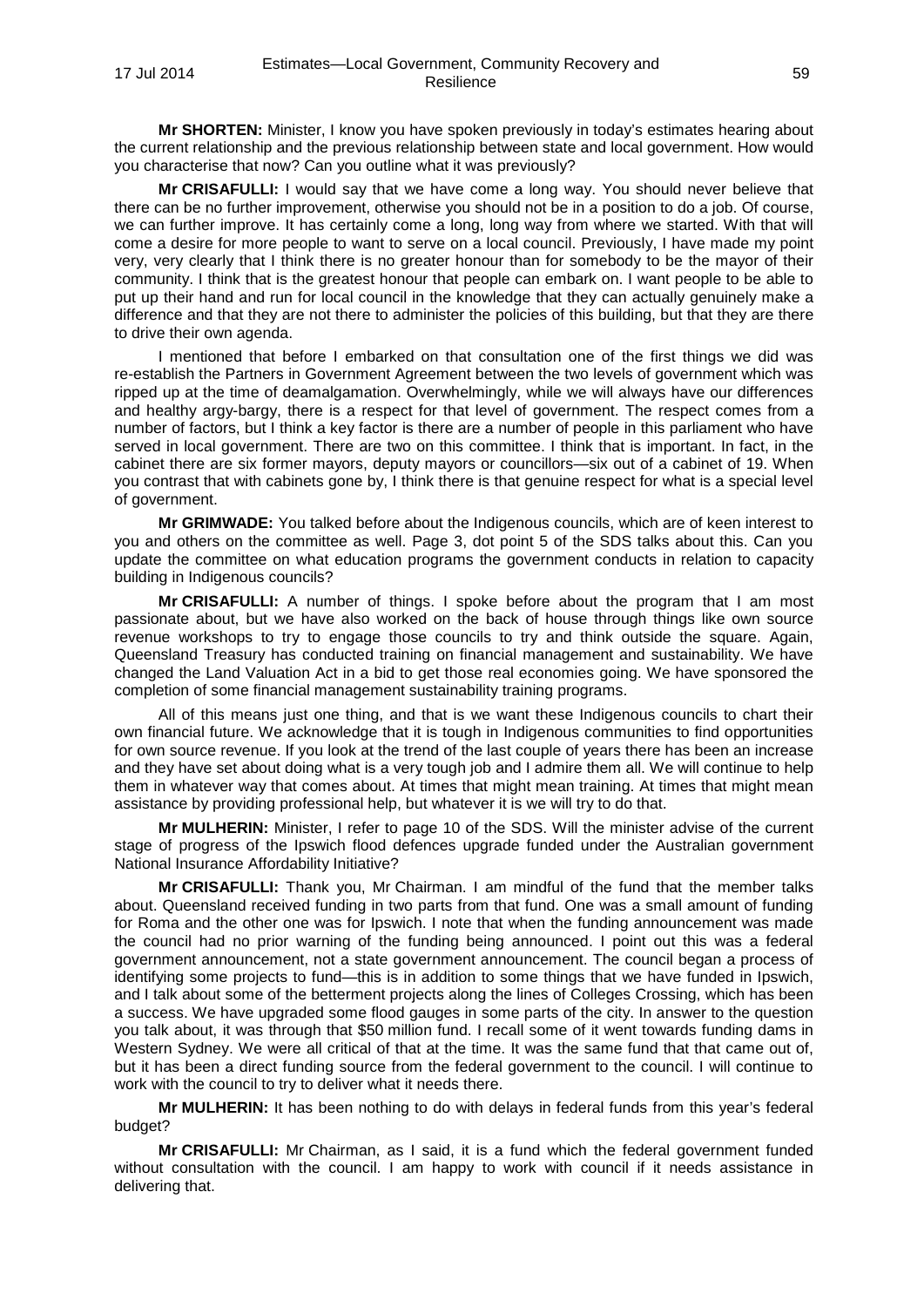**Mr MULHERIN:** Minister, this is about relationships with local government. You have gone out of your way today to explain how you have restored the relationship between local government and yourself. Minister, as you are aware, Deputy Premier Seeney is taking an adversarial approach to Isaac Regional Council. This approach is exhibited by the letter from the Deputy Premier to Anne Baker, Mayor of the Isaac Regional Council, dated 17 June 2013. I seek leave of the committee to table that. The Isaac Regional Council applied for Royalties for the Regions funding of about \$10 million for the Moranbah high flood immunity access project. The Deputy Premier made funding of the flood immunity project contingent on the council agreeing to the state government terms for developing Belyando Estate. Do you think this is unduly dictating terms to local government?

**Mr CRISAFULLI:** Mr Chairman, I think this is something that the member should take up with the Deputy Premier, who administers that fund.

**Mr MULHERIN:** Minister, I understand the mayor also responded to the issues that the Deputy Premier raised in his letter and I table that for the interest of the committee.

**CHAIR:** Member for Mackay, can you tell me where it is in the SDS?

**Mr CRISAFULLI:** I think he is just trying to put it on record, Mr Chairman. Just let him continue.

**Mr MULHERIN:** It is about improving relations with councils, support for local government and financial sustainability on page 2. Mayor Baker raised practical issues around water supply, electricity supply and being land locked with mining tenements—

**CHAIR:** This is not question time, member for Mackay.

**Mr MULHERIN:** Can you advise what action you have taken, Minister, since she cced the letter to you?

**Mr CRISAFULLI:** Mr Chairman, if the member was gracious enough to ask me a question in question time, even in the last 10 minutes, I would love it very much but I do not believe this is the forum for it.

**CHAIR:** Member for Mackay, this is actually estimates, not question time. It really has to relate to something in local government that the minister has responsibility for, and he does not have responsibility for the actions of other ministers. Could we have the next question?

**Mr MULHERIN:** Minister, this question is directed to your director-general. Director-General, page 3 lists the key achievements of Indigenous councils. Can you please advise if the business incentive schemes have resulted in any increase of business activity in Indigenous councils?

**Mr Evans:** I thank the honourable member for the question. As the minister alluded to earlier in the estimates session, the scheme has only been in operation now for some eight to nine months. We are working very closely with those councils which received funding in the order of approximately \$1.5 million. We do see councils starting to focus very clearly on trying to raise own source revenue, and we believe in the longer term that we will add value to those councils becoming more financially sustainable.

**Mr MULHERIN:** Director-General, in the rollout of the scheme, what challenges were raised in attempting to generate business activities in Indigenous councils?

**Mr Evans:** I think some of those challenges relate to those challenges faced by Indigenous councils in general. That is, they are often in remote locations. They often struggle to retain and attract quality staff to those regions. It is difficult in some remote communities. We work very closely through our capacity building program to ensure that we provide support to any of those councils that may not have those capacities to help them through those projects and to deliver those outcomes.

**CHAIR:** I might move on from there, member for Mackay, to square up the numbers here. Minister, I have a question regarding Western Queensland. Winton is the birthplace of Waltzing Matilda. There has been a flood levee and the Natural Disaster Resilience Program out there. Have you got some information you can provide the committee further to the question on notice that you have provided?

**Mr CRISAFULLI:** Thanks, Mr Chairman. I do. I have to pay tribute to the local council and the local community for putting this forward. The town of Winton has been at risk of flooding and has suffered seriously for the better part of the last century. If you go through its history, there were big floods in 1922, 1950, 1955, 1974 and 2000. It is for that reason that I particularly want to pay tribute to the council.